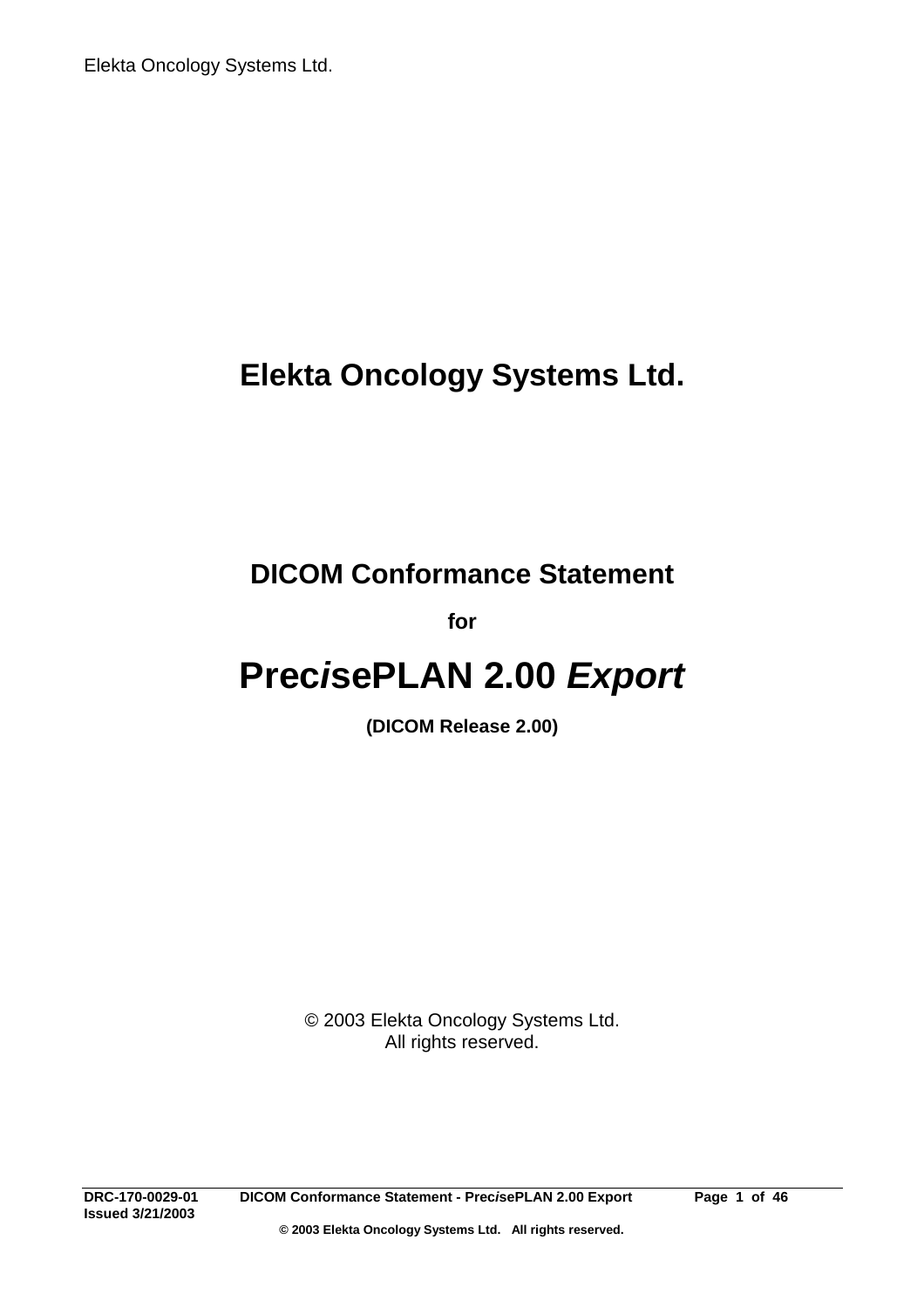Issued By (Distributor):

Elekta Oncology Systems Ltd. Linac House Fleming Way CRAWLEY West Sussex RH10 2RR United Kingdom

Tel: +44 (0)1293 544422 Fax: +44 (0)1293 654321 http://www.elekta.com/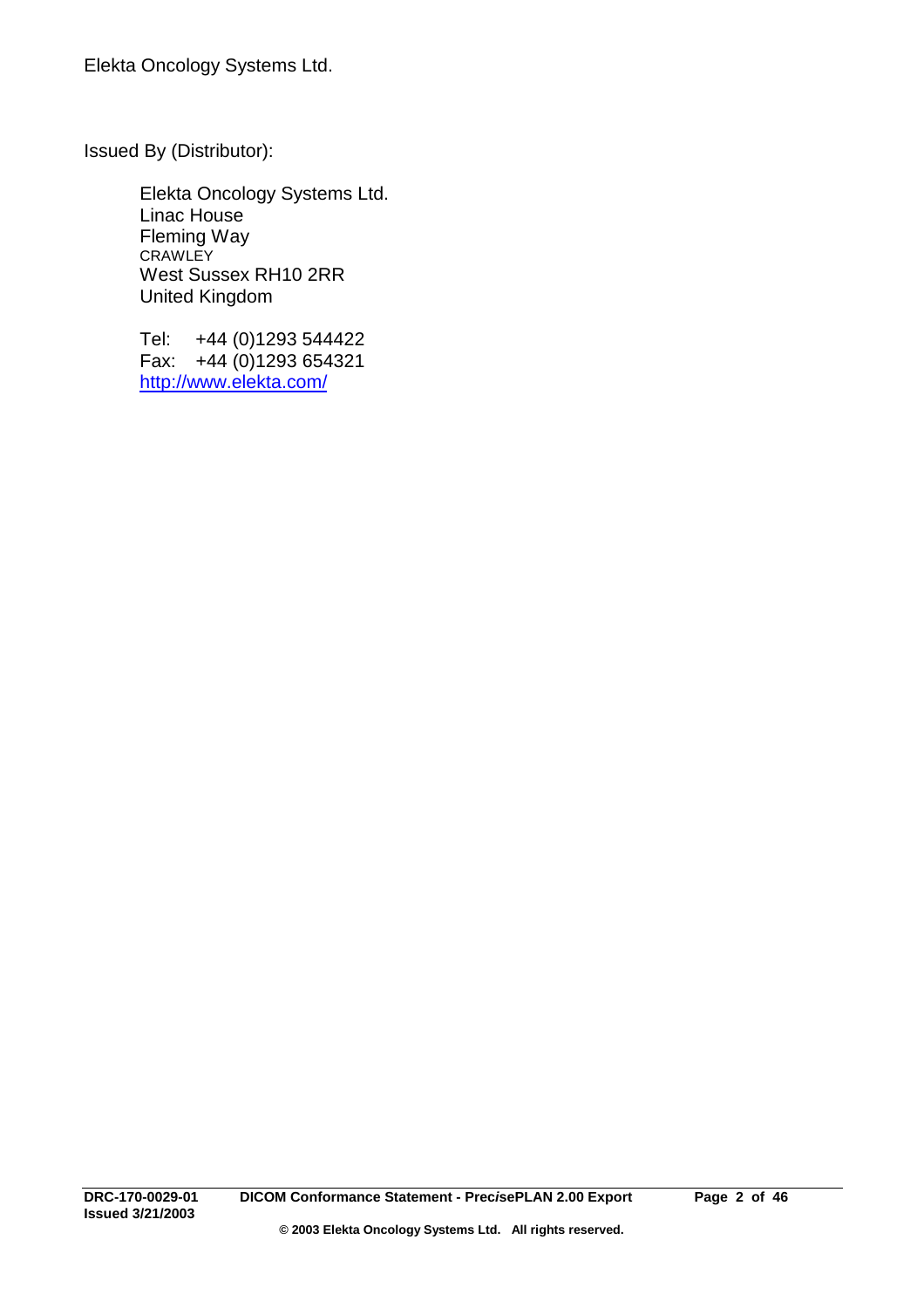# **Contents**

| 1.                                                                              |  |  |  |  |
|---------------------------------------------------------------------------------|--|--|--|--|
| 1.1                                                                             |  |  |  |  |
| 1.2                                                                             |  |  |  |  |
| 1.3                                                                             |  |  |  |  |
| 1.4                                                                             |  |  |  |  |
| 1.5                                                                             |  |  |  |  |
| 1.6                                                                             |  |  |  |  |
|                                                                                 |  |  |  |  |
| 2.1                                                                             |  |  |  |  |
| 2.2                                                                             |  |  |  |  |
| 2.3                                                                             |  |  |  |  |
|                                                                                 |  |  |  |  |
| 3.1                                                                             |  |  |  |  |
| 3.1.1                                                                           |  |  |  |  |
|                                                                                 |  |  |  |  |
|                                                                                 |  |  |  |  |
|                                                                                 |  |  |  |  |
| 3.1.2                                                                           |  |  |  |  |
| 3.1.3                                                                           |  |  |  |  |
|                                                                                 |  |  |  |  |
|                                                                                 |  |  |  |  |
|                                                                                 |  |  |  |  |
|                                                                                 |  |  |  |  |
|                                                                                 |  |  |  |  |
|                                                                                 |  |  |  |  |
|                                                                                 |  |  |  |  |
|                                                                                 |  |  |  |  |
|                                                                                 |  |  |  |  |
|                                                                                 |  |  |  |  |
|                                                                                 |  |  |  |  |
| $4_{-}$                                                                         |  |  |  |  |
| 4.1                                                                             |  |  |  |  |
| 4.2                                                                             |  |  |  |  |
| 4.3                                                                             |  |  |  |  |
| 5.                                                                              |  |  |  |  |
| 6.                                                                              |  |  |  |  |
| 6.1                                                                             |  |  |  |  |
| 6.1.1                                                                           |  |  |  |  |
|                                                                                 |  |  |  |  |
| 6.1.2<br>6.2                                                                    |  |  |  |  |
| 6.2.1                                                                           |  |  |  |  |
| 6.2.2                                                                           |  |  |  |  |
|                                                                                 |  |  |  |  |
| 7.                                                                              |  |  |  |  |
| APPLIED RT PLAN IOD AND MAPPING TO PREC/SEPLAN DATABASE 17<br><b>APPENDIX A</b> |  |  |  |  |
| A.1                                                                             |  |  |  |  |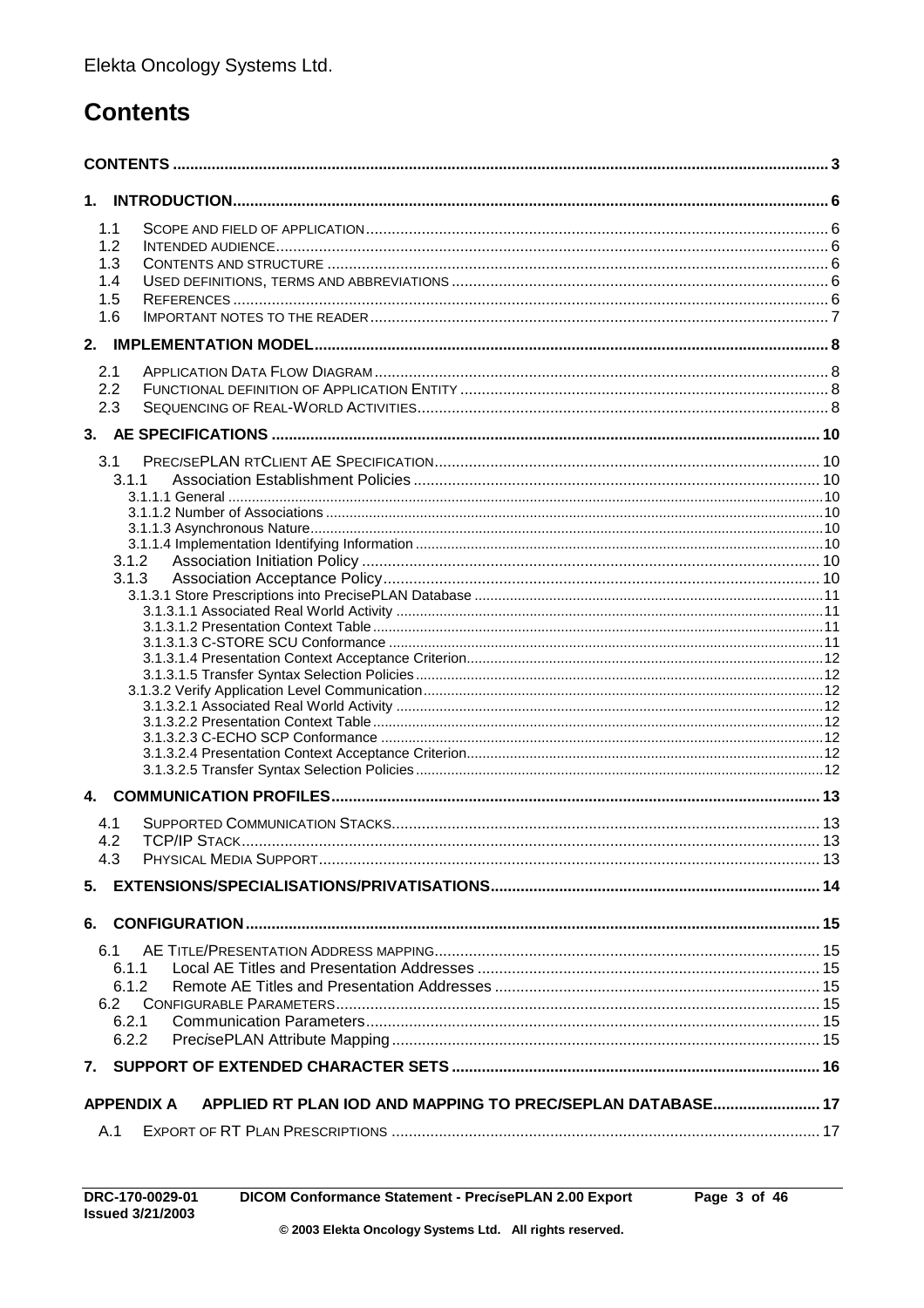|  |  | APPENDIX B APPLIED SC IMAGE IOD AND MAPPING TO PREC/SEPLAN DATABASE  27     |  |
|--|--|-----------------------------------------------------------------------------|--|
|  |  |                                                                             |  |
|  |  | APPENDIX C APPLIED RTDOSE IMAGE IOD AND MAPPING TO PREC/SEPLAN DATABASE  31 |  |
|  |  |                                                                             |  |
|  |  | APPENDIX D APPLIED RTSTRUCT IOD AND MAPPING TO PREC/SEPLAN DATABASE 36      |  |
|  |  |                                                                             |  |
|  |  | APPENDIX E APPLIED CT IMAGE IOD AND MAPPING TO PREC/SEPLAN DATABASE  41     |  |
|  |  |                                                                             |  |
|  |  |                                                                             |  |
|  |  |                                                                             |  |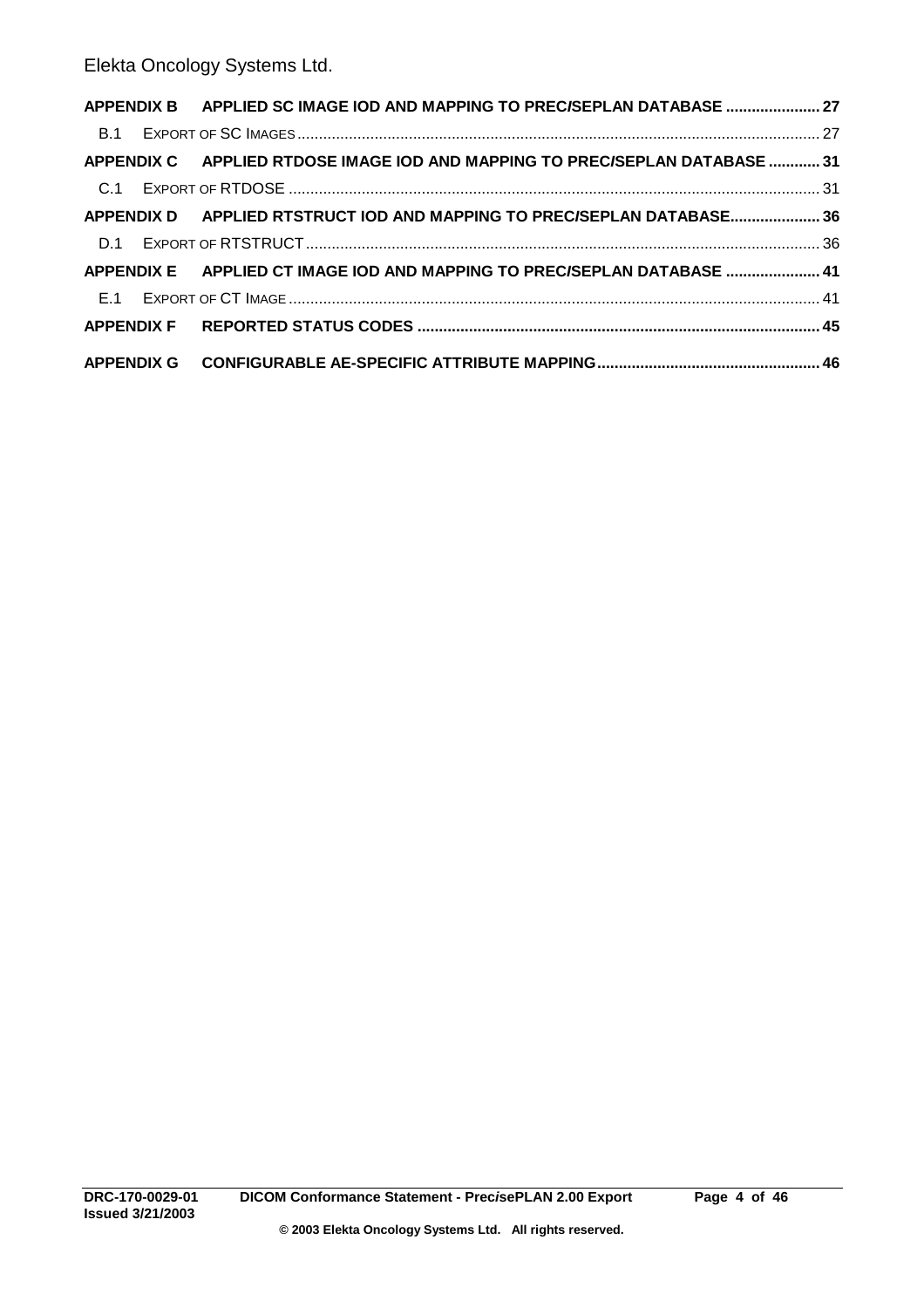# **List of Tables**

| Table 1  |                                                                                |  |
|----------|--------------------------------------------------------------------------------|--|
| Table 2  |                                                                                |  |
| Table 3  | Proposed Presentation Contexts for PrecisePLAN Prescription Objects Storage 11 |  |
| Table 4  |                                                                                |  |
| Table 5  |                                                                                |  |
| Table 6  |                                                                                |  |
| Table 7  |                                                                                |  |
| Table 8  |                                                                                |  |
| Table 9  |                                                                                |  |
| Table 10 |                                                                                |  |
| Table 11 |                                                                                |  |
| Table 12 |                                                                                |  |
| Table 13 |                                                                                |  |
| Table 14 |                                                                                |  |
| Table 15 |                                                                                |  |
| Table 16 |                                                                                |  |
| Table 17 |                                                                                |  |
| Table 18 |                                                                                |  |
| Table 19 |                                                                                |  |
| Table 20 |                                                                                |  |
| Table 21 |                                                                                |  |
| Table 22 |                                                                                |  |
| Table 23 |                                                                                |  |
| Table 24 |                                                                                |  |
| Table 25 |                                                                                |  |
| Table 26 |                                                                                |  |
| Table 27 |                                                                                |  |
| Table 28 |                                                                                |  |
| Table 29 |                                                                                |  |
| Table 30 |                                                                                |  |
| Table 31 |                                                                                |  |
| Table 32 |                                                                                |  |
| Table 33 |                                                                                |  |
| Table 34 |                                                                                |  |
| Table 35 |                                                                                |  |
| Table 36 |                                                                                |  |
| Table 37 |                                                                                |  |
| Table 38 |                                                                                |  |
| Table 39 |                                                                                |  |
| Table 40 |                                                                                |  |
| Table 41 |                                                                                |  |
| Table 42 |                                                                                |  |
| Table 43 |                                                                                |  |
| Table 44 |                                                                                |  |
| Table 45 |                                                                                |  |
| Table 46 |                                                                                |  |
| Table 47 |                                                                                |  |
| Table 48 |                                                                                |  |
| Table 49 |                                                                                |  |
| Table 50 |                                                                                |  |
| Table 51 |                                                                                |  |
| Table 52 |                                                                                |  |
| Table 53 |                                                                                |  |
| Table 54 |                                                                                |  |
| Table 55 |                                                                                |  |
| Table 56 |                                                                                |  |
| Table 57 |                                                                                |  |
| Table 58 |                                                                                |  |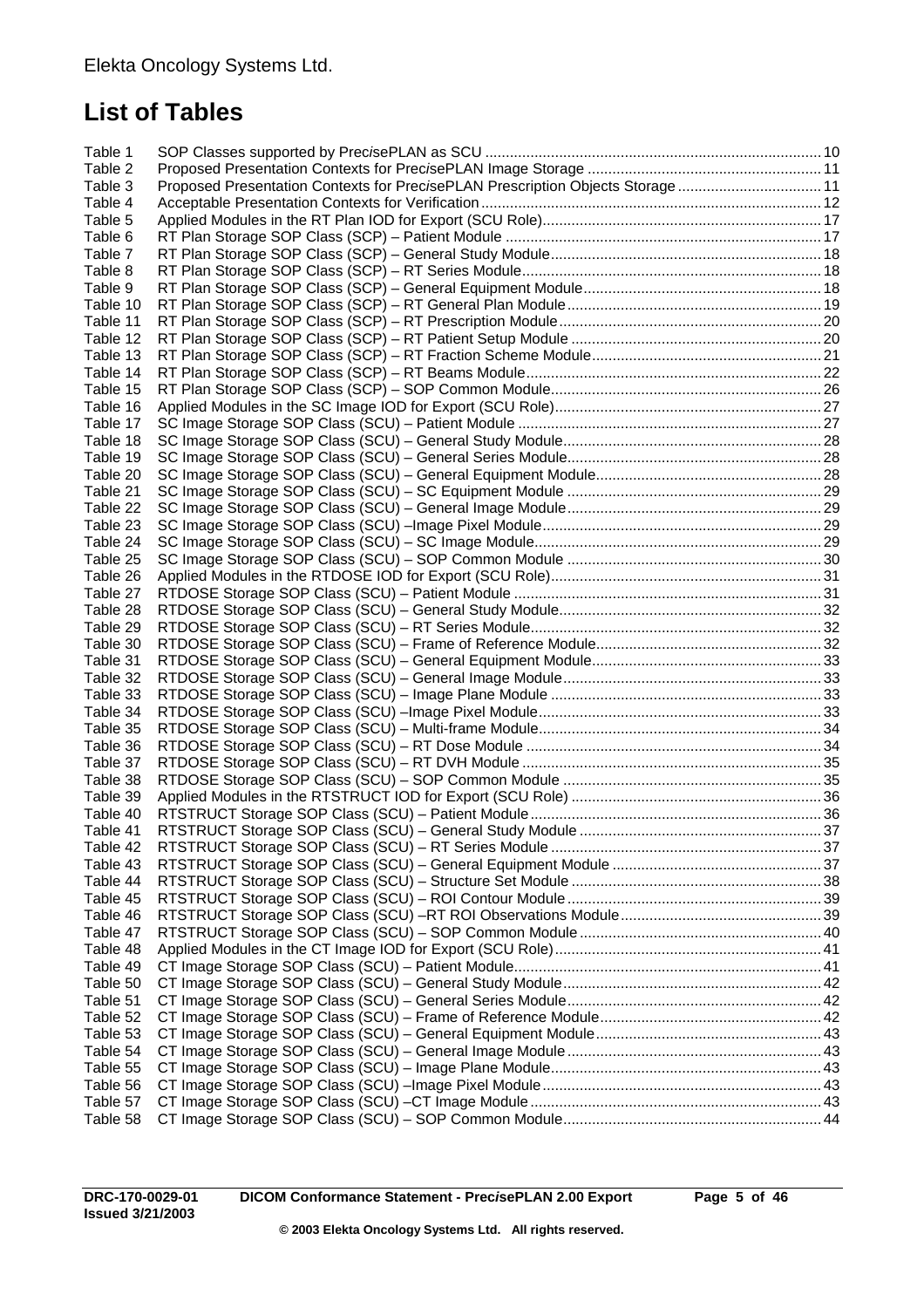# **1. Introduction**

This chapter provides general information about the purpose, scope and contents of this Conformance Statement.

# **1.1 Scope and field of application**

The scope of this DICOM Conformance Statement is to facilitate data exchange with equipment of Elekta Oncology Systems. This document specifies the compliance to the DICOM standard (formally called the NEMA PS 3.X-1998 standards). It contains a short description of the applications involved and provides technical information about the data exchange capabilities of the equipment. The main elements describing these capabilities are the supported DICOM Service Object Pair (SOP) Classes, Roles, Information Object Definitions (IOD) and Transfer Syntax's.

The field of application is the integration of the Elekta Oncology Systems equipment into an environment of medical devices.

This Conformance Statement should be read in conjunction with the DICOM standard and its addenda.

# **1.2 Intended audience**

This Conformance Statement is intended for:

- (Potential) customers,
- System integrators of medical equipment,
- Marketing staff interested in system functionality,
- Software designers implementing DICOM interfaces

It is assumed that the reader is familiar with the DICOM standard.

## **1.3 Contents and structure**

The DICOM Conformance Statement is contained in chapter 2 through 7 and follows the contents and structuring requirements of DICOM PS 3.2-2001 Additionally, the Appendices following chapter 7 specify the details of the applied IODs, handling of SCP-specific status codes and extended configuration details.

## **1.4 Used definitions, terms and abbreviations**

- ! DICOM definitions, terms and abbreviations are used throughout this Conformance Statement. For a description of these, see DICOM PS 3 2001.
- The word Elekta in this document refers to Elekta Oncology Systems Ltd.
- ! The word Prec*i*sePLAN in this document refers to the Elekta Oncology Systems Prec*i*sePLAN Treatment Planning System Product Release 2.00, or to Render-Plan 3-D ® Release 4.10 with DICOM 2.00.

## **1.5 References**

[DICOM PS 3 2001]

The Digital Imaging and Communications in Medicine (DICOM) standard: DICOM PS 3.X (X refers to the part 1 - 13) and Supplements. National Electrical Manufacturers Association (NEMA) Publication Sales 1300 N. 17th Street, Suite 1847 Rosslyn, VA 22209, United States of America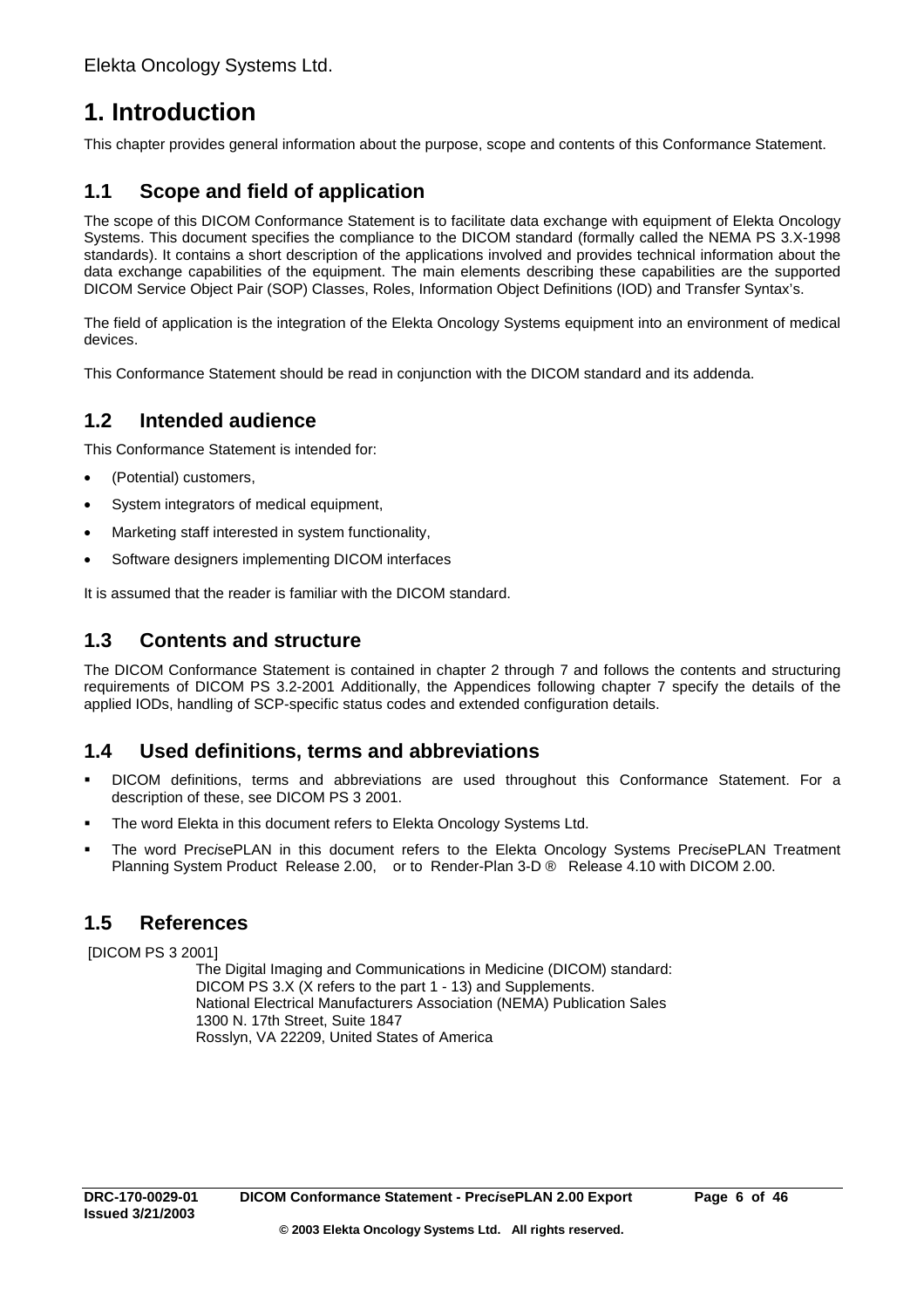# **1.6 Important notes to the reader**

This Conformance Statement by itself does not guarantee successful interoperability of Elekta equipment with non-Elekta equipment. The user (or user's agent) should be aware of the following issues:

### • Scope

The goal of DICOM is to facilitate inter-connectivity rather than interoperability. Interoperability refers to the ability of application functions, distributed over two or more systems, to work successfully together. The integration of medical devices into a networked environment may require application functions that are not specified within the scope of DICOM. Consequently, using only the information provided by this Conformance Statement does not guarantee interoperability of Elekta equipment with non-Elekta equipment. It is the user's responsibility to analyse thoroughly the application requirements and to specify a solution that integrates Elekta equipment with non-Elekta equipment.

### **Validation**

Elekta equipment has been carefully tested to assure that the actual implementation of the DICOM interface corresponds with this Conformance Statement. Where Elekta equipment is to be linked to non-Elekta equipment, the first step is to compare the relevant Conformance Statements. If the Conformance Statements indicate that successful information exchange should be possible, additional validation tests will be necessary to ensure the functionality, performance, accuracy and stability of prescription and prescription related data. Prospective users may contact Elekta for up-to-date information regarding available validation status and any known compatibility issues with specific 3<sup>rd</sup> party vendors. Ultimately, however, it is the responsibility of the user (or user's agent) to specify an appropriate test suite and to carry out additional validation tests on combinations of equipment used within the users environment. In particular integrators should not assume that the Elekta equipment would always be able to detect all forms of invalid data originating from 3<sup>rd</sup> party equipment.

### • New versions of the DICOM Standard

The DICOM Standard will evolve in future to meet the user's growing requirements and to incorporate new features and technologies. Elekta is actively involved in this evolution and plans to adapt its equipment to future versions of the DICOM Standard. In order to do so, Elekta reserves the right to make changes to its products or to discontinue its delivery. The user should ensure that any non-Elekta provider linking to Elekta equipment also adapts to future versions of the DICOM Standard. If not, the incorporation of DICOM enhancements into Elekta equipment may lead to loss of connectivity and/or incompatibility.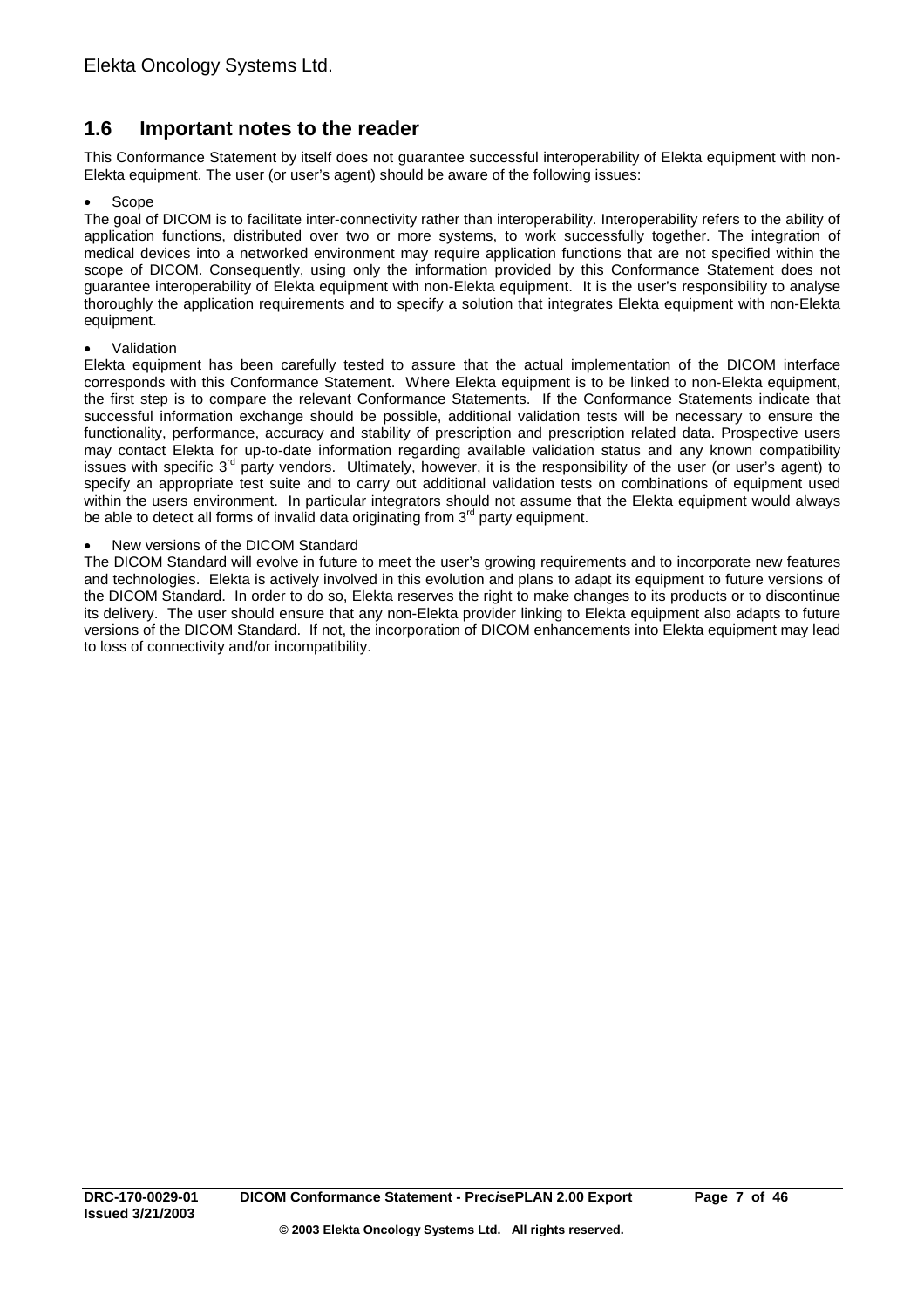# **2. Implementation Model**

The DICOM Export within Prec*i*sePLAN is a DICOM Client (SCU) for the purpose of exporting Prec*i*sePLAN objects to external medical equipment. It provides the following features:

- □ Sending RT Plans to a remote database, often a Linear Accelerator or its patient management system.
- □ Sending CT images to a remote database.
- □ Sending DRR images (as RTIMAGE, CRIMAGE or SCIMAGE) to a viewing and portal imaging system.
- □ Sending RT Structure Set to a viewing, simulation, or similar system.
- □ Sending RT Dose to a Validation or similar system.

# **2.1 Application Data Flow Diagram**

The Prec*i*sePLAN DICOM Export behaves as a single Application Entity (AE). The related Implementation Model is shown in Figure 1 below.

# **2.2 Functional definition of Application Entity**

The Prec*i*sePLAN Application Entity acts as a Service Class User (SCU) of Verification and Storage Service Classes. The Application Entity is active only during an export from Prec*i*sePLAN.

## **2.3 Sequencing of Real-World Activities**

The user initiates the activity from the operator console by selecting one or more objects to be exported.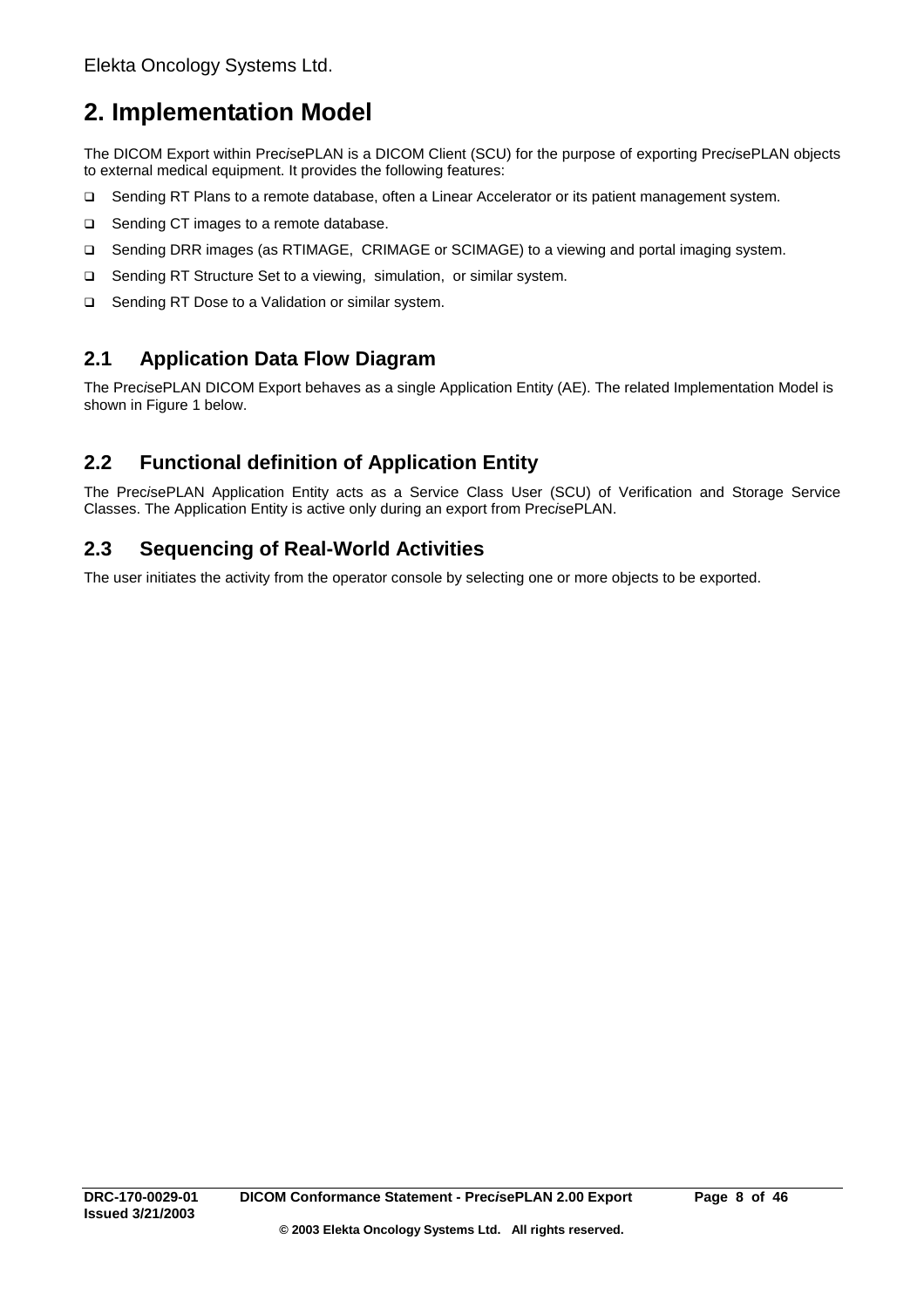

## **Figure 1 Prec***i***sePLAN DICOM Export Implementation Model**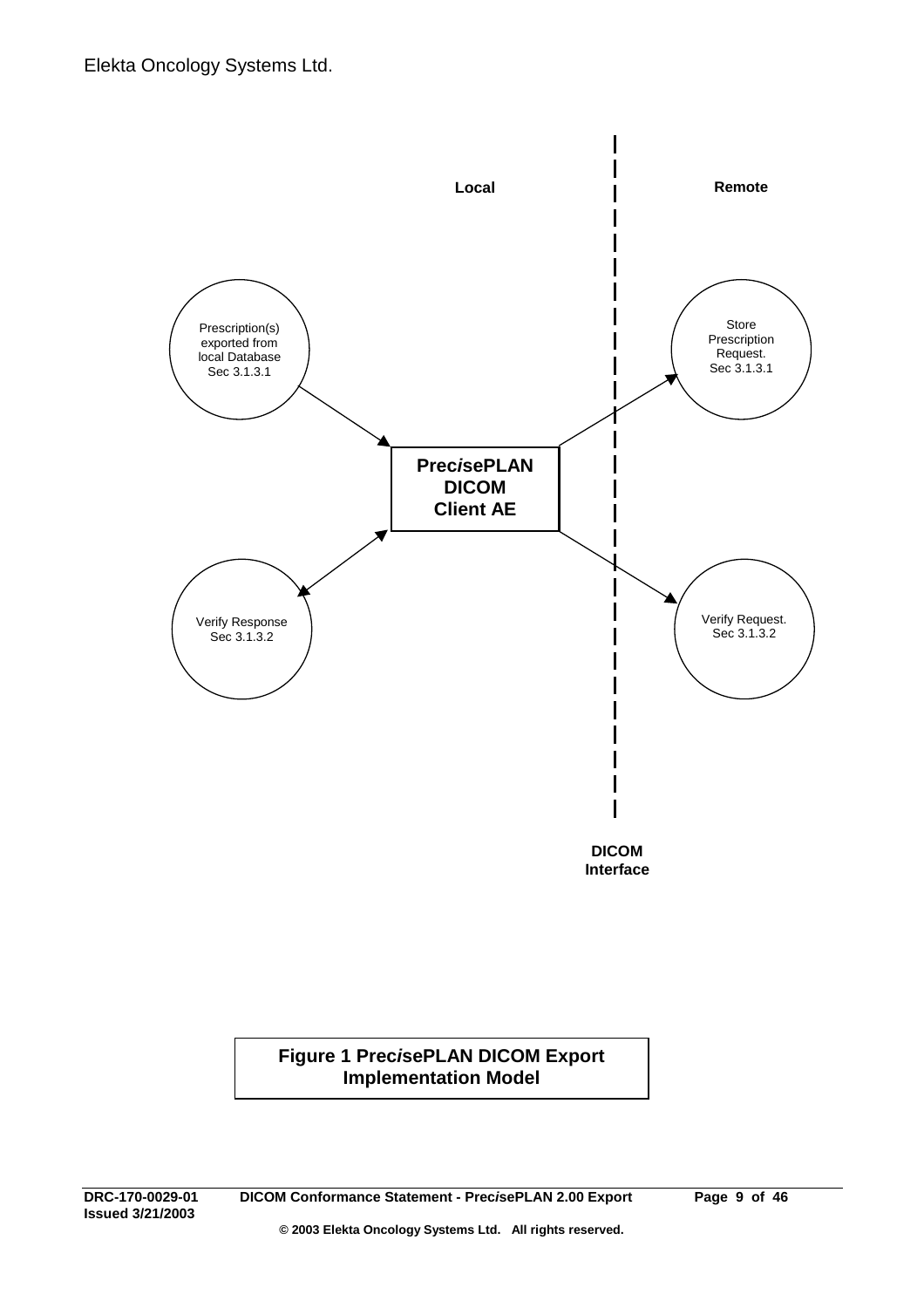# **3. AE Specifications**

# **3.1 Prec***i***sePLAN Export AE Specification**

PrecisePLAN Client Application Entity provides Standard Conformance to the following DICOM V3.0 SOP classes as an SCU:

| Table 1 SOP Classes supported by PrecisePLAN as SCU |
|-----------------------------------------------------|
|-----------------------------------------------------|

| <b>SOP Class Name</b>    | <b>UID</b>                    |
|--------------------------|-------------------------------|
| CR Image Storage         | 1.2.840.10008.5.1.4.1.1.1     |
| CT Image Storage         | 1.2.840.10008.5.1.4.1.1.2     |
| SC Image Storage         | 1.2.840.10008.5.1.4.1.1.7     |
| RT Image Storage         | 1.2.840.10008.5.1.4.1.1.481.1 |
| RT Dose Storage          | 1.2.840.10008.5.1.4.1.1.481.2 |
| RT Structure Set Storage | 1.2.840.10008.5.1.4.1.1.481.3 |
| RT Plan Storage          | 1.2.840.10008.5.1.4.1.1.481.5 |
| Verification             | 1.2.840.10008.1.1             |

## **3.1.1 Association Establishment Policies**

## **3.1.1.1 General**

The maximum PDU size for Prec*i*sePLAN is configurable from a minimum of 4 Kbytes. There is no upper limit. It is limited by the available system resources. The default value is 64 Kbytes.

## **3.1.1.2 Number of Associations**

Prec*i*sePLAN supports one active association at a time as a Service Class User.

## **3.1.1.3 Asynchronous Nature**

Prec*i*sePLAN does not support asynchronous operations and will not perform asynchronous window negotiation.

## **3.1.1.4 Implementation Identifying Information**

Implementation Class UID: 2.16.840.1.114090.1.0.2.0 Implementation Version Name: rtClient 2.0

## **3.1.2 Association Initiation Policy**

Prec*i*sePLAN initiates associations under the control of the operator for the purpose of

- Exporting prescriptions or related objects from the Prec*i*sePLAN system to a Linac or other similar system (Sec 3.1.3.1 below)
- Verify the application level communication from Prec*i*sePLAN to another system (Sec 3.1.3.2 below)

## **3.1.3 Association Acceptance Policy**

Prec*i*sePLAN client does not accept associations.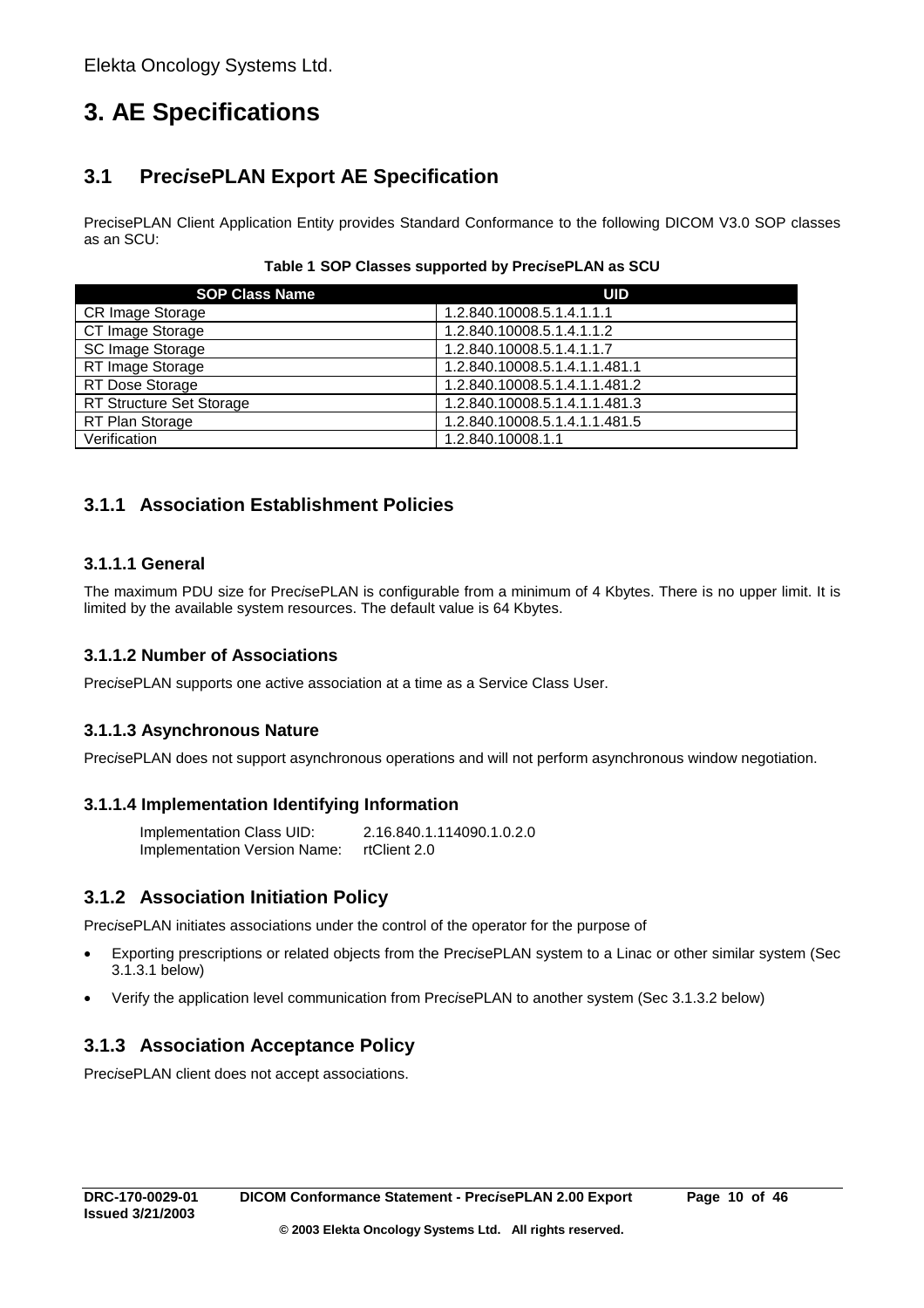## **3.1.3.1 Store Prescriptions into PrecisePLAN Database**

## **3.1.3.1.1 Associated Real World Activity**

Prec*i*sePLAN requests associations with remote systems that it wishes to send prescriptions for storage into the remote database.

## **3.1.3.1.2 Presentation Context Table**

Prec*i*sePLAN proposes following presentation contexts, listed in the order of preference.

| <b>Presentation Context Table</b> |                               |                                                         |                     |      |      |  |
|-----------------------------------|-------------------------------|---------------------------------------------------------|---------------------|------|------|--|
|                                   | <b>Abstract Syntax</b>        | <b>Transfer Syntax</b>                                  | Role                | Ext. |      |  |
| Name                              | UID                           | Name List                                               | <b>UID List</b>     |      | Neg. |  |
|                                   |                               | Explicit VR Big Endian                                  | 1.2.840.10008.1.2.2 |      |      |  |
| CR Image<br>Storage               | 1.2.840.10008.5.1.4.1.1.1     | <b>Explicit VR Little Endian</b>                        | 1.2.840.10008.1.2.1 | SCU  | None |  |
|                                   |                               | Implicit VR Little Endian                               | 1.2.840.10008.1.2   |      |      |  |
|                                   |                               | Explicit VR Big Endian                                  | 1.2.840.10008.1.2.2 |      |      |  |
| CT Image                          | 1.2.840.10008.5.1.4.1.1.2     | <b>Explicit VR Little Endian</b><br>1.2.840.10008.1.2.1 |                     | SCU  | None |  |
| Storage                           |                               | Implicit VR Little Endian                               | 1.2.840.10008.1.2   |      |      |  |
|                                   | 1.2.840.10008.5.1.4.1.1.4     | Explicit VR Big Endian                                  | 1.2.840.10008.1.2.2 |      |      |  |
| MR Image<br>Storage               |                               | <b>Explicit VR Little Endian</b>                        | 1.2.840.10008.1.2.1 | SCU  | None |  |
|                                   |                               | Implicit VR Little Endian                               | 1.2.840.10008.1.2   |      |      |  |
|                                   |                               | Explicit VR Big Endian                                  | 1.2.840.10008.1.2.2 |      |      |  |
| SC Image<br>Storage               | 1.2.840.10008.5.1.4.1.1.7     | <b>Explicit VR Little Endian</b><br>1.2.840.10008.1.2.1 |                     | SCU  | None |  |
|                                   |                               | Implicit VR Little Endian<br>1.2.840.10008.1.2          |                     |      |      |  |
|                                   |                               | Explicit VR Big Endian                                  | 1.2.840.10008.1.2.2 |      |      |  |
| RT Image<br>Storage               | 1.2.840.10008.5.1.4.1.1.481.1 | <b>Explicit VR Little Endian</b><br>1.2.840.10008.1.2.1 |                     | SCU  | None |  |
|                                   |                               | Implicit VR Little Endian                               | 1.2.840.10008.1.2   |      |      |  |

### **Table 2 Proposed Presentation Contexts for Prec***i***sePLAN Image Storage**

## **Table 3 Proposed Presentation Contexts for Prec***i***sePLAN Prescription Objects Storage**

| <b>Presentation Context Table</b> |                               |                                                                                                                  |                        |      |      |  |
|-----------------------------------|-------------------------------|------------------------------------------------------------------------------------------------------------------|------------------------|------|------|--|
|                                   | <b>Abstract Syntax</b>        |                                                                                                                  | <b>Transfer Syntax</b> |      |      |  |
| Name                              | <b>UID</b>                    | Name List                                                                                                        | <b>UID List</b>        | Role | Neg. |  |
|                                   |                               | Explicit VR Big Endian                                                                                           | 1.2.840.10008.1.2.2    |      |      |  |
| RT Dose<br>Storage                | 1.2.840.10008.5.1.4.1.1.481.2 | <b>Explicit VR Little Endian</b><br>1.2.840.10008.1.2.1<br>SCU<br>Implicit VR Little Endian<br>1.2.840.10008.1.2 |                        | None |      |  |
|                                   |                               |                                                                                                                  |                        |      |      |  |
| <b>RT Struct</b><br>Storage       | 1.2.840.10008.5.1.4.1.1.481.3 | Explicit VR Big Endian<br>1.2.840.10008.1.2.2                                                                    |                        |      |      |  |
|                                   |                               | <b>Explicit VR Little Endian</b>                                                                                 | 1.2.840.10008.1.2.1    | SCU  | None |  |
|                                   |                               | Implicit VR Little Endian                                                                                        | 1.2.840.10008.1.2      |      |      |  |
| RT Plan<br>Storage                | 1.2.840.10008.5.1.4.1.1.481.5 | Explicit VR Big Endian                                                                                           | 1.2.840.10008.1.2.2    |      |      |  |
|                                   |                               | <b>Explicit VR Little Endian</b><br>1.2.840.10008.1.2.1                                                          |                        | SCU  | None |  |
|                                   |                               | Implicit VR Little Endian                                                                                        | 1.2.840.10008.1.2      |      |      |  |

## **3.1.3.1.3 C-STORE SCU Conformance**

Prec*i*sePLAN provides standard conformance for Storage as an SCU.

The Prec*i*sePLAN system performs a Conformance Level 0 for Storage, i.e., not all DICOM Type 1 and 2 attributes received earlier by another module may have been stored for re-export. Also, a subset of the stored attributes may be exported. The attributes handled and their mapping is listed in the Appendices.

The Prec*i*sePLAN operator determines the duration of storage of the originating prescription data in the local database.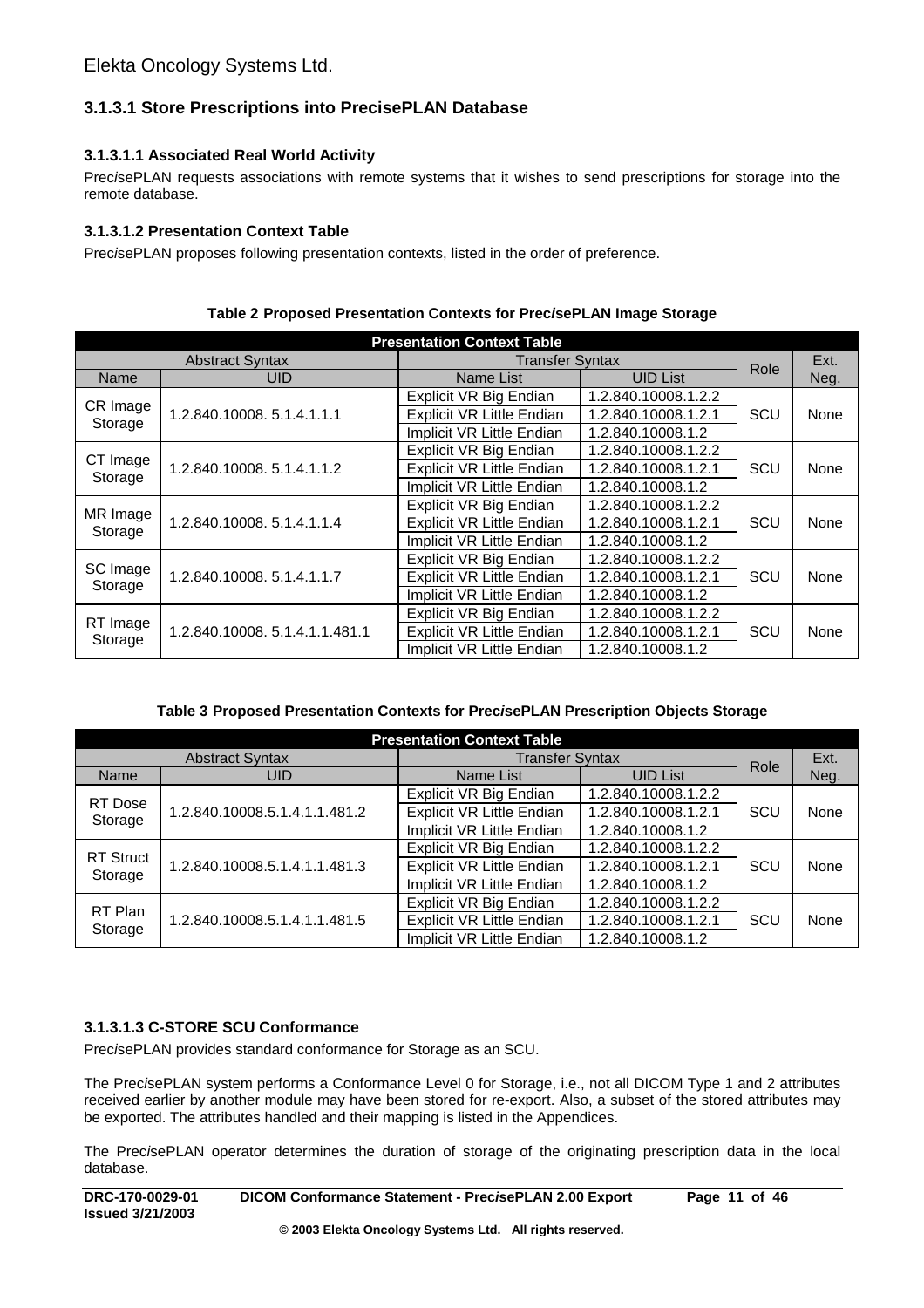## **3.1.3.1.4 Presentation Context Acceptance Criterion**

Not applicable.

## **3.1.3.1.5 Transfer Syntax Selection Policies**

Not applicable.

## **3.1.3.2 Verify Application Level Communication**

## **3.1.3.2.1 Associated Real World Activity**

Prec*i*sePLAN requests associations from remote systems to verify the application level communication using the C-ECHO command.

## **3.1.3.2.2 Presentation Context Table**

All of the presentation contexts shown in Table 4 below are offered:

### **Table 4 Acceptable Presentation Contexts for Verification**

| <b>Presentation Context Table</b> |                        |                                                  |                     |            |             |  |  |  |
|-----------------------------------|------------------------|--------------------------------------------------|---------------------|------------|-------------|--|--|--|
|                                   | <b>Abstract Syntax</b> | <b>Transfer Syntax</b>                           | Role                | Extended   |             |  |  |  |
| Name                              | UID                    | <b>UID List</b><br>Name List                     |                     |            | Negotiation |  |  |  |
| Verification                      | 1.2.840.10008.1.1      | Implicit VR Little Endian<br>1.2.840.10008.1.2   |                     | <b>SCP</b> | None        |  |  |  |
|                                   |                        | Explicit VR Little Endian<br>1.2.840.10008.1.2.1 |                     | <b>SCP</b> | None        |  |  |  |
|                                   |                        | Explicit VR Big Endian                           | 1.2.840.10008.1.2.2 | <b>SCP</b> | None        |  |  |  |

## **3.1.3.2.3 C-ECHO SCP Conformance**

Prec*i*sePLAN provides standard conformance for Verification as an SCU.

## **3.1.3.2.4 Presentation Context Acceptance Criterion**

Not applicable.

## **3.1.3.2.5 Transfer Syntax Selection Policies**

Not applicable.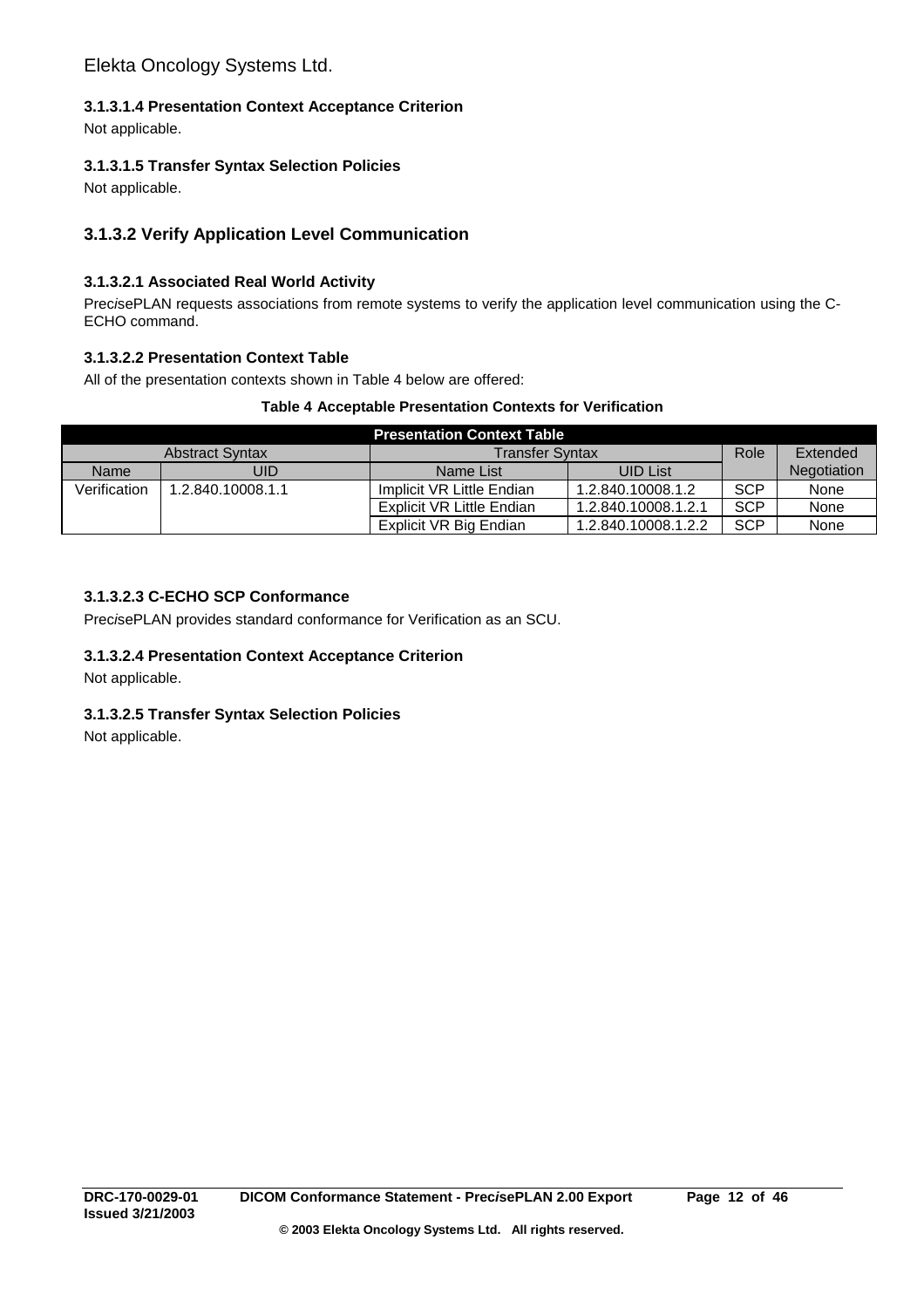# **4. Communication Profiles**

# **4.1 Supported Communication Stacks**

Prec*i*sePLAN application provides DICOM V3.0 TCP/IP Network Communication Support as defined in Part 8 of the DICOM Standard.

# **4.2 TCP/IP Stack**

Prec*i*sePLAN inherits its TCP/IP stack from the SGI IRIX 6.5 operating system upon which it executes.

# **4.3 Physical Media Support**

Prec*i*sePLAN supports Ethernet ISO.8802-3.

On Elekta supplied hardware platforms the connection type provided is 100/10BASE-T (RJ45 twisted pair).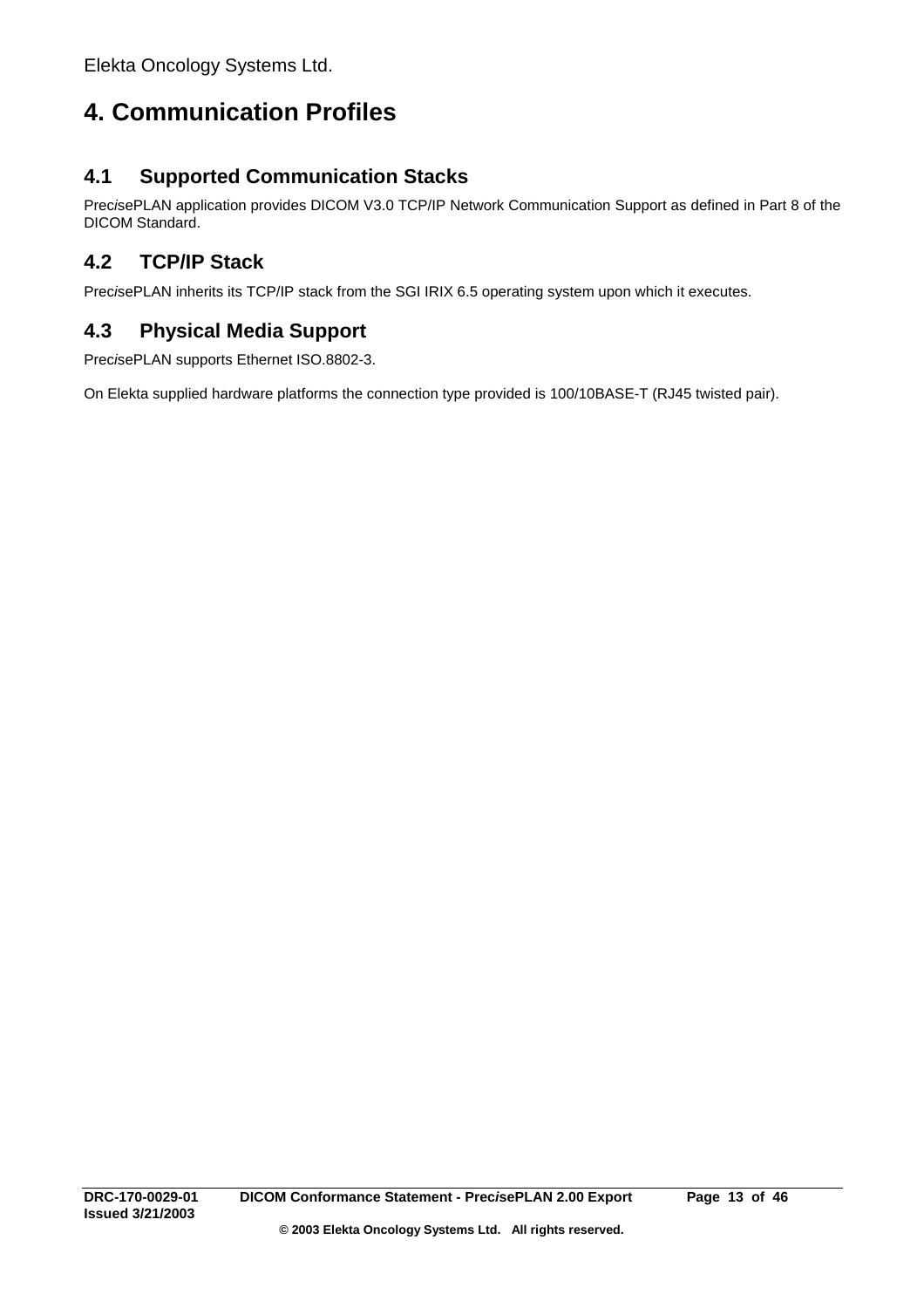# **5. Extensions/Specialisations/Privatisations**

Not applicable.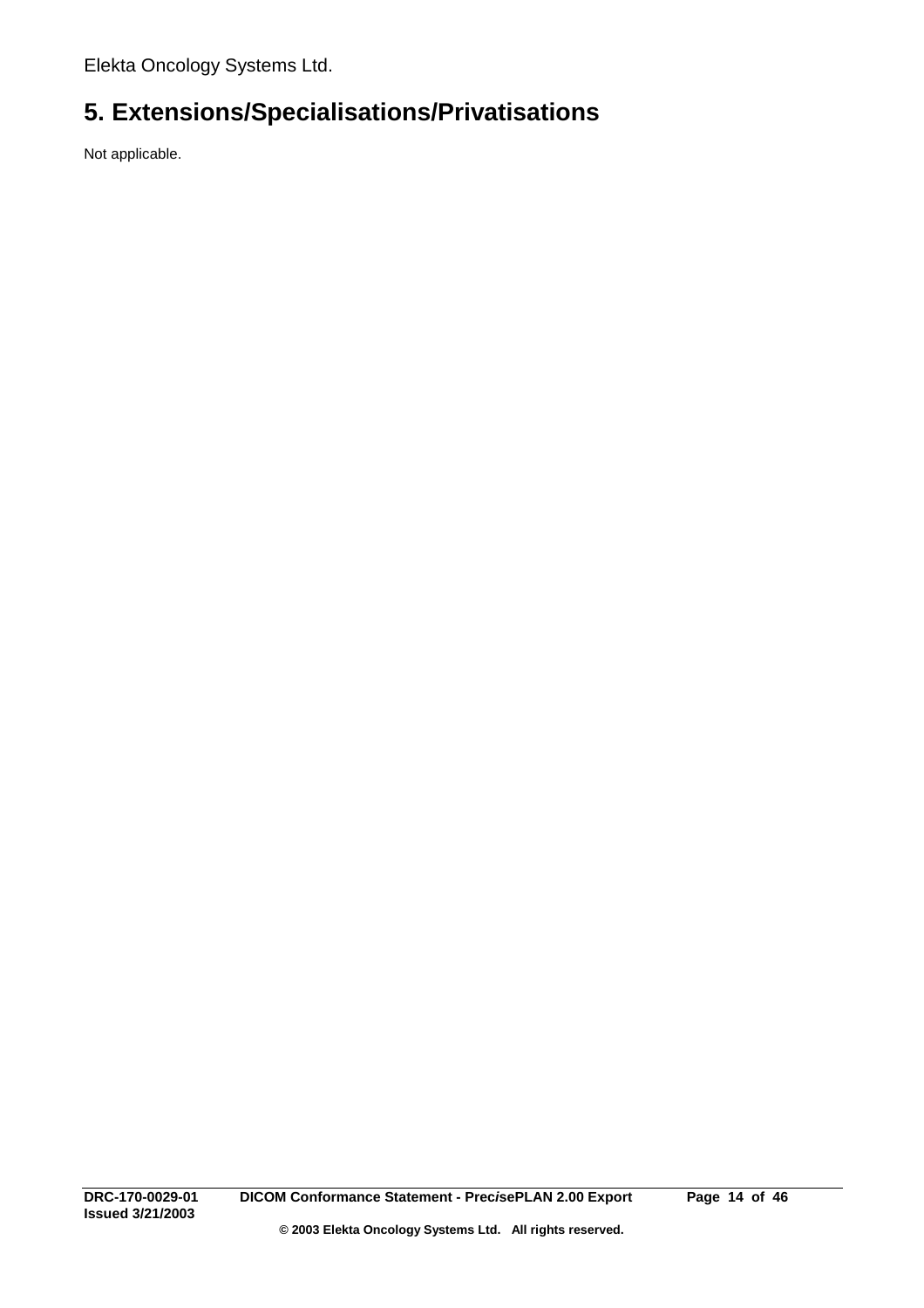# **6. Configuration**

Prec*i*sePLAN DICOM configuration is maintained through a special utility. The configuration changes are intended to be performed by Elekta service engineers or by Customer engineers with reference to the User Documentation.

# **6.1 AE Title/Presentation Address mapping**

These changes are effective immediately after being committed.

# **6.1.1 Local AE Titles and Presentation Addresses**

The local Application Entity Title is derived from the workstation hostname, which is configurable.

## **6.1.2 Remote AE Titles and Presentation Addresses**

The remote AE Title and IP address are configurable as per the requirement of the remote SCP.

## **6.2 Configurable Parameters**

## **6.2.1 Communication Parameters**

- Maximum PDU size is configurable.
- DICOM Upper Layer Timeouts are configurable.

## **6.2.2 Prec***i***sePLAN Attribute Mapping**

• The mapping of certain Prec*i*sePLAN Prescription parameters to the RT Plan IOD can be disabled through configuration setting (see Appendix F).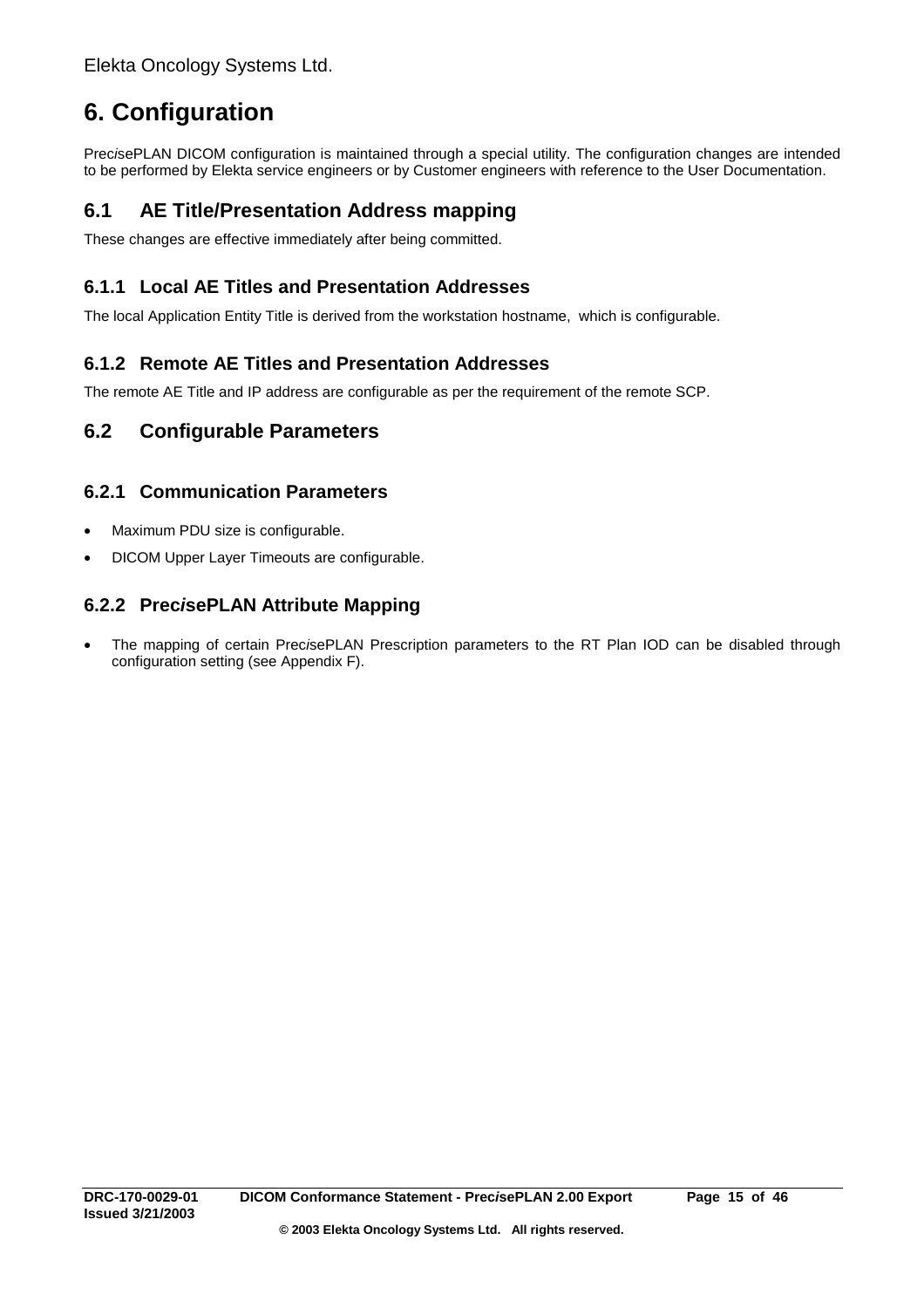# **7. Support of Extended Character Sets**

None.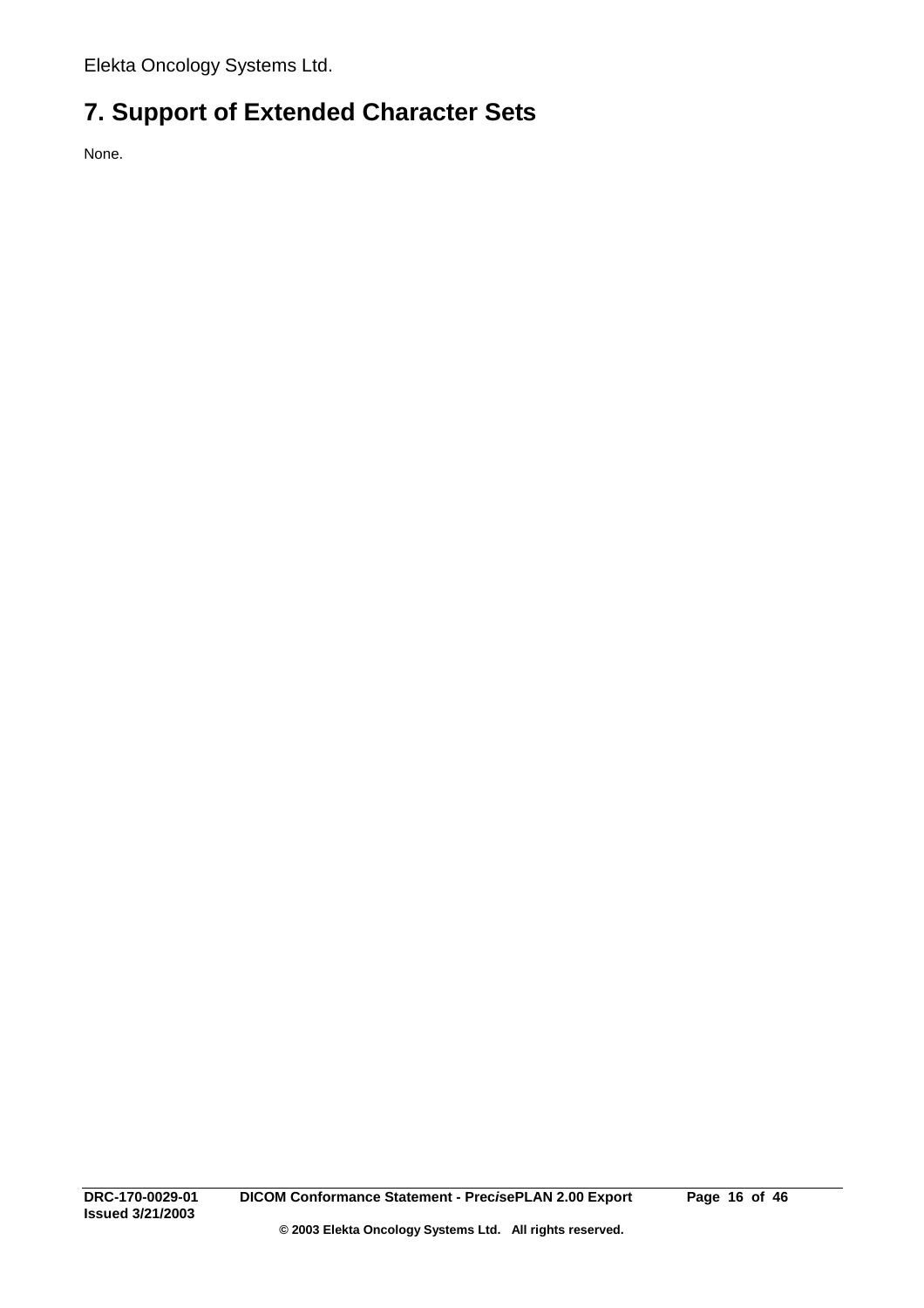# **APPENDIX A Applied RT Plan IOD and Mapping to Prec***i***sePLAN Database**

# **A.1 Export of RT Plan Prescriptions**

The modules selected from the RT Plan IOD of DICOM for prescription export are given in Table 5 below. If a module is not listed, none of the attributes in that module is sent by Prec*i*sePLAN.

| ΙE            | <b>Module</b>             | <b>Usage</b> |
|---------------|---------------------------|--------------|
| Patient       | Patient                   | М            |
| Study         | <b>General Study</b>      | М            |
| <b>Series</b> | <b>RT</b> Series          | М            |
| Equipment     | <b>General Equipment</b>  | M            |
| Plan          | <b>RT</b> General Plan    | M            |
|               | <b>RT</b> Prescription    |              |
|               | <b>RT Fraction Scheme</b> |              |
|               | RT Beams                  |              |
|               | SOP Common                | M            |

## **Table 5 Applied Modules in the RT Plan IOD for Export (SCU Role)**

Table 6 to Table 15 specify, for each of the applied modules above, the attributes sent by Prec*i*sePLAN, further details of mapping onto the Prec*i*sePLAN database, and any attribute specific constraints applicable to their use. Attributes that are never sent by Prec*i*sePLAN are shown shaded.

Note that Prec*i*sePLAN configuration settings may determine whether certain attributes are included in the sent message (see Appendix G).

| <b>Attribute Name</b>                  | Tag          | VR. VM          | <b>DICOM</b><br><b>Type</b> | <b>Notes/Constraints</b>                     |  |
|----------------------------------------|--------------|-----------------|-----------------------------|----------------------------------------------|--|
| <b>Patients Name</b>                   | (0010.0010)  | <b>PN1</b>      | 2                           | The patients name in PrecisePLAN.            |  |
| Patient ID                             | (0010, 0020) | LO <sub>1</sub> | 2                           | The patients id number in PrecisePLAN        |  |
| Patient's Birth Date                   | (0010, 0030) | DA <sub>1</sub> | 2                           | Birth date, time and Gender from original CT |  |
| Patient's Birth Time                   | (0010, 0032) | TM <sub>1</sub> | 3                           | input or as modified in Workflow Manager.    |  |
| <b>Patients Sex</b>                    | (0010, 0040) | CS <sub>1</sub> | $\mathfrak{p}$              | Not sent to Elekta Precise Desktop.          |  |
| <b>Other Patient IDs</b>               | (0010, 1000) | $LO$ 1-N        | 3                           | Patient file name                            |  |
| <b>Referenced Patient Sequence</b>     | (0008, 1120) | SQ <sub>1</sub> | 3                           |                                              |  |
| >Referenced SOP Class UID              | (0008, 1150) | UI <sub>1</sub> | 1 <sup>C</sup>              |                                              |  |
| >Referenced SOP Instance<br><b>UID</b> | (0008, 1155) | UI <sub>1</sub> | 1C                          | Never sent                                   |  |
| <b>Other Patient Names</b>             | (0010, 1001) | <b>PN 1-N</b>   | 3                           |                                              |  |
| <b>Ethnic Group</b>                    | (0010, 2160) | SH <sub>1</sub> | 3                           |                                              |  |
| <b>Patient Comments</b>                | (0010, 4000) | LT <sub>1</sub> | 3                           |                                              |  |

## **Table 6 RT Plan Storage SOP Class (SCP) – Patient Module**

## **Note I Handling of Empty Patient Identification Attributes**

The Patient ID (0010, 0020) and Patient Name (0010, 0010) attributes of the Patient Module are specified by DICOM as Type 2 and so may legally have zero length. Prec*i*sePLAN always sends a value in Patient Name, and apart from RTOG mode always sends a value in Patient ID. Prec*i*sePLAN always has a patient name but can have no patient Id. In this situation the patient name will also be sent as the patient Id when an ID is required. In RTOG mode all patient module entries are sent empty except the patient name which is sent with the RTOG Protocol and Subject Id.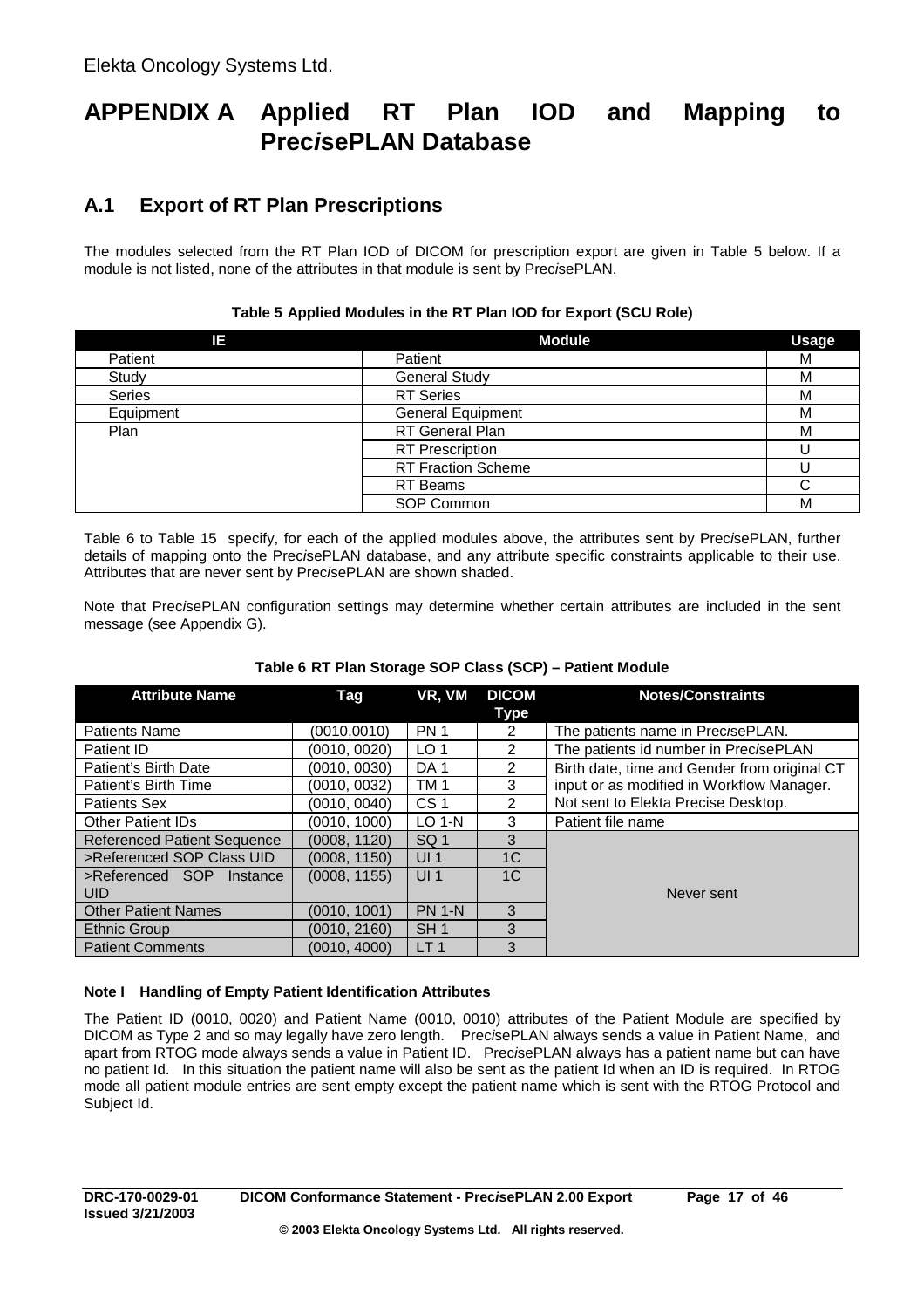| <b>Attribute Name</b>                  | Tag          | VR, VM          | <b>DICOM</b><br><b>Type</b> | <b>Notes/Constraints</b>                                 |  |
|----------------------------------------|--------------|-----------------|-----------------------------|----------------------------------------------------------|--|
| Study Instance UID                     | (0020, 000D) | UI <sub>1</sub> |                             |                                                          |  |
| <b>Study Date</b>                      | (0008, 0020) | DA 1            | 2                           | Date plan was last saved.                                |  |
| <b>Study Time</b>                      | (0008, 0030) | TM <sub>1</sub> | $\overline{2}$              | Time plan was last saved.                                |  |
| Referring Physicians Name              | (0008, 0090) | <b>PN1</b>      | $\mathcal{P}$               | First Doctors name in Workflow Manager or<br>sent blank. |  |
| Study ID                               | (0020, 0010) | SH <sub>1</sub> | 2                           |                                                          |  |
| <b>Accession Number</b>                | (0008, 0050) | SH <sub>1</sub> | 2                           | Sent blank.                                              |  |
| <b>Study Description</b>               | (0008, 1030) | LO <sub>1</sub> | 3                           |                                                          |  |
| Physician(s) of Record                 | (0008, 1048) | <b>PN 1-N</b>   | 3                           |                                                          |  |
| Name of Physician(s) Reading<br>Study  | (0008, 1060) | <b>PN 1-N</b>   | 3                           |                                                          |  |
| <b>Referenced Study Sequence</b>       | (0008, 1110) | SQ <sub>1</sub> | 3                           | Never sent                                               |  |
| >Referenced SOP Class UID              | (0008, 1150) | UI <sub>1</sub> | 1 <sup>C</sup>              |                                                          |  |
| >Referenced SOP Instance<br><b>UID</b> | (0008, 1155) | UI <sub>1</sub> | 1 <sup>C</sup>              |                                                          |  |

## **Table 7 RT Plan Storage SOP Class (SCP) – General Study Module**

## **Table 8 RT Plan Storage SOP Class (SCP) – RT Series Module**

| <b>Attribute Name</b>             | Tag          | VR, VM          | <b>DICOM</b><br>Type | <b>Notes/Constraints</b> |  |
|-----------------------------------|--------------|-----------------|----------------------|--------------------------|--|
| Modality                          | (0008, 0060) | CS <sub>1</sub> |                      | "RTPLAN"                 |  |
| Series Instance UID               | (0020, 000E) | UI <sub>1</sub> |                      |                          |  |
| Series Number                     | (0020, 0011) | IS <sub>1</sub> | 2                    |                          |  |
| Series Description                | (0008, 103E) | LO <sub>1</sub> | 3                    | Plan description         |  |
| <b>Referenced Study Component</b> | (0008, 1111) | SQ <sub>1</sub> | 3                    |                          |  |
| Sequence                          |              |                 |                      |                          |  |
| >Referenced SOP Class UID         | (0008, 1150) | UI <sub>1</sub> | 1 <sup>C</sup>       | Never sent               |  |
| >Referenced SOP Instance          | (0008, 1155) | UI <sub>1</sub> | 1 <sup>C</sup>       |                          |  |
| <b>UID</b>                        |              |                 |                      |                          |  |

## **Table 9 RT Plan Storage SOP Class (SCP) – General Equipment Module**

| <b>Attribute Name</b>                | Tag          | VR, VM          | <b>DICOM</b><br><b>Type</b> | <b>Notes/Constraints</b>                 |
|--------------------------------------|--------------|-----------------|-----------------------------|------------------------------------------|
| Manufacturer                         | (0008, 0070) | LO <sub>1</sub> | 2                           | Always "Elekta"                          |
| <b>Institution Name</b>              | (0008, 0080) | LO <sub>1</sub> | 3                           | Never sent                               |
| <b>Institution Address</b>           | (0008, 0081) | ST <sub>1</sub> | 3                           |                                          |
| <b>Station Name</b>                  | (0008, 1010) | SH <sub>1</sub> | 3                           | The PrecisePLAN hostname.                |
| <b>Institutional Department Name</b> | (0008, 1040) | LO <sub>1</sub> | 3                           | Never sent                               |
| Manufacturer's Model Name            | (0008, 1090) | LO <sub>1</sub> | 3                           | The host product name is sent: either    |
|                                      |              |                 |                             | "PrecisePLAN", "Render-Plan 3-D"         |
| Device Serial Number                 | (0018, 1000) | LO <sub>1</sub> | 3                           | CPU number of host SGI                   |
| Software Version                     | (0018, 1020) | $LO$ 1-N        | 3                           | Build identification of DicomRT software |
| <b>Spatial Resolution</b>            | (0018, 1050) | DS <sub>1</sub> | 3                           |                                          |
| Date of Last Calibration             | (0018, 1200) | <b>DA 1-N</b>   | 3                           | Never sent                               |
| Time of Last Calibration             | (0018, 1201) | <b>TM 1-N</b>   | 3                           |                                          |
| <b>Pixel Padding Value</b>           | (0028.0120)  | US <sub>1</sub> | 3                           |                                          |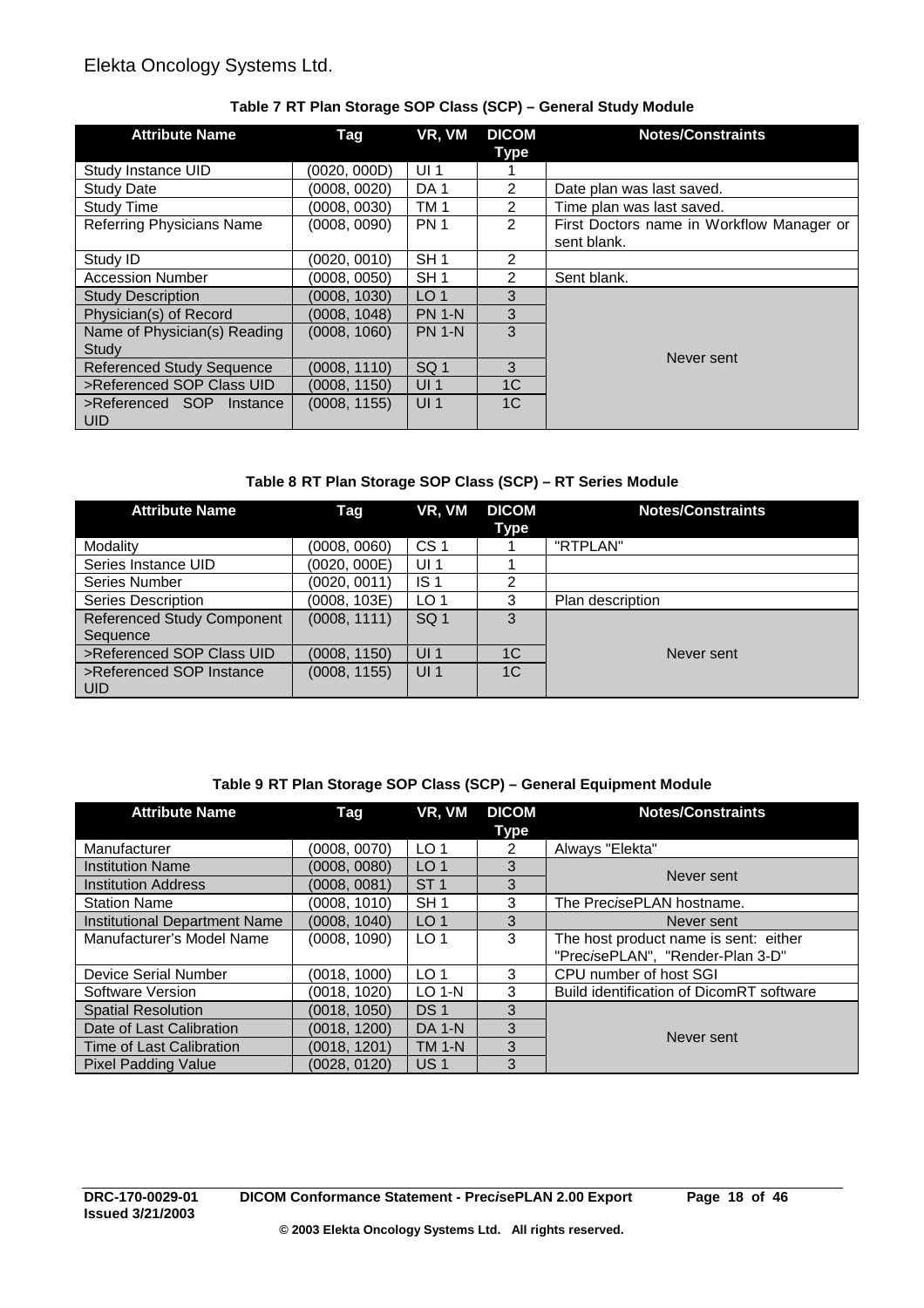## **Table 10 RT Plan Storage SOP Class (SCP) – RT General Plan Module**

| <b>Attribute Name</b>                  | Tag          | VR, VM          | <b>DICOM</b><br>Type | <b>Notes/Constraints</b>                                                                                                      |
|----------------------------------------|--------------|-----------------|----------------------|-------------------------------------------------------------------------------------------------------------------------------|
| RT Plan Label                          | (300A, 0002) | SH <sub>1</sub> | 1                    | Plan number                                                                                                                   |
| RT Plan Name                           | (300A, 0003) | LO <sub>1</sub> | 3                    | Plan description                                                                                                              |
| RT Plan Description                    | (300A, 0004) | ST <sub>1</sub> | $\overline{3}$       | Never sent                                                                                                                    |
| <b>Operators Name</b>                  | (0008, 1070) | <b>PN 1-N</b>   | $\overline{2}$       | The logged in username running<br>PrecisePLAN                                                                                 |
| RT Plan Date                           | (300A, 0006) | DA <sub>1</sub> | 2                    | Date plan was last saved.                                                                                                     |
| RT Plan Time                           | (300A, 0007) | TM <sub>1</sub> | $\overline{2}$       | Time plan was last saved.                                                                                                     |
| <b>Treatment Protocols</b>             | (300A, 0009) | <b>LO 1-N</b>   | 3                    |                                                                                                                               |
| <b>Treatment Intent</b>                | (300A, 000A) | CS <sub>1</sub> | 3                    | Never sent                                                                                                                    |
| <b>Treatment Sites</b>                 | (300A, 000B) | <b>LO 1-N</b>   | 3                    |                                                                                                                               |
| RT Plan Geometry                       | 300A, 000C)  | CS <sub>1</sub> | 1                    | "PATIENT"                                                                                                                     |
| Referenced Structure Set<br>Sequence   | (300C, 0060) | SQ <sub>1</sub> | 1C                   | Always sent even if a structure set is not<br>included in the export. (The Structure Set<br>may be exported separately later) |
| >Referenced SOP Class UID              | (0008, 1150) | UI1             | 1C                   |                                                                                                                               |
| >Referenced SOP Instance<br><b>UID</b> | (0008, 1155) | UI <sub>1</sub> | 1C                   |                                                                                                                               |
| <b>Referenced Dose Sequence</b>        | (300C, 0080) | SQ <sub>1</sub> | 3                    | Sent if RTDOSE is exported.                                                                                                   |
| >Referenced SOP Class UID              | (0008, 1150) | UI <sub>1</sub> | 1 <sub>C</sub>       | One cross reference for each exported                                                                                         |
| >Referenced SOP Instance<br>UID        | (0008, 1155) | UI <sub>1</sub> | 1 <sup>C</sup>       | RTDOSE object.                                                                                                                |
| <b>Referenced RT Plan</b><br>Sequence  | (300C, 0002) | SG <sub>1</sub> | $\overline{3}$       |                                                                                                                               |
| >Referenced SOP Class UID              | (0008, 1150) | UI1             | 1C                   | Never sent                                                                                                                    |
| >Referenced SOP Instance<br>UID        | (0008, 1155) | UI <sub>1</sub> | 1 <sup>C</sup>       |                                                                                                                               |
| >RT Plan Relationship                  | (300A, 0055) | CS <sub>1</sub> | 1 <sup>C</sup>       |                                                                                                                               |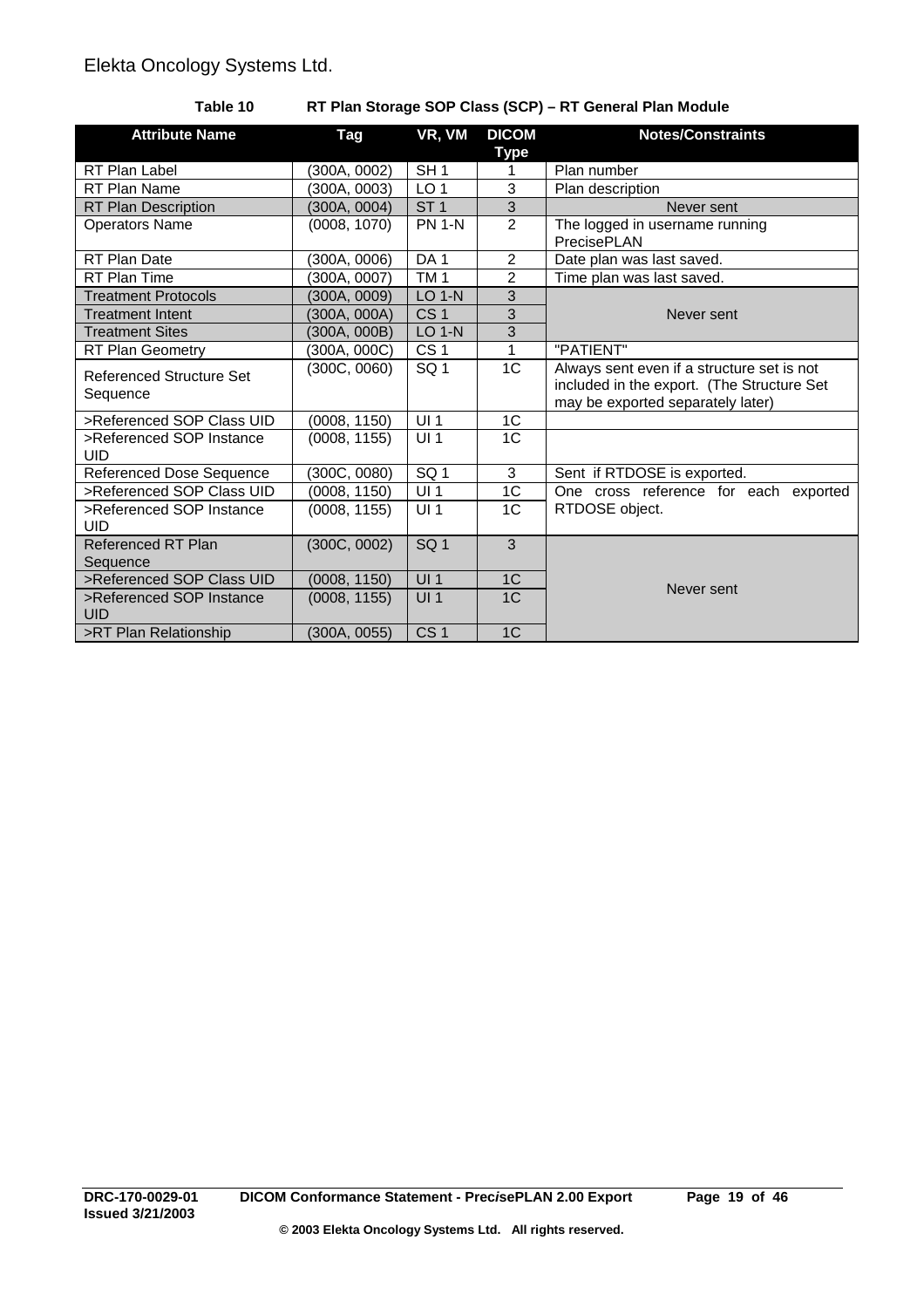| <b>Attribute Name</b>                             | Tag          | VR, VM            | <b>DICOM</b><br><b>Type</b> | <b>Notes/Constraints</b>                                                                                                                                     |
|---------------------------------------------------|--------------|-------------------|-----------------------------|--------------------------------------------------------------------------------------------------------------------------------------------------------------|
| <b>Prescription Description</b>                   | (300A, 000E) | ST <sub>1</sub>   | 3                           | Never sent                                                                                                                                                   |
| Dose Reference Sequence                           | (300A, 0010) | SQ <sub>1</sub>   | 3                           | Created for each PrecisePLAN Calculation<br>point.                                                                                                           |
| >Dose Reference Number                            | (300A, 0012) | $\overline{1S}$ 1 | $\overline{1C}$             | Sequential number starting from 1                                                                                                                            |
| >Dose Reference Structure<br><b>Type</b>          | (300A, 0014) | CS <sub>1</sub>   | 1 <sup>C</sup>              | Always "COORDINATES"                                                                                                                                         |
| >Dose Reference Description                       | (300A, 0016) | LO <sub>1</sub>   | 3                           | The label of the PrecisePLAN calculation<br>point.                                                                                                           |
| >Referenced ROI Number                            | (3006, 0084) | IS <sub>1</sub>   | 1C                          | Never sent                                                                                                                                                   |
| >Dose Reference Point<br>Coordinates              | (300A, 0018) | DS <sub>3</sub>   | 1 <sub>C</sub>              | Patient coordinates of the calculation point.                                                                                                                |
| >Nominal Prior Dose                               | (300A, 001A) | DS <sub>1</sub>   | 3                           | Never sent                                                                                                                                                   |
| >Dose Reference Type                              | (300A, 0020) | CS <sub>1</sub>   | 1 <sup>C</sup>              | Either 'TARGET' or 'ORGAN_AT_RISK'<br>depending on whether the PrecisePLAN<br>calculation point label ends with /t or /T to<br>define the point as a target. |
| >Constraint Weight                                | (300A, 0021) | DS <sub>1</sub>   | 3                           | Never sent                                                                                                                                                   |
| >Delivery Warning Dose                            | (300A, 0022) | DS <sub>1</sub>   | 3                           | Calculation point Max Dose.                                                                                                                                  |
| >Delivery Maximum Dose                            | (300A, 0023) | DS <sub>1</sub>   | 3                           | Never sent                                                                                                                                                   |
| >Target Minimum Dose                              | (300A, 0025) | DS <sub>1</sub>   | 3                           |                                                                                                                                                              |
| >Target Prescription Dose                         | (300A, 0026) | DS <sub>1</sub>   | $\overline{3}$              | Calculation point Max Dose (if Dose                                                                                                                          |
| >Target Maximum Dose                              | (300A, 0027) | DS <sub>1</sub>   | 3                           | Reference Type is 'TARGET')                                                                                                                                  |
| >Target Underdose Volume<br>Fraction              | (300A, 0028) | DS <sub>1</sub>   | $\overline{3}$              |                                                                                                                                                              |
| >Organ at Risk Full-volume<br>Dose                | (300A, 002A) | DS <sub>1</sub>   | $\overline{3}$              | Never sent                                                                                                                                                   |
| >Organ at Risk Limit Dose                         | (300A, 002B) | DS <sub>1</sub>   | $\sqrt{3}$                  |                                                                                                                                                              |
| >Organ at Risk Maximum<br>Dose                    | (300A, 002C) | DS <sub>1</sub>   | 3                           | Calculation point Max Dose (if Dose<br>Reference Type is 'ORGAN_AT_RISK')                                                                                    |
| >Organ at Risk Overdose<br><b>Volume Fraction</b> | (300A, 002D) | DS <sub>1</sub>   | $\overline{3}$              | Never sent                                                                                                                                                   |

**Table 11 RT Plan Storage SOP Class (SCP) – RT Prescription Module**

## **Table 12 RT Plan Storage SOP Class (SCP) – RT Patient Setup Module**

| <b>Attribute Name</b>         | Tag          | VR, VM          | <b>DICOM</b><br>Type | <b>Notes/Constraints</b>                                                                                                                                            |
|-------------------------------|--------------|-----------------|----------------------|---------------------------------------------------------------------------------------------------------------------------------------------------------------------|
| <b>Patient Setup Sequence</b> | (300A, 0180) | SQ 1            |                      | One Patient Setup is sent for each beam.                                                                                                                            |
| >Patient Setup Number         | (300A, 0182) | IS <sub>1</sub> |                      | Referenced beam number                                                                                                                                              |
| >Patient Position             | (0018, 5100) | CS <sub>1</sub> | 1C                   |                                                                                                                                                                     |
| >Fixation Device Sequence     | (300A, 0190) | SQ <sub>1</sub> | 3                    | Sent if SBF used and not Precise Desktop<br>Validation. (If Precise Desktop validation is<br>selected the SBF coordinates are included in<br>the Beam Description). |
| >>Fixation Device Type        | (300A, 0192) | CS <sub>1</sub> | 1C                   | "BODYFRAME" if used.                                                                                                                                                |
| >>Fixation Device Label       | (300A, 0194) | SH <sub>1</sub> | 2C                   | "SBF" if used.                                                                                                                                                      |
| >>Fixation Device Description | (300A, 0196) | ST <sub>1</sub> | 3                    | The coordinates in SBF space of the beam<br>isocenter if SBF used.                                                                                                  |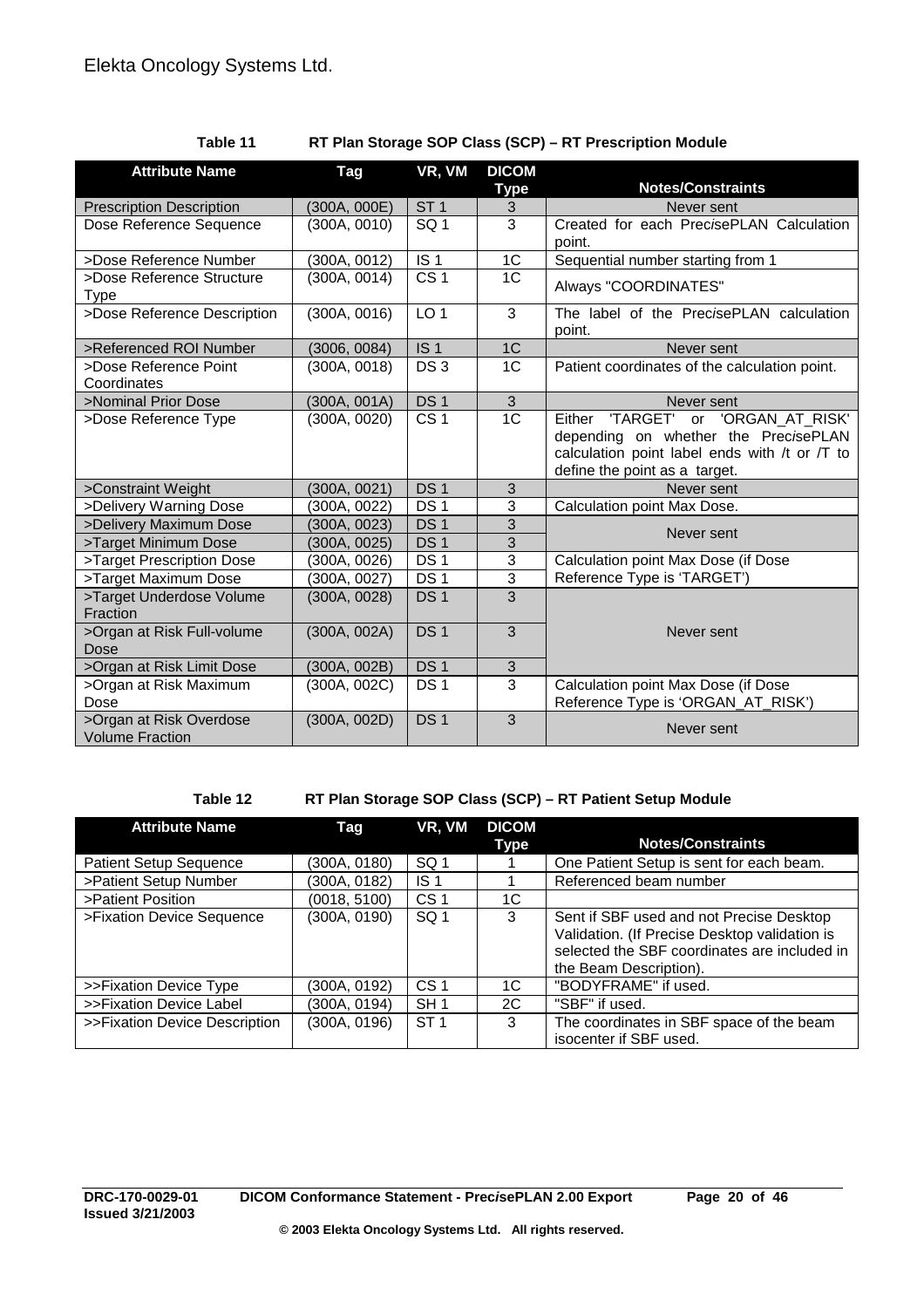## **Table 13 RT Plan Storage SOP Class (SCP) – RT Fraction Scheme Module**

| <b>Attribute Name</b>                                   | Tag          | VR, VM            | <b>DICOM</b><br><b>Type</b> | <b>Notes/Constraints</b>                             |
|---------------------------------------------------------|--------------|-------------------|-----------------------------|------------------------------------------------------|
| <b>Fraction Group Sequence</b>                          | (300A, 0070) | SQ <sub>1</sub>   | 1                           | Used to create Fractions for new Phase               |
| >Fraction Group Number                                  | (300A, 0071) | IS <sub>1</sub>   | 1                           | Sequentially allocated beginning at 1.               |
| >Referenced Patient Setup<br>Number                     | (300C, 006A) | IS <sub>1</sub>   | 3                           |                                                      |
| >Referenced Dose Sequence                               | (300C, 0080) | SQ <sub>1</sub>   | 3                           |                                                      |
| >>Referenced SOP Class UID                              | (0008, 1150) | UI1               | 1 <sup>C</sup>              |                                                      |
| >>Referenced SOP Instance<br><b>UID</b>                 | (0008, 1155) | U11               | 1C                          |                                                      |
| >Referenced Dose Reference<br>Sequence                  | (300C, 0050) | SG <sub>1</sub>   | $\overline{3}$              |                                                      |
| >>Referenced Dose<br><b>Reference Number</b>            | (300C, 0051) | IS <sub>1</sub>   | 1 <sup>C</sup>              |                                                      |
| >>Constraint Weight                                     | (300A, 0021) | DS <sub>1</sub>   | $\sqrt{3}$                  |                                                      |
| >>Delivery Warning Dose                                 | (300A, 0022) | DS <sub>1</sub>   | 3                           |                                                      |
| >>Delivery Maximum Dose                                 | (300A, 0023) | DS <sub>1</sub>   | 3                           | Never sent                                           |
| >>Target Minimum Dose                                   | (300A, 0025) | DS <sub>1</sub>   | $\sqrt{3}$                  |                                                      |
| >>Target Prescription Dose                              | (300A, 0026) | DS <sub>1</sub>   | $\mathbf{3}$                |                                                      |
| >>Target Maximum Dose                                   | (300A, 0027) | DS <sub>1</sub>   | 3                           |                                                      |
| >>Target Underdose Volume<br>Fraction                   | (300A, 0028) | DS <sub>1</sub>   | $\overline{3}$              |                                                      |
| >>Organ at Risk Full-volume<br>Dose                     | (300A, 002A) | DS <sub>1</sub>   | 3                           |                                                      |
| >>Organ at Risk Limit Dose                              | (300A, 002B) | DS <sub>1</sub>   | 3                           |                                                      |
| >>Organ at Risk Maximum<br>Dose                         | (300A, 002C) | DS <sub>1</sub>   | 3                           |                                                      |
| >>Organ at Risk Overdose<br><b>Volume Fraction</b>      | (300A, 002D) | DS <sub>1</sub>   | 3                           |                                                      |
| >Number of Fractions<br>Planned                         | (300A, 0078) | IS <sub>1</sub>   | $\overline{2}$              | Number of Treatments prescribed for this<br>Fraction |
| >Number of Fractions Per Day                            | (300A, 0079) | IS <sub>1</sub>   | $\mathfrak{S}$              |                                                      |
| >Repeat Fraction Cycle<br>Length                        | (300A, 007A) | IS <sub>1</sub>   | 3                           | Never sent                                           |
| >Fraction Pattern                                       | (300A, 007B) | LT1               | $\overline{3}$              |                                                      |
| >Number of Beams                                        | (300A, 0080) | IS <sub>1</sub>   | 1                           | Number of Beams in Fraction                          |
| >Referenced Beam Sequence                               | (300C, 0004) | $\overline{SO}$ 1 | 1C                          |                                                      |
| >>Referenced Beam Number                                | (300C, 0006) | IS <sub>1</sub>   | 1 <sup>C</sup>              |                                                      |
| >>Beam Dose Specification<br>Point                      | (300A, 0082) | DS <sub>3</sub>   | 3                           | Never sent                                           |
| >>Beam Dose                                             | (300A, 0084) | DS <sub>1</sub>   | 3                           | Prescribed beam dose                                 |
| >>Beam Meterset                                         | (300A, 0086) | DS <sub>1</sub>   | 3                           | Total MU for this beam (open + wedged)               |
| >Number of Brachy<br><b>Application Setups</b>          | (300A, 00A0) | IS <sub>1</sub>   | 1                           | Always zero.                                         |
| >Referenced Brachy<br><b>Application Setup Sequence</b> | (300C, 000A) | SQ <sub>1</sub>   | 1C                          |                                                      |
| >>Referenced Brachy<br><b>Application Setup Number</b>  | (300C, 000C) | IS <sub>1</sub>   | 1C                          |                                                      |
| >>Brachy Application Setup<br>Dose Specification Point  | (300A, 00A2) | DS <sub>3</sub>   | 3                           | Never sent                                           |
| >>Brachy Application Setup<br>Dose                      | (300A, 00A4) | DS <sub>1</sub>   | 3                           |                                                      |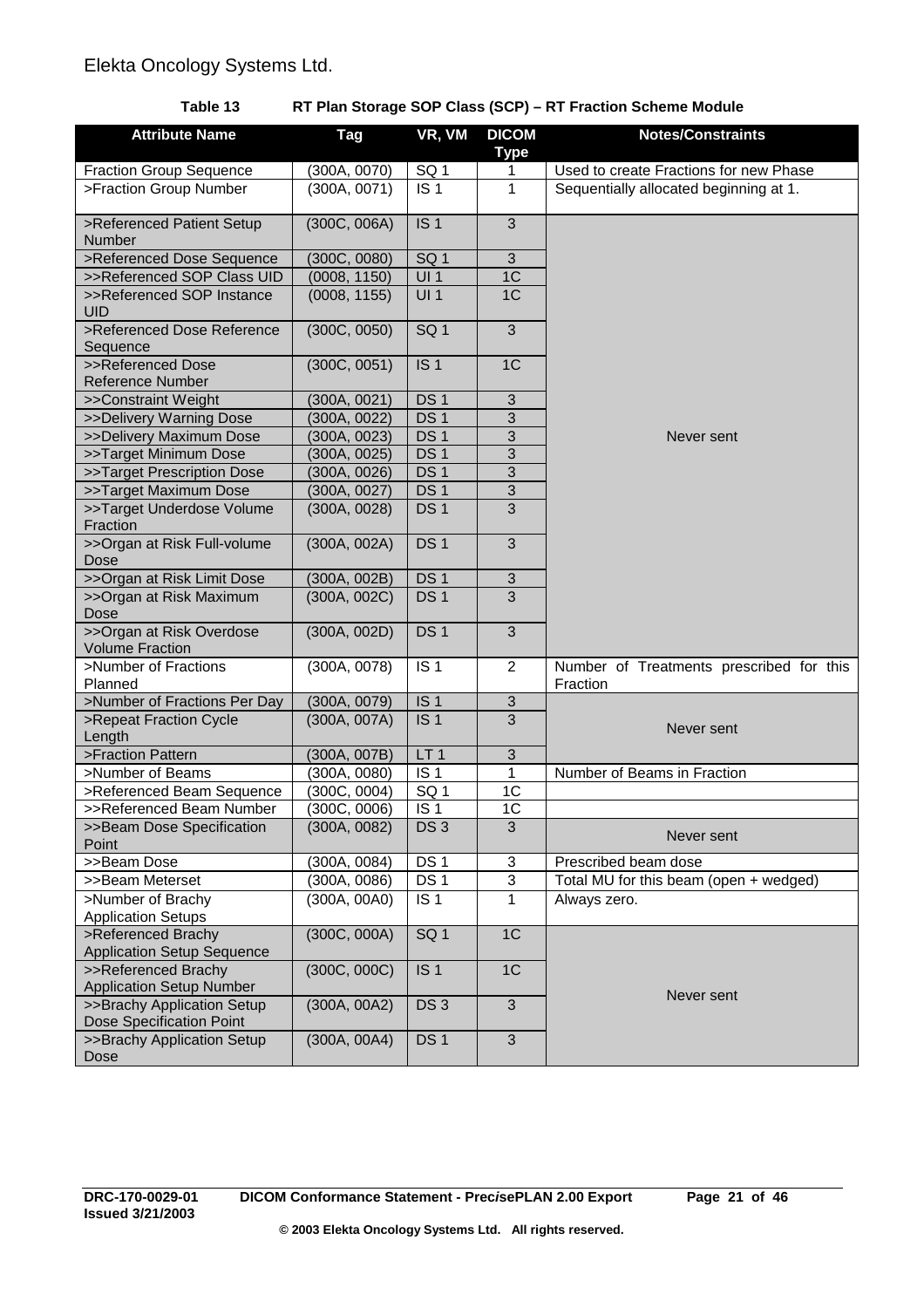## **Table 14 RT Plan Storage SOP Class (SCP) – RT Beams Module**

| <b>Attribute Name</b>                               | Tag          | VR,<br><b>VM</b> | <b>DICOM</b><br><b>Type</b> | <b>Notes/Constraints</b>                                                                                                                                                     |
|-----------------------------------------------------|--------------|------------------|-----------------------------|------------------------------------------------------------------------------------------------------------------------------------------------------------------------------|
| <b>Beam Sequence</b>                                | (300A, 00B0) | SG <sub>1</sub>  | 1                           |                                                                                                                                                                              |
| >Beam Number                                        | (300A, 00C0) | IS <sub>1</sub>  | 1                           |                                                                                                                                                                              |
| >Beam Name                                          | (300A, 00C2) | LO <sub>1</sub>  | 3                           |                                                                                                                                                                              |
| >Beam Description                                   | (300A, 00C3) | ST1              | $\overline{3}$              | Same as beam name unless Precise<br>Desktop Validation is configured AND the<br>SBF is used in which case the coordinates<br>in SBF space of the beam isocenter are<br>sent. |
| >Beam Type                                          | (300A, 00C4) | CS <sub>1</sub>  | 1                           |                                                                                                                                                                              |
| >Radiation Type                                     | (300A, 00C6) | CS <sub>1</sub>  | $\overline{2}$              | "PHOTON" or "ELECTRON" only                                                                                                                                                  |
| >Treatment Machine Name                             | (300A, 00B2) | SH1              | 2                           | As configured by the user in MACHINE<br>configuration.                                                                                                                       |
| >Manufacturer                                       | (0008, 0070) | LO <sub>1</sub>  | $\overline{3}$              | Always "Elekta"                                                                                                                                                              |
| >Institution Name                                   | (0008, 0080) | LO <sub>1</sub>  | $\overline{3}$              |                                                                                                                                                                              |
| >Institution Address                                | (0008, 0081) | ST <sub>1</sub>  | 3                           | Never sent                                                                                                                                                                   |
| >Institutional Department<br>Name                   | (0008, 1040) | LO <sub>1</sub>  | $\overline{3}$              |                                                                                                                                                                              |
| >Manufacturers Model<br>Name                        | (0008, 1090) | LO <sub>1</sub>  | 3                           | The host product name: "Prec <i>isePLAN"</i> ,<br>"Render-Plan 3-D" or "FiducialPLAN"                                                                                        |
| >Device Serial Number                               | (0018, 1000) | LO <sub>1</sub>  | 3                           | As configured by the user in MACHINE<br>configuration. Not sent if configured as<br>blank.                                                                                   |
| >Primary Dosimeter Unit                             | (300A, 00B3) | CS <sub>1</sub>  | $\ensuremath{\mathsf{3}}$   | Always "MU".                                                                                                                                                                 |
| >Referenced Tolerance<br><b>Table Number</b>        | (300C, 00A0) | IS <sub>1</sub>  | $\overline{3}$              | Never sent                                                                                                                                                                   |
| >Source-Axis Distance                               | (300A, 00B4) | DS <sub>1</sub>  | $\overline{3}$              |                                                                                                                                                                              |
| >Beam Limiting Device<br>Sequence                   | (300A, 00B6) | SG <sub>1</sub>  | 1                           |                                                                                                                                                                              |
| >>RT Beam Limiting Device<br><b>Type</b>            | (300A, 00B8) | CS <sub>1</sub>  | $\mathbf{1}$                |                                                                                                                                                                              |
| >>Source to Beam Limiting<br><b>Device Distance</b> | (300A, 00BA) | DS <sub>1</sub>  | $\overline{3}$              | Never sent                                                                                                                                                                   |
| >>Number of Leaf/Jaw Pairs                          | (300A, 00BC) | IS <sub>1</sub>  | $\mathbf{1}$                |                                                                                                                                                                              |
| >>Leaf Position Boundaries                          | (300A, 00BE) | DS 3-N           | 2C                          | Sent if BLD is MLC                                                                                                                                                           |
| >Referenced Patient Setup<br>Number                 | (300C, 006A) | IS <sub>1</sub>  | 3                           | Sent for each selected active beam.                                                                                                                                          |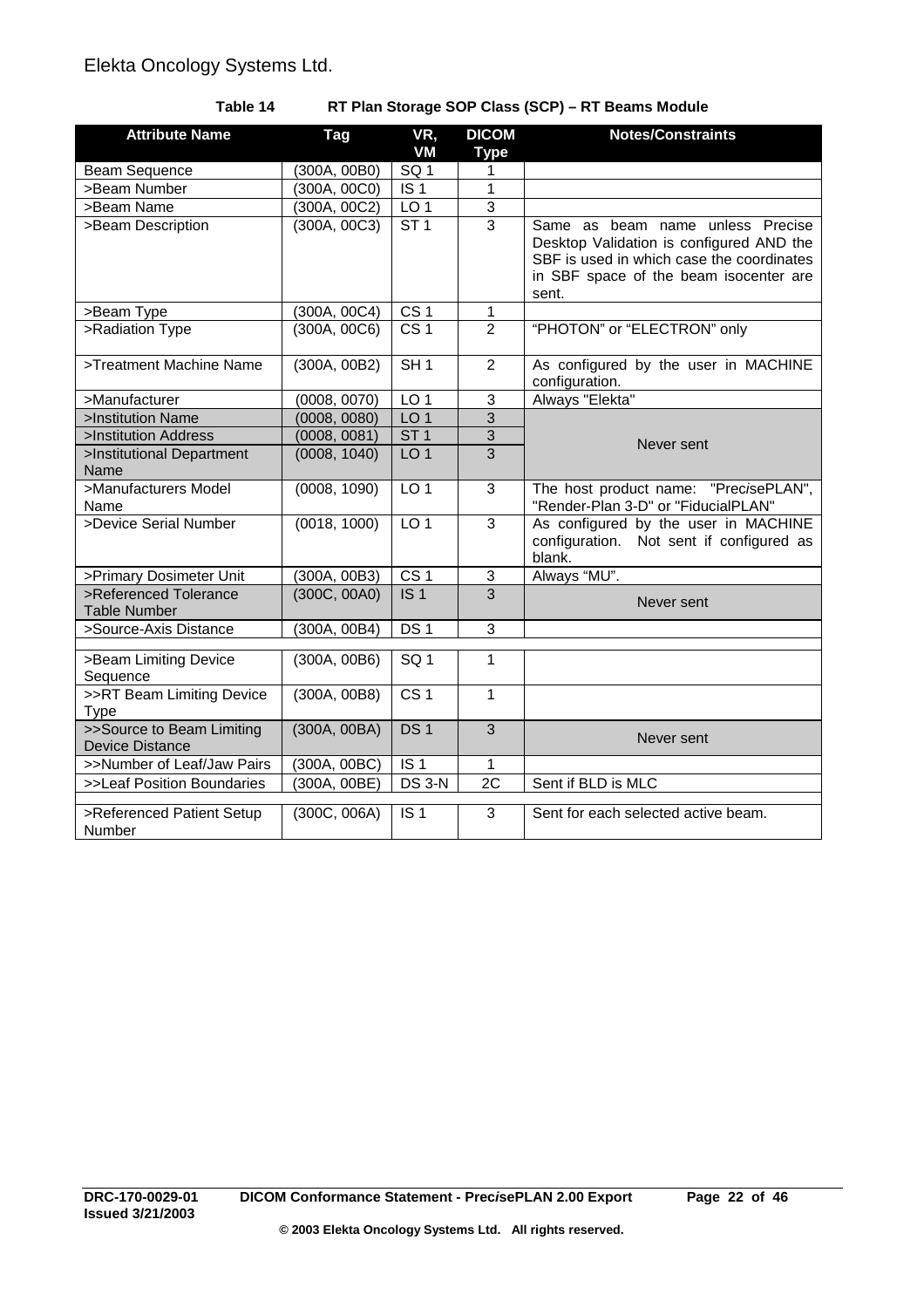| >Referenced Reference                                      | (300C, 0042) | SQ <sub>1</sub>  | $\mathbf{3}$    |                                   |
|------------------------------------------------------------|--------------|------------------|-----------------|-----------------------------------|
| Image Sequence                                             |              |                  |                 |                                   |
| >>Referenced SOP Class UID                                 | (0008, 1150) | UI1              | 1C              |                                   |
| >>Referenced SOP Instance<br><b>UID</b>                    | (0008, 1155) | UI1              | 1C              |                                   |
| >>Reference Image Number                                   | (300A, 00C8) | IS <sub>1</sub>  | 1 <sup>C</sup>  |                                   |
| >>Start Cumulative Meterset<br>Weight                      | (300C, 0008) | DS <sub>1</sub>  | 3               |                                   |
| >>End Cumulative Meterset<br>Weight                        | (300C, 0009) | DS <sub>1</sub>  | $\overline{3}$  |                                   |
| >Planned Verification Image<br>Sequence                    | (300A, 00CA) | SG <sub>1</sub>  | $\overline{3}$  |                                   |
| >>Start Cumulative Meterset<br>Weight                      | (300C, 0008) | DS <sub>1</sub>  | $\mathbf{3}$    |                                   |
| >>Meterset Exposure                                        | (3002, 0032) | DS <sub>1</sub>  | $\mathbf{3}$    | Never sent                        |
| >>End Cumulative Meterset<br>Weight                        | (300C, 0009) | DS <sub>1</sub>  | 3               |                                   |
| >>RT Image Plane                                           | (3002, 000C) | CS <sub>1</sub>  | $\mathbf{3}$    |                                   |
| >>X-Ray Image receptor<br>Angle                            | (3002, 000E) | DS <sub>1</sub>  | 3               |                                   |
| >>RT Image Orientation                                     | (3002, 0010) | DS6              | 3               |                                   |
| >>RT Image Position                                        | (3002, 0012) | DS <sub>2</sub>  | $\overline{3}$  |                                   |
| >>RT Image SID                                             | (3002, 0026) | DS <sub>1</sub>  | $\overline{3}$  |                                   |
| >>Imaging Device-Specific<br><b>Acquisition Parameters</b> | (300A, 00CC) | <b>LO 1-N</b>    | $\overline{3}$  |                                   |
| >>Referenced Reference<br>Image Number                     | (300C, 0007) | $\overline{IS}1$ | $\overline{3}$  |                                   |
| >Treatment Delivery Type                                   | (300A, 00CE) | CS <sub>1</sub>  | $\sqrt{3}$      | Always "TREATMENT"                |
| >Referenced Dose Sequence                                  | (300C, 0080) | SQ <sub>1</sub>  | $\overline{3}$  |                                   |
| >>Referenced SOP Class UID                                 | (0008, 1150) | UI1              | 1C              | Never sent                        |
| >>Referenced SOP Instance<br><b>UID</b>                    | (0008, 1155) | UI1              | 1 <sup>C</sup>  |                                   |
| >Number of Wedges                                          | (300A, 00D0) | IS <sub>1</sub>  | $\mathbf{1}$    | Zero or one                       |
| >Wedge Sequence                                            | (300A, 00D1) | SQ <sub>1</sub>  | $\overline{1C}$ | Sent if wedge is used             |
| >>Wedge Number                                             | (300A, 00D2) | IS <sub>1</sub>  | $\overline{1C}$ | If wedge used set to 1            |
| >>Wedge Type                                               | (300A, 00D3) | CS <sub>1</sub>  | 2C              | Configured per MACHINE and wedge. |
| >>Wedge ID                                                 | (300A, 00D4) | SH <sub>1</sub>  | $\mathfrak{S}$  | The PrecisePLAN wedge label.      |
| >>Wedge Angle                                              | (300A, 00D5) | IS <sub>1</sub>  | 2C              | Nominal angle sent.               |
| >>Wedge Factor                                             | (300A, 00D6) | DS <sub>1</sub>  | 2C              |                                   |
| >>Wedge Orientation                                        | (300A, 00D8) | DS <sub>1</sub>  | $\overline{2C}$ |                                   |
| >>Source to Wedge Tray<br><b>Distance</b>                  | (300A, 00DA) | DS <sub>1</sub>  | $\overline{3}$  | Never sent                        |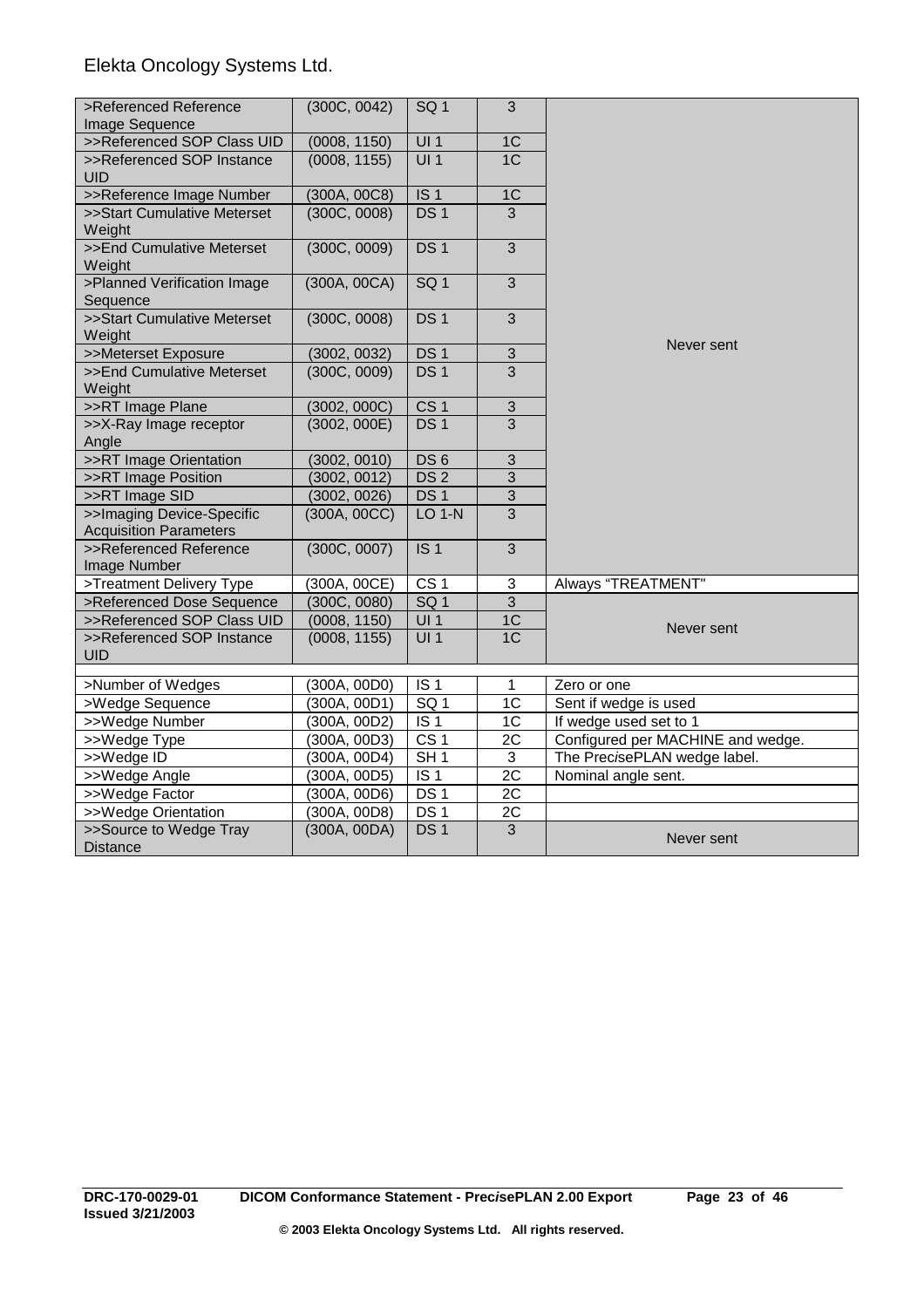| >Number of Compensators    | (300A, 00E0)                 | IS <sub>1</sub>           | 1               | Zero or one.                                                    |
|----------------------------|------------------------------|---------------------------|-----------------|-----------------------------------------------------------------|
| >Total Compensator Tray    | (300A, 00E2)                 | DS <sub>1</sub>           | 3               | Never sent                                                      |
| Factor                     |                              |                           |                 |                                                                 |
| >Compensator Sequence      | (300A, 00E3)                 | SQ <sub>1</sub>           | 1C              | Sent if there is a compensator for this beam                    |
| >>Compensator Number       | (300A, 00E4)                 | IS <sub>1</sub>           | 1C              | Always 1                                                        |
| >>Material ID              | (300A, 00E1)                 | SH1                       | $\overline{2C}$ | Sent if Compensator and RTD Validation is                       |
|                            |                              |                           |                 | configured. Always blank. See Note below.                       |
| >>Compensator ID           | (300A, 00E5)                 | SH1                       | $\overline{3}$  | Sent if compensator.                                            |
| >>Source to Compensator    | (300A, 00E6)                 | DS <sub>1</sub>           | $\overline{2C}$ | Sent if compensator.                                            |
| <b>Tray Distance</b>       |                              |                           |                 |                                                                 |
| >>Compensator Rows         | (300A, 00E7)                 | IS <sub>1</sub>           | 1 <sub>C</sub>  | Sent if compensator.                                            |
| >>Compensator Columns      | (300A, 00E8)                 | $\overline{1S}$ 1         | 1 <sub>C</sub>  | Sent if compensator.                                            |
| >>Compensator Pixel        | (300A, 00E9)                 | DS <sub>2</sub>           | 1 <sup>C</sup>  | Sent if compensator.                                            |
| Spacing                    |                              |                           |                 |                                                                 |
| >>Compensator Position     | (300A, 00EA)                 | DS <sub>2</sub>           | 1C              | Sent if compensator.                                            |
| >>Compensator              | (300A, 00EB)                 | <b>DS 1-N</b>             | 1 <sup>C</sup>  | Sent if compensator.                                            |
| <b>Transmission Data</b>   |                              |                           |                 |                                                                 |
| >>Compensator Thickness    | (300A, 00EC)                 | <b>DS 1-N</b>             | 1 <sup>C</sup>  | Sent if Compensator and RTD Validation is                       |
| Data                       |                              |                           |                 | configured, values are height toward the                        |
|                            |                              |                           |                 | radiation source. See Note below.                               |
| >Number of Boli            | (300A, 00ED)                 | IS <sub>1</sub>           | 1               | Always zero.                                                    |
| >Referenced Bolus Sequence | (300C, 00B0)                 | SQ <sub>1</sub>           | 1C              |                                                                 |
|                            |                              |                           |                 | Never sent                                                      |
|                            |                              | IS <sub>1</sub>           | 1C              |                                                                 |
| >>Referenced ROI Number    | (3006, 0084)                 |                           |                 |                                                                 |
| >Number of Blocks          | (300A, 00F0)                 | IS <sub>1</sub>           | 1               | Total number of Blocks plus Apertures                           |
| >Total Block Tray Factor   | (300A, 00F2)                 | DS <sub>1</sub>           | $\overline{3}$  |                                                                 |
| >Block Sequence            |                              | SG <sub>1</sub>           | 1C              |                                                                 |
| >>Block Tray ID            | (300A, 00F4)<br>(300A, 00F5) | SH1                       | $\overline{3}$  | If configured, the prefix number or string                      |
|                            |                              |                           |                 | from the Block or Irregular field label. This is                |
|                            |                              |                           |                 | configured per MACHINE. For                                     |
|                            |                              |                           |                 | PreciseDesktop this is the Photon                               |
|                            |                              |                           |                 | ShadowTrayId or Electron Cone EndFrameId.                       |
| >>Source to Block Tray     | (300A, 00F6)                 | DS <sub>1</sub>           | 2C              |                                                                 |
| Distance                   |                              |                           |                 |                                                                 |
| >>Block Type               | (300A, 00F8)                 | CS <sub>1</sub>           | 1 <sup>C</sup>  | "APERTURE" or "SHIELDING"                                       |
| >>Block Divergence         | (300A, 00FA)                 | CS <sub>1</sub>           | $\overline{2C}$ | Always "PRESENT"                                                |
| >>Block Number             | (300A, 00FC)                 | IS <sub>1</sub>           | 1 <sup>C</sup>  | Sequential number starting with 1                               |
| >>Block Name               | (300A, 00FE)                 | LO <sub>1</sub>           | $\overline{3}$  | Full user entered block label.                                  |
| >>Material ID              | (300A, 00E1)                 | SH1                       | $\overline{2C}$ | Sent blank.                                                     |
| >>Block Thickness          | (300A, 0100)                 | DS <sub>1</sub>           | $\overline{2C}$ | Sent blank.                                                     |
| >>Block Transmission       | (300A, 0102)                 | DS <sub>1</sub>           | $\overline{2C}$ |                                                                 |
| >>Block Number of Points   | (300A, 0104)                 | $\overline{1S}$ 1         | 2C              |                                                                 |
| >>Block Data               | (300A, 0106)                 | $\overline{DS}$<br>$2-2N$ | $\overline{2C}$ | Set of 2-D coordinates defining the block or<br>aperture shape. |

**Note:** Compensator Material and Thickness Data are sent to overcome an error in the DICOM library used by one of the tested destinations which required Thickness AND Transmission.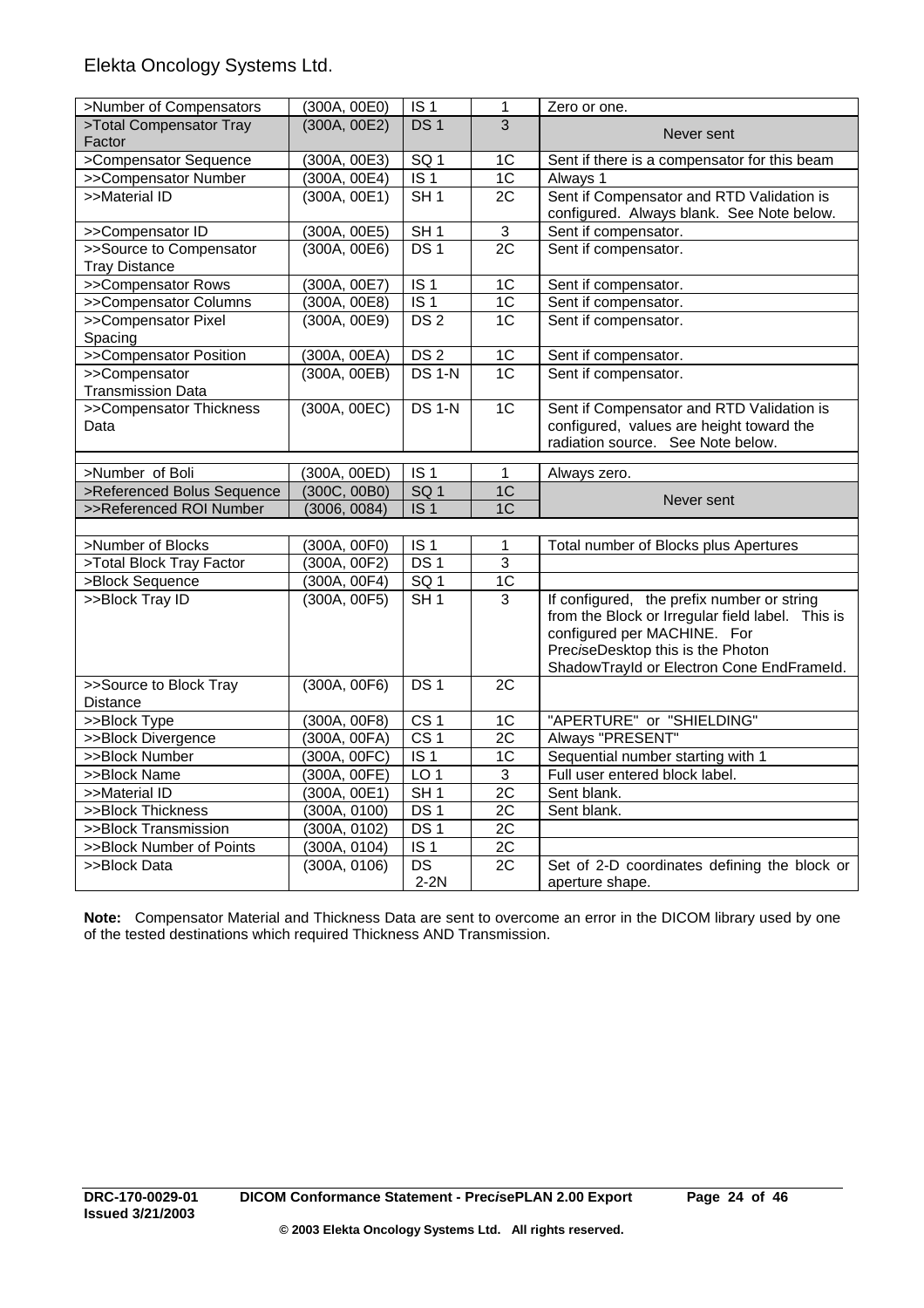| >Applicator Sequence                               | (300A, 0107) | SQ <sub>1</sub>   | 3              | Only be present if Radiation Type (300A,<br>00C6) is "ELECTRON".                                                                                                                                                                                                                                                                                                                               |
|----------------------------------------------------|--------------|-------------------|----------------|------------------------------------------------------------------------------------------------------------------------------------------------------------------------------------------------------------------------------------------------------------------------------------------------------------------------------------------------------------------------------------------------|
| >>Applicator ID                                    | (300A, 0108) | SH <sub>1</sub>   | 1 <sup>C</sup> | If configured, the prefix number or string<br>from the Block or Irregular field label. This is<br>configured per MACHINE. For<br>PreciseDesktop this is the Electron Cone<br>EndFrameld.                                                                                                                                                                                                       |
| >>Applicator Type                                  | (300A, 0109) | CS <sub>1</sub>   | 1 <sup>C</sup> | "ELECTRON_SQUARE",<br>"ELECTRON_RECT",<br>"ELECTRON_CIRC", or<br>"ELECTRON SHORT"                                                                                                                                                                                                                                                                                                              |
| >>Applicator Description                           | (300A, 010A) | LO <sub>1</sub>   | 3              | "ELECTRON_OPEN" is not supported.<br>PrecisePLAN's textual description of the<br>applicator.                                                                                                                                                                                                                                                                                                   |
|                                                    |              |                   |                |                                                                                                                                                                                                                                                                                                                                                                                                |
| >Final Cumulative Meterset<br>Weight               | (300A, 010E) | DS <sub>1</sub>   | 1C             | Used in conjunction with Beam Meterset<br>(300A, 0086) for this Beam (from RT Fraction<br>Scheme Module) to specify Prescribed Field<br>MU.                                                                                                                                                                                                                                                    |
|                                                    |              |                   |                |                                                                                                                                                                                                                                                                                                                                                                                                |
| >Number of Control Points                          | (300A, 0110) | IS <sub>1</sub>   | 1              |                                                                                                                                                                                                                                                                                                                                                                                                |
| >Control Point Sequence                            | (300A, 0111) | $\overline{SQ}$ 1 | 1              |                                                                                                                                                                                                                                                                                                                                                                                                |
| >>Control Point Index                              | (300A, 0112) | $\overline{1S}$ 1 | 1C             | Values start from 0 and increase in steps of 1<br>for each control point.                                                                                                                                                                                                                                                                                                                      |
| >>Cumulative Meterset<br>Weight                    | (300A, 0134) | DS <sub>1</sub>   | 2C             | Used in conjunction with Beam Meterset<br>(300A, 0086) for this Beam (from RT Fraction<br>Scheme Module) to derive Control Point MU.                                                                                                                                                                                                                                                           |
|                                                    |              |                   |                |                                                                                                                                                                                                                                                                                                                                                                                                |
| >>Referenced Dose<br>Reference Sequence            | (300C, 0050) | SQ <sub>1</sub>   | 3              |                                                                                                                                                                                                                                                                                                                                                                                                |
| >>>Referenced Dose<br>Reference Number             | (300C, 0051) | IS <sub>1</sub>   | 1 <sup>C</sup> | Will match a Dose Reference Number (300A,<br>0012) included in the RT Prescription Module.                                                                                                                                                                                                                                                                                                     |
| >>>Cumulative Dose<br><b>Reference Coefficient</b> | (300A, 010C) | DS <sub>1</sub>   | 2C             | Used in conjunction with Beam Dose (300A,<br>0084) for this Beam (from RT Fraction<br>Scheme Module) to derive the Field Dose<br>Contribution from this Beam to the respective<br>Dose Monitoring Point.                                                                                                                                                                                       |
| >>Nominal Beam Energy                              | (300A, 0114) | DS <sub>1</sub>   | 3              |                                                                                                                                                                                                                                                                                                                                                                                                |
| >>Dose Rate Set                                    | (300A, 0115) | DS <sub>1</sub>   | $\overline{3}$ | Never sent.                                                                                                                                                                                                                                                                                                                                                                                    |
|                                                    |              |                   |                |                                                                                                                                                                                                                                                                                                                                                                                                |
| >>Wedge Position Sequence                          | (300A, 0116) | SQ <sub>1</sub>   | 3              |                                                                                                                                                                                                                                                                                                                                                                                                |
| >>>Referenced Wedge<br>Number                      | (300C, 00C0) | IS <sub>1</sub>   | 1 <sup>C</sup> |                                                                                                                                                                                                                                                                                                                                                                                                |
| >>>Wedge Position                                  | (300A, 0118) | CS <sub>1</sub>   | 1C             | Wedge position (IN, OUT only) will apply to<br>whole of forthcoming segment.                                                                                                                                                                                                                                                                                                                   |
|                                                    |              |                   |                |                                                                                                                                                                                                                                                                                                                                                                                                |
| >>Beam Limiting Device<br><b>Position Sequence</b> | (300A, 011A) | SQ <sub>1</sub>   | 1 <sup>C</sup> |                                                                                                                                                                                                                                                                                                                                                                                                |
| >>>RT Beam Limiting Device<br><b>Type</b>          | (300A, 00B8) | CS <sub>1</sub>   | 1 <sup>C</sup> |                                                                                                                                                                                                                                                                                                                                                                                                |
| >>>Leaf/Jaw Positions                              | (300A, 011C) | DS<br>$2-2N$      | 1C             | Only PHOTON Beams will specify MLC leaf<br>positions.<br>For ELECTRONS the MACHINE configuration<br>within PrecisePLAN defines whether the<br>nominal cone size is used to set these values<br>or whether the projected field size at the<br>isocenter should be used. For RTD the<br>nominal cone size setting should be selected.<br>Resolution is configurable between 1mm and<br>$0.1$ mm. |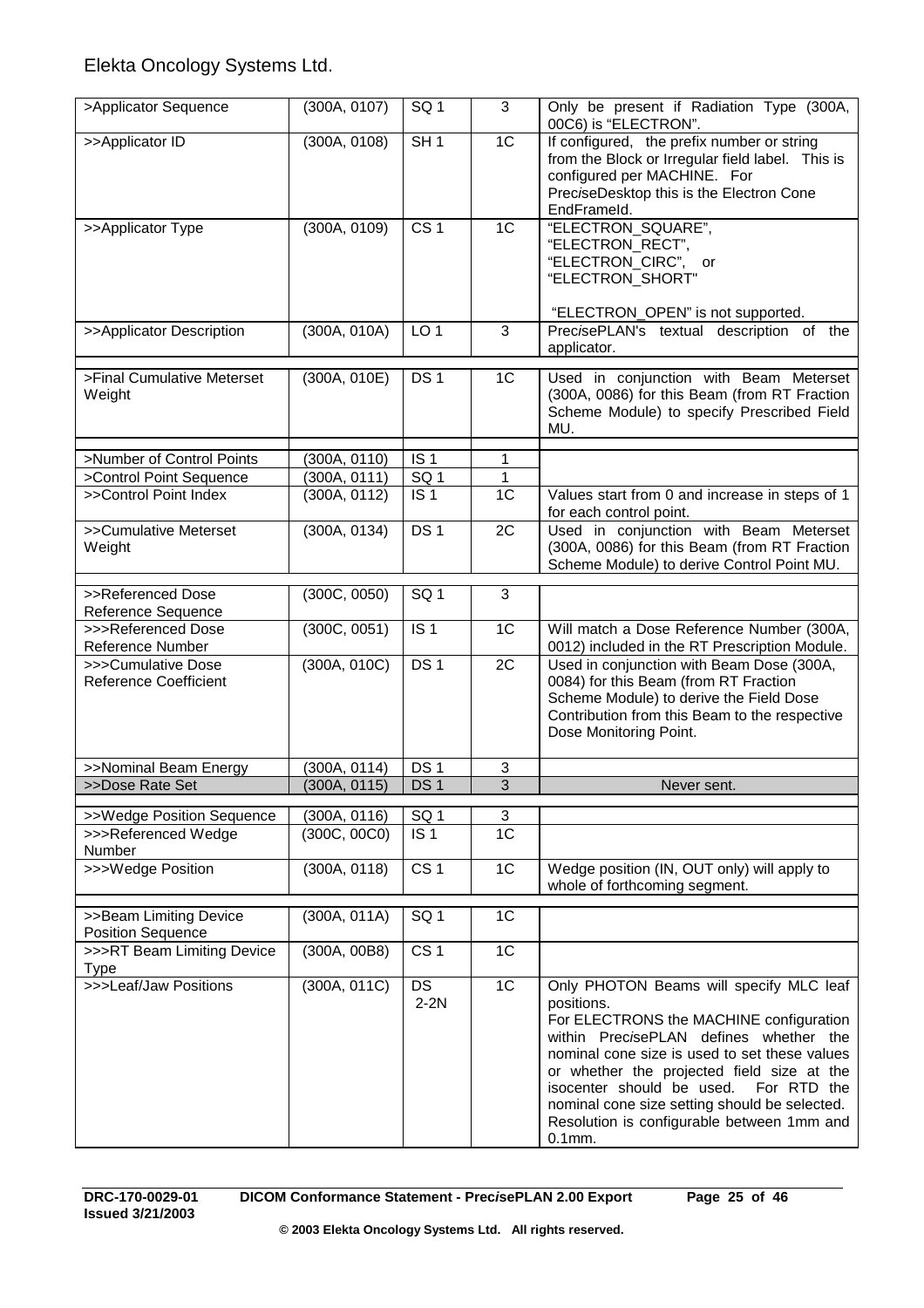| >>Gantry Angle                                      | (300A, 011E) | DS <sub>1</sub> | 1C             | A configurable offset can be added to align<br>non IEC scale systems. |
|-----------------------------------------------------|--------------|-----------------|----------------|-----------------------------------------------------------------------|
| >>Gantry Rotation Direction                         | (300A, 011F) | CS <sub>1</sub> | 1C             |                                                                       |
| >>Beam Limiting Device<br>Angle                     | (300A, 0120) | DS <sub>1</sub> | 1C             | A configurable offset can be added to align<br>non IEC scale systems. |
| >>Beam Limiting Device<br><b>Rotation Direction</b> | (300A, 0121) | CS <sub>1</sub> | 1C             |                                                                       |
| >>Patient Support Angle                             | (300A, 0122) | DS <sub>1</sub> | 1C             | A configurable offset can be added to align<br>non IEC scale systems. |
| >>Patient Support Rotation<br>Direction             | (300A, 0123) | CS <sub>1</sub> | 1 <sup>C</sup> |                                                                       |
| >>Table Top Eccentric Axis<br><b>Distance</b>       | (300A, 0124) | DS <sub>1</sub> | 3              | Never sent                                                            |
| >>Table Top Eccentric Angle                         | (300A, 0125) | <b>DS1</b>      | 1C             |                                                                       |
| >>Table Top Eccentric<br><b>Rotation Direction</b>  | (300A, 0126) | CS <sub>1</sub> | 1C             |                                                                       |
| >>Table Top Vertical Position                       | (300A, 0128) | DS <sub>1</sub> | 2C             | Each of Vertical, Lateral and Longitudinal can                        |
| >>Table Top Longitudinal<br>Position                | (300A, 0129) | DS <sub>1</sub> | 2C             | be configured to be sent or not per destination<br>machine.           |
| >>Table Top Lateral Position                        | (300A, 012A) | DS <sub>1</sub> | 2C             | A configurable offset can be added to align<br>non IEC scale systems. |
| >>Isocenter Position                                | (300A, 012C) | DS <sub>3</sub> | 2C             | Never sent                                                            |
| >>Surface Entry Point                               | (300A, 012E) | DS <sub>3</sub> | 3              |                                                                       |
| >>Source to Surface<br><b>Distance</b>              | (300A, 0130) | DS <sub>1</sub> | 3              | Not sent for ARC or multi-port beams.                                 |

## **Table 15 RT Plan Storage SOP Class (SCP) – SOP Common Module**

| <b>Attribute Name</b>  | Taq          |                 | VR, VM DICOM<br>Type | <b>Notes/Constraints</b>                                             |
|------------------------|--------------|-----------------|----------------------|----------------------------------------------------------------------|
| SOP Class UID          | (0008, 0016) | UI <sub>1</sub> |                      | 1.840.10008.5.1.4.1.1.481.5 only                                     |
| SOP Instance UID       | (0008, 0018) | UI <sub>1</sub> |                      | PrecisePLAN will create a plan instance UID<br>for each plan export. |
| Instance Creation Date | (0008, 0012) | DA 1            | 3                    | Last date plan was saved                                             |
| Instance Creation Time | (0008, 0013) | TM <sub>1</sub> | 3                    | Last time plan was saved                                             |
| Instance Creator UID   | (0008, 0014) | UI <sub>1</sub> | 3                    | The UID stem defining the workstation.                               |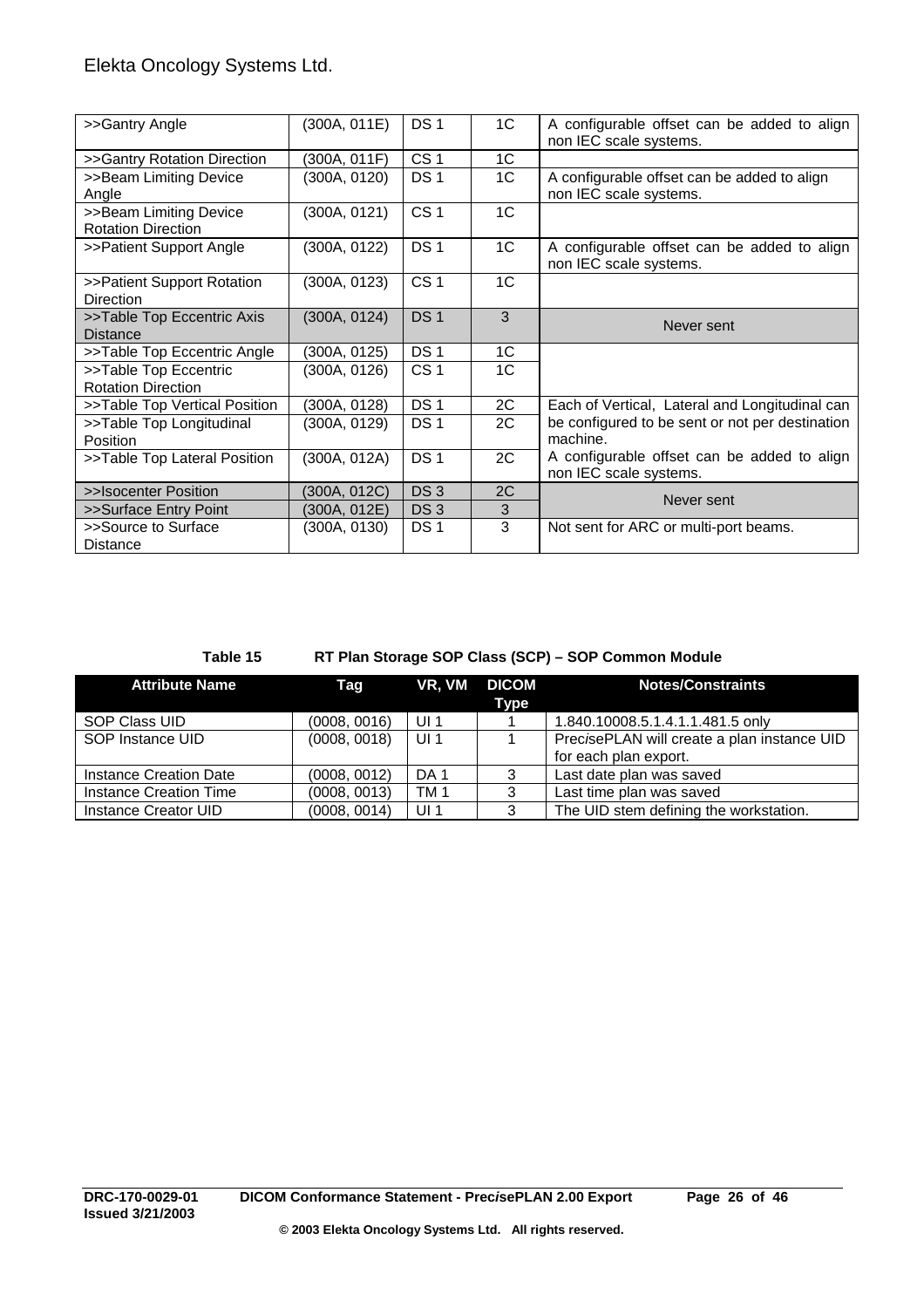# **APPENDIX B Applied SC Image IOD and Mapping to Prec***i***sePLAN Database**

# **B.1 Export of SC Images**

Digitally Reconstructed Radiographs (DRRs) are exported from Prec*i*sePLAN by one of RT Image, CR Image or SC Image formats according to the configuration. For brevity, only the SC format is described in this document. The RT and CR Image formats have a similar mapping with attributes added or removed to achieve conformance.

The modules selected from the Secondary Capture Image IOD table of DICOM for image export are given in the table below. If a module is not listed, none of the attributes in that module is sent by Prec*i*sePLAN.

**Table 16 Applied Modules in the SC Image IOD for Export (SCU Role)**

| IE.       | <b>Module</b>            |  |  |  |
|-----------|--------------------------|--|--|--|
| Patient   | Patient                  |  |  |  |
| Study     | <b>General Study</b>     |  |  |  |
| Series    | <b>General Series</b>    |  |  |  |
| Equipment | <b>General Equipment</b> |  |  |  |
|           | <b>SC Equipment</b>      |  |  |  |
| Image     | General Image            |  |  |  |
|           | Image Pixel              |  |  |  |
|           | SC Image                 |  |  |  |
|           | SOP Common               |  |  |  |

The tables below specify the applied attributes for each module, and note their mappings from the Prec*i*sePLAN database. If an attribute is not listed, or is grayed out, it is not sent by Prec*i*sePLAN. If an attribute is listed without Notes, there is a mapping from a directly equivalent Prec*i*sePLAN database entry.

Note that Prec*i*sePLAN configuration settings may determine whether certain attributes are included in the sent message (see Appendix G).

**Table 17 SC Image Storage SOP Class (SCU) – Patient Module**

| <b>Attribute Name</b>              | Tag          | VR, VM          | <b>DICOM</b>   | <b>Notes/Constraints</b>              |
|------------------------------------|--------------|-----------------|----------------|---------------------------------------|
|                                    |              |                 | Type           |                                       |
| <b>Patients Name</b>               | (0010, 0010) | <b>PN 1</b>     | 2              | The patients name in PrecisePLAN.     |
| Patient ID                         | (0010, 0020) | LO <sub>1</sub> | 2              | The patients id number in PrecisePLAN |
| Patient's Birth Date               | (0010, 0030) | DA <sub>1</sub> | 2              | Sent blank                            |
| <b>Patients Sex</b>                | (0010, 0040) | CS <sub>1</sub> | 2              |                                       |
| <b>Referenced Patient Sequence</b> | (0008, 1120) | SQ <sub>1</sub> | 3              |                                       |
| >Referenced SOP Class UID          | (0008, 1150) | UI <sub>1</sub> | 1 <sup>C</sup> |                                       |
| >Referenced SOP Instance           | (0008, 1155) | UI <sub>1</sub> | 1 <sup>C</sup> |                                       |
| <b>UID</b>                         |              |                 |                |                                       |
| Patient's Birth Time               | (0010, 0032) | <b>TM1</b>      | 3              | Never sent                            |
| <b>Other Patient IDs</b>           | (0010, 1000) | $LO$ 1-N        | 3              |                                       |
| <b>Other Patient Names</b>         | (0010.1001)  | <b>PN 1-N</b>   | 3              |                                       |
| <b>Ethnic Group</b>                | (0010, 2160) | SH <sub>1</sub> | 3              |                                       |
| <b>Patient Comments</b>            | (0010, 4000) | LT <sub>1</sub> | 3              |                                       |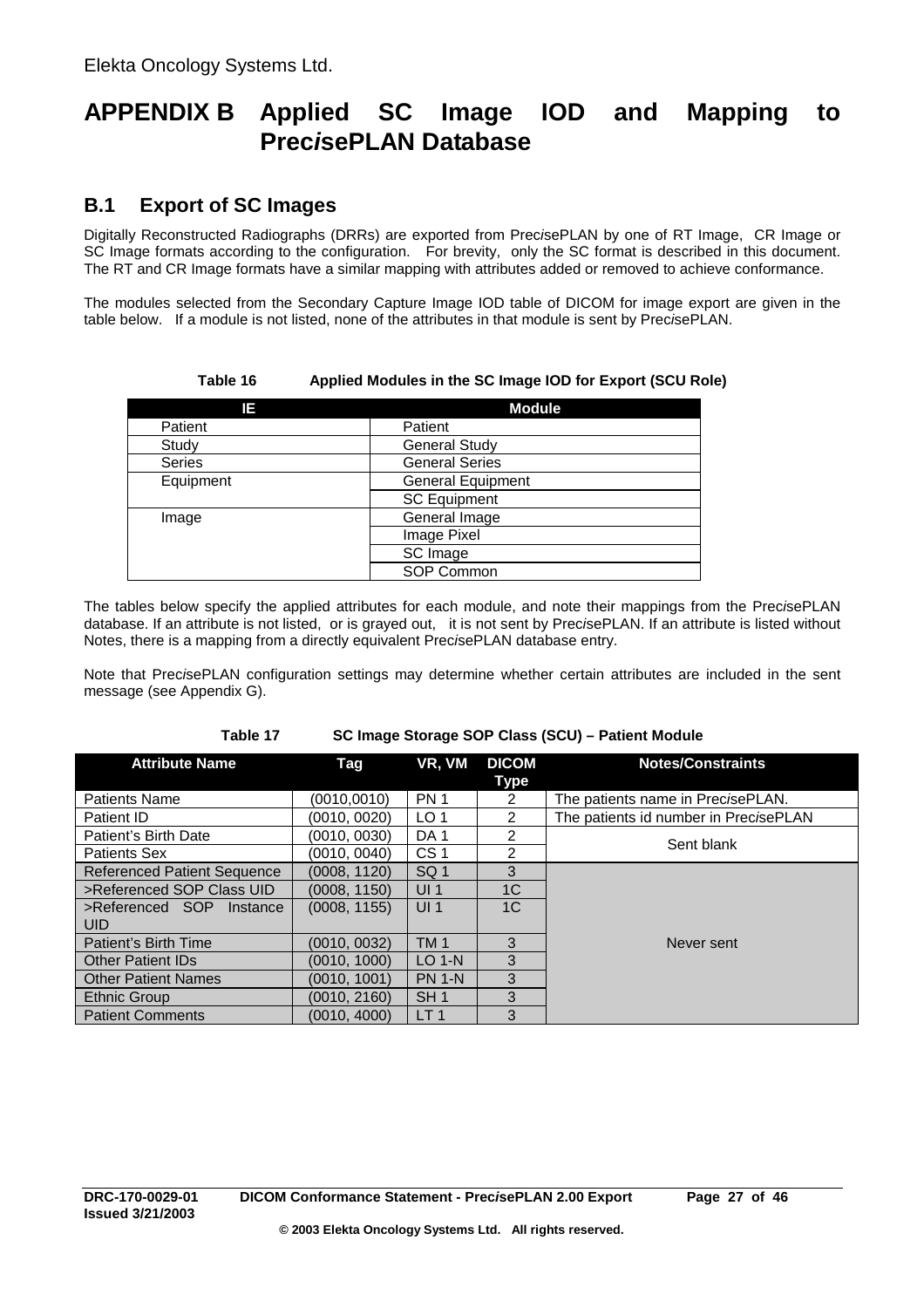## **Table 18 SC Image Storage SOP Class (SCU) – General Study Module**

| <b>Attribute Name</b>                  | Tag          | VR, VM          | <b>DICOM</b><br>Type | <b>Notes/Constraints</b>  |
|----------------------------------------|--------------|-----------------|----------------------|---------------------------|
| Study Instance UID                     | (0020, 000D) | UI <sub>1</sub> |                      |                           |
| <b>Study Date</b>                      | (0008, 0020) | DA <sub>1</sub> | $\overline{2}$       | Date plan was last saved. |
| Study Time                             | (0008, 0030) | TM <sub>1</sub> | 2                    | Time plan was last saved. |
| <b>Referring Physicians Name</b>       | (0008, 0090) | <b>PN 1</b>     | $\mathcal{P}$        | Sent blank.               |
| Study ID                               | (0020, 0010) | SH <sub>1</sub> | $\overline{2}$       |                           |
| <b>Accession Number</b>                | (0008, 0050) | SH <sub>1</sub> | 2                    | Sent blank.               |
| <b>Study Description</b>               | (0008, 1030) | LO <sub>1</sub> | 3                    |                           |
| Physician(s) of Record                 | (0008, 1048) | <b>PN 1-N</b>   | 3                    |                           |
| Name of Physician(s) Reading<br>Study  | (0008, 1060) | <b>PN 1-N</b>   | 3                    |                           |
| <b>Referenced Study Sequence</b>       | (0008, 1110) | SQ <sub>1</sub> | 3                    | Never sent                |
| >Referenced SOP Class UID              | (0008, 1150) | UI <sub>1</sub> | 1 <sup>C</sup>       |                           |
| >Referenced SOP Instance<br><b>UID</b> | (0008, 1155) | UI <sub>1</sub> | 1 <sup>C</sup>       |                           |

## **Table 19 SC Image Storage SOP Class (SCU) – General Series Module**

| <b>Attribute Name</b>             | Tag          | VR, VM          | <b>DICOM</b>   | <b>Notes/Constraints</b> |
|-----------------------------------|--------------|-----------------|----------------|--------------------------|
|                                   |              |                 | Type           |                          |
| Modality                          | (0008, 0060) | CS <sub>1</sub> |                | "CR"                     |
| Series Instance UID               | (0020, 000E) | UI <sub>1</sub> |                |                          |
| Series Number                     | (0020, 0011) | IS <sub>1</sub> | 2              |                          |
| <b>Protocol Name</b>              | (0018, 1030) | LO <sub>1</sub> | 3              | Never sent               |
| Series Description                | (0008, 103E) | LO <sub>1</sub> | 3              | Sent blank.              |
| <b>Patient Position</b>           | (0018, 5100) | LO <sub>1</sub> | 2C             |                          |
| <b>Referenced Study Component</b> | (0008, 1111) | SQ <sub>1</sub> | 3              |                          |
| Sequence                          |              |                 |                |                          |
| >Referenced SOP Class UID         | (0008, 1150) | UI <sub>1</sub> | 1 <sup>C</sup> | Never sent               |
| >Referenced SOP Instance          | (0008, 1155) | UI <sub>1</sub> | 1C             |                          |
| <b>UID</b>                        |              |                 |                |                          |

## **Table 20 SC Image Storage SOP Class (SCU) – General Equipment Module**

| <b>Attribute Name</b>                | Tag          | VR, VM          | <b>DICOM</b><br>Type | <b>Notes/Constraints</b>                                                    |
|--------------------------------------|--------------|-----------------|----------------------|-----------------------------------------------------------------------------|
| Manufacturer                         | (0008, 0070) | LO <sub>1</sub> | $\overline{2}$       | Always "Elekta"                                                             |
| <b>Institution Name</b>              | (0008, 0080) | LO <sub>1</sub> | 3                    | Never sent                                                                  |
| <b>Institution Address</b>           | (0008, 0081) | ST <sub>1</sub> | 3                    |                                                                             |
| <b>Station Name</b>                  | (0008, 1010) | SH <sub>1</sub> | 3                    | The Prec <i>i</i> sePLAN hostname.                                          |
| <b>Institutional Department Name</b> | (0008, 1040) | LO <sub>1</sub> | 3                    | Never sent                                                                  |
| Manufacturer's Model Name            | (0008, 1090) | LO <sub>1</sub> | 3                    | The host product name is sent: either<br>"PrecisePLAN" or "Render-Plan 3-D" |
| Device Serial Number                 | (0018, 1000) | LO <sub>1</sub> | 3                    | CPU number of host SGI                                                      |
| Software Version                     | (0018, 1020) | $LO$ 1-N        | 3                    | Build identification of DicomRT software                                    |
| <b>Spatial Resolution</b>            | (0018, 1050) | DS <sub>1</sub> | 3                    |                                                                             |
| Date of Last Calibration             | (0018, 1200) | <b>DA 1-N</b>   | 3                    | Never sent                                                                  |
| Time of Last Calibration             | (0018, 1201) | <b>TM 1-N</b>   | 3                    |                                                                             |
| <b>Pixel Padding Value</b>           | (0028, 0120) | US <sub>1</sub> | 3                    |                                                                             |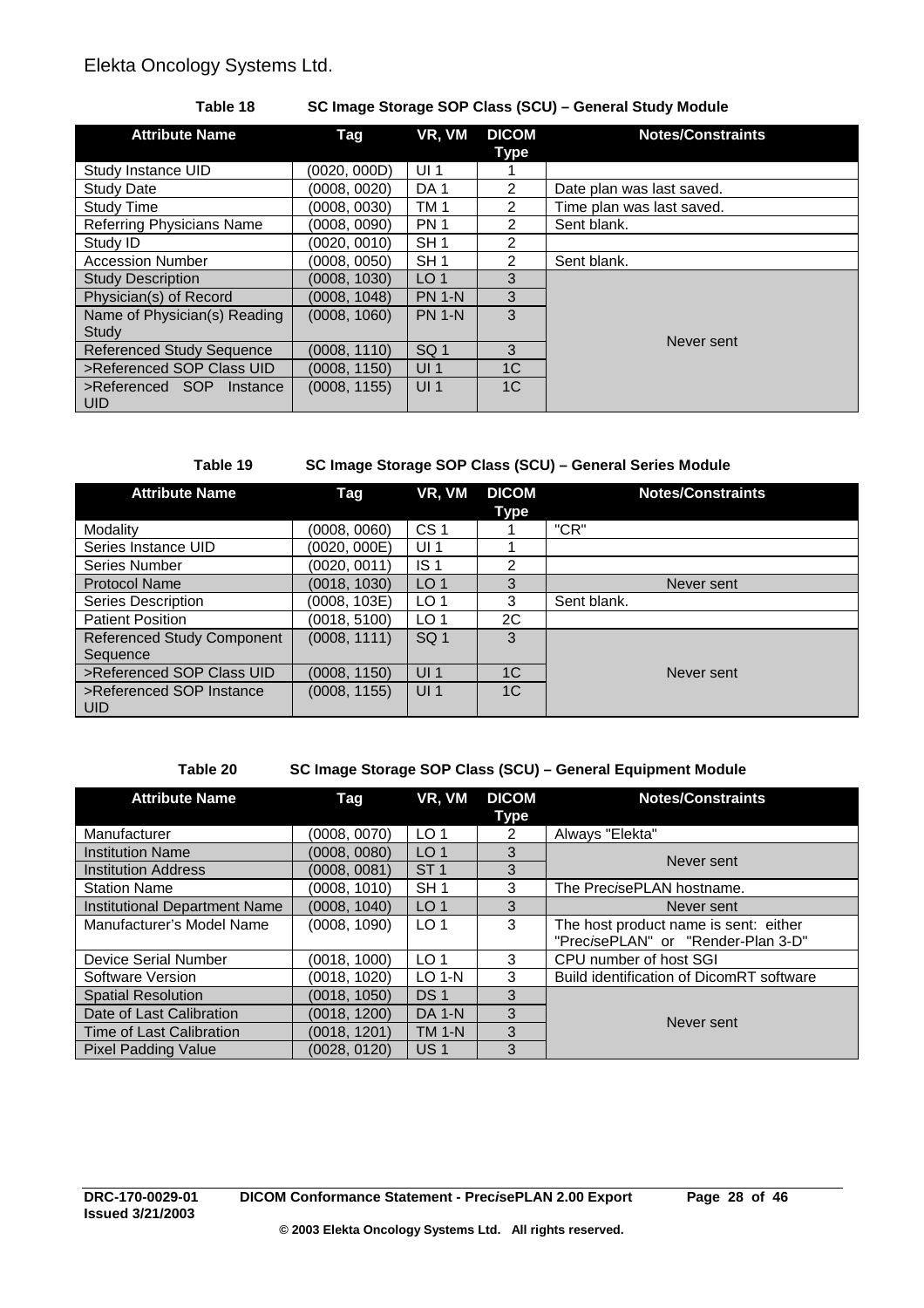## **Table 21 SC Image Storage SOP Class (SCU) – SC Equipment Module**

| <b>Attribute Name</b>                                       | Tag          | VR, VM          | <b>DICOM</b><br>Type | <b>Notes</b>           |
|-------------------------------------------------------------|--------------|-----------------|----------------------|------------------------|
| Conversion Type                                             | (0008, 0064) | CS <sub>1</sub> |                      | "DV"                   |
| Modality                                                    | (0008, 0060) | CS <sub>1</sub> |                      | C'CR''                 |
| Secondary Capture Device ID                                 | (0018, 1010) | LO <sub>1</sub> | 3                    |                        |
| Secondary<br>Device<br>Capture<br>Manufacturer              | (0018, 1016) | LO <sub>1</sub> | 3                    |                        |
| Device<br>Secondary<br>Capture<br>Manufacturer's Model Name | (0018, 1018) | LO <sub>1</sub> | 3                    | "Prec <i>i</i> sePLAN" |
| <b>Device</b><br>Secondary<br>Capture<br>Software Version   | (0018, 1019) | $LO$ 1-n        | 3                    |                        |

### **Table 22 SC Image Storage SOP Class (SCU) – General Image Module**

| <b>Attribute Name</b>      | Tag          | VR, VM          | <b>DICOM</b> | <b>Notes</b>            |
|----------------------------|--------------|-----------------|--------------|-------------------------|
|                            |              |                 | Type         |                         |
| Image Number               | (0020, 0013) | IS <sub>1</sub> | 2            |                         |
| <b>Patient Orientation</b> | (0020, 0020) | CS <sub>2</sub> | 2C           |                         |
| Image Date                 | (0008, 0023) | DA <sub>1</sub> | 2C           | Image acquisition date  |
| Image Time                 | (0008, 0033) | TM 1            | 2C           | Image acquisition time  |
| Image Type                 | (0008, 0008) | $CS1-n$         | 3            | "DERIVED\SECONDARY\DRR" |
| <b>Acquisition Date</b>    | (0008, 0022) | DA <sub>1</sub> | 3            | Image acquisition date  |
| <b>Acquisition Time</b>    | (0008, 0032) | TM 1            | 3            | Image acquisition time  |
| Images in Acquisition      | (0020, 1002) | IS <sub>1</sub> | 3            |                         |
| Image Comments             | (0020, 4000) | LT <sub>1</sub> | 3            |                         |

## **Table 23 SC Image Storage SOP Class (SCU) –Image Pixel Module**

| <b>Attribute Name</b>             | Tag          | VR, VM          | <b>DICOM</b>   | <b>Notes</b>                        |
|-----------------------------------|--------------|-----------------|----------------|-------------------------------------|
|                                   |              |                 | <b>Type</b>    |                                     |
| Samples per Pixel                 | (0028, 0002) | <b>US1</b>      |                |                                     |
| Photometric Interpretation        | (0028, 0004) | CS <sub>1</sub> |                | "MONOCHROME2" or "RGB" according to |
|                                   |              |                 |                | Configuration setting               |
| Rows                              | (0028, 0010) | <b>US1</b>      |                |                                     |
| Columns                           | (0028, 0011) | US <sub>1</sub> |                |                                     |
| <b>Bits Allocated</b>             | (0028, 0100) | <b>US1</b>      |                | 8 or 16                             |
| <b>Bits Stored</b>                | (0028, 0101) | <b>US1</b>      |                | 8 or 12                             |
| High Bit                          | (0028, 0102) | US <sub>1</sub> |                | 7 or 11                             |
| <b>Pixel Representation</b>       | (0028, 0103) | <b>US1</b>      |                | 0                                   |
| Pixel Data                        | (7FE0, 0010) | OW/OB           |                |                                     |
| <b>Planar Configuration</b>       | (0028, 0006) | <b>US1</b>      | 1C             | Only sent for RGB, always 0         |
| <b>Pixel Aspect Ratio</b>         | (0028, 0034) | IS <sub>2</sub> | 1 <sup>C</sup> | 1/1 always                          |
| <b>Smallest Image Pixel Value</b> | (0028, 0106) | US <sub>1</sub> | 3              | Never sent                          |
| Largest Image Pixel Value         | (0028, 0107) | US <sub>1</sub> | 3              |                                     |

## **Table 24 SC Image Storage SOP Class (SCU) – SC Image Module**

| <b>Attribute Name</b>     | Tag          |      | VR. VM DICOM<br>Type | <b>Notes</b>           |
|---------------------------|--------------|------|----------------------|------------------------|
| Date of Secondary Capture | (0018, 1012) | DA 1 |                      | Image acquisition date |
| Time of Secondary Capture | (0018, 1014) | TM 1 |                      | Image acquisition time |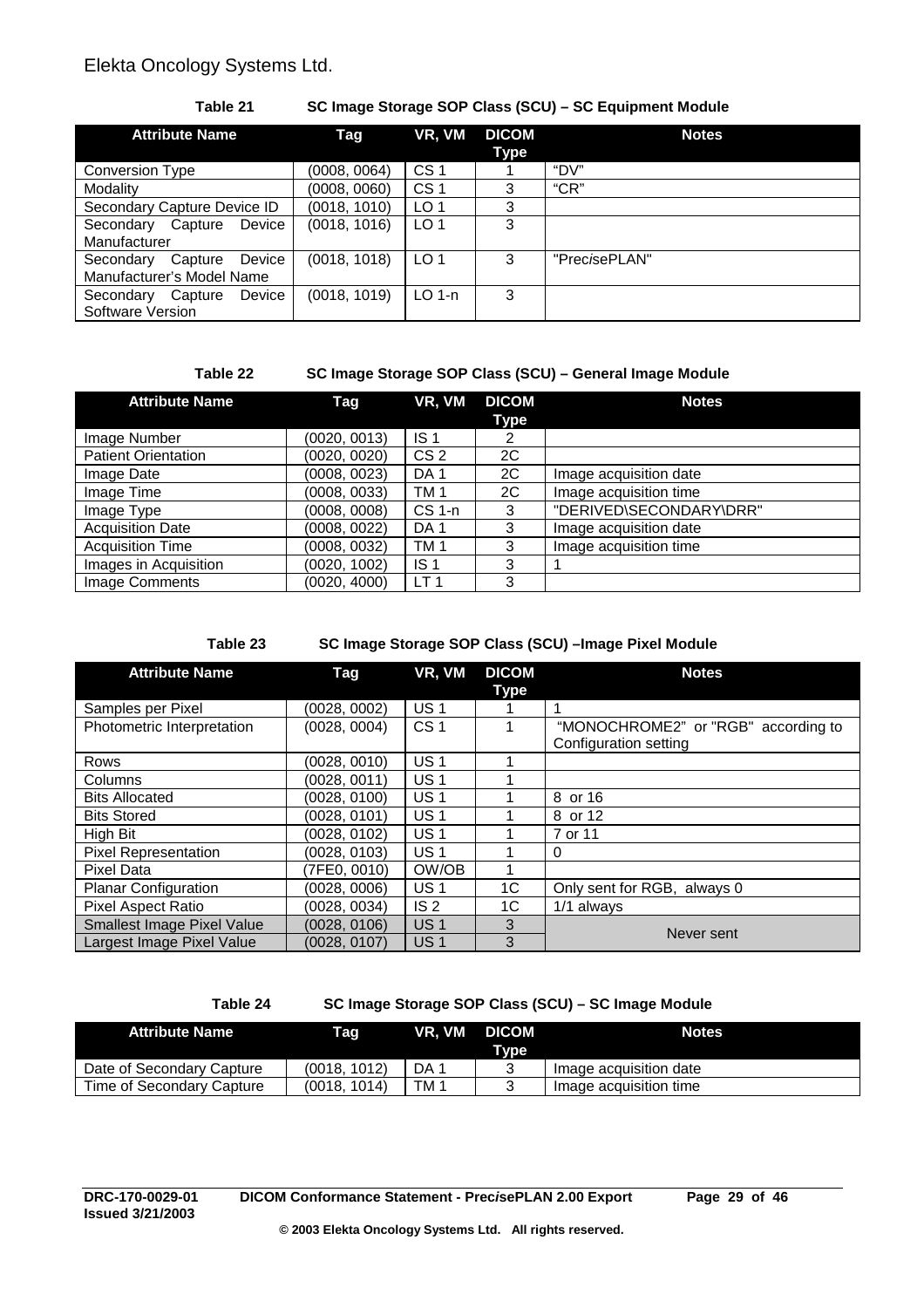| <b>Attribute Name</b>  | Taq          |                 | VR, VM DICOM<br><b>Type</b> | <b>Notes/Constraints</b>    |
|------------------------|--------------|-----------------|-----------------------------|-----------------------------|
| SOP Class UID          | (0008, 0016) | UI <sub>1</sub> |                             | 1.2.840.10008.5.1.4.1.1.7   |
| SOP Instance UID       | (0008, 0018) | UI <sub>1</sub> |                             | Generated by PrecisePLAN    |
| Instance Creation Date | (0008, 0012) | DA <sub>1</sub> | 3                           | Last date plan was saved    |
| Instance Creation Time | (0008, 0013) | TM <sub>1</sub> | 3                           | Last time plan was saved    |
| Instance Creator UID   | (0008, 0014) | UI <sub>1</sub> | 3                           | The UID stem for the export |

**Table 25 SC Image Storage SOP Class (SCU) – SOP Common Module**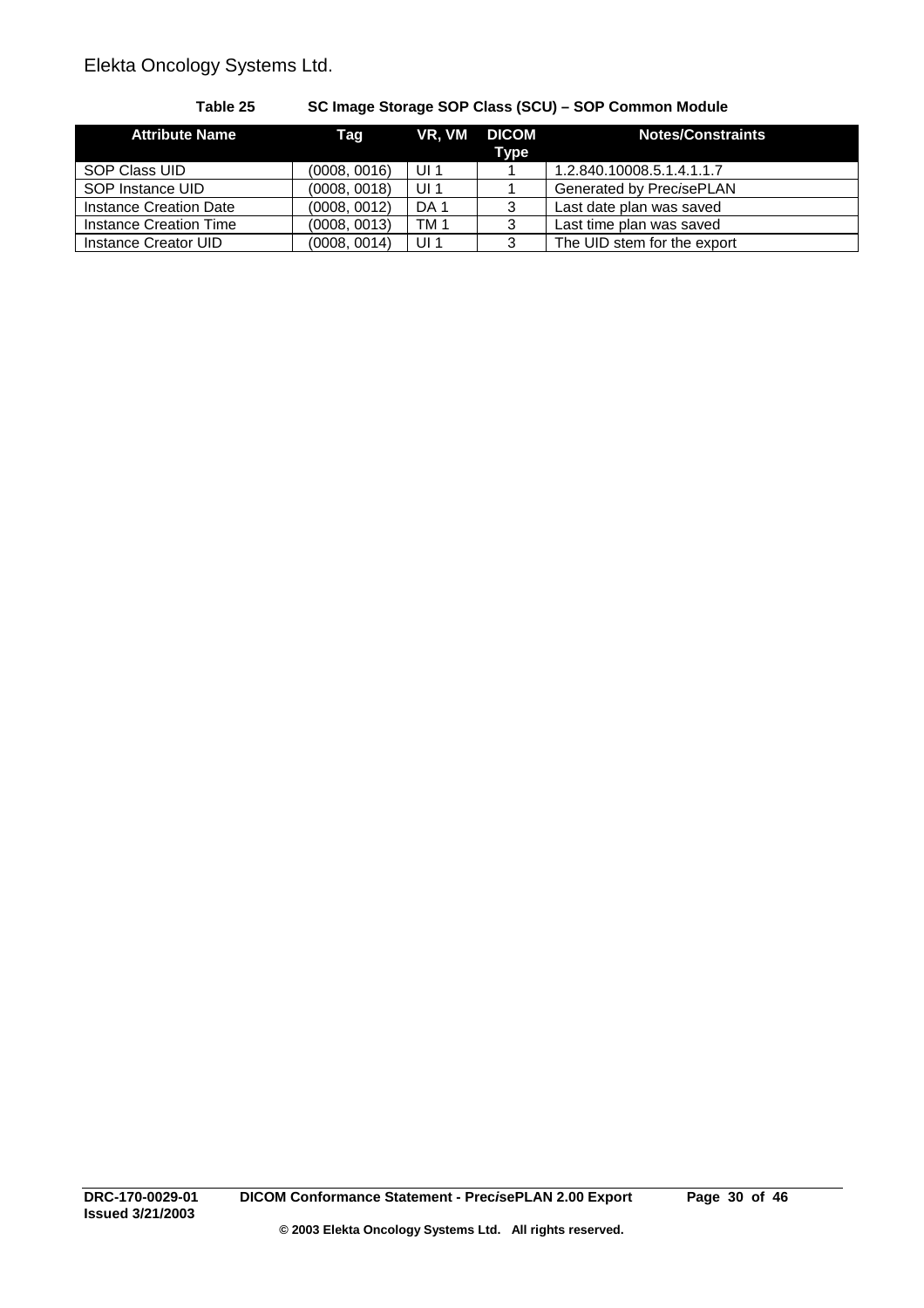# **APPENDIX C Applied RTDOSE Image IOD and Mapping to Prec***i***sePLAN Database**

# **C.1 Export of RTDOSE**

The modules selected from the RTDOSE IOD table of DICOM for export are given in the table below. If a module is not listed, none of the attributes in that module is sent by Prec*i*sePLAN.

| IE.                | <b>Module</b>            |
|--------------------|--------------------------|
| Patient            | Patient                  |
| Study              | <b>General Study</b>     |
| <b>Series</b>      | <b>RT</b> Series         |
| Frame of Reference | Frame of Reference       |
| Equipment          | <b>General Equipment</b> |
| Dose               | General Image            |
|                    | Image Plane              |
|                    | Image Pixel              |
|                    | Multi-Frame              |
|                    | RT Dose                  |
|                    | RT DVH                   |
|                    | SOP Common               |

## **Table 26 Applied Modules in the RTDOSE IOD for Export (SCU Role)**

The tables below specify the applied attributes for each module, and note their mappings from the Prec*i*sePLAN database. If an attribute is not listed, or is grayed out, it is not sent by Prec*i*sePLAN. If an attribute is listed without Notes, there is a mapping from a directly equivalent Prec*i*sePLAN database entry.

Note that Prec*i*sePLAN configuration settings may determine whether certain attributes are included in the sent message (see Appendix G).

#### **Table 27 RTDOSE Storage SOP Class (SCU) – Patient Module**

| <b>Attribute Name</b>              | Tag          | VR, VM          | <b>DICOM</b>  | <b>Notes/Constraints</b>              |
|------------------------------------|--------------|-----------------|---------------|---------------------------------------|
|                                    |              |                 | Type          |                                       |
| <b>Patients Name</b>               | (0010,0010)  | <b>PN1</b>      | 2             | The patients name in PrecisePLAN.     |
| Patient ID                         | (0010, 0020) | LO <sub>1</sub> | $\mathcal{P}$ | The patients id number in PrecisePLAN |
| Patient's Birth Date               | (0010, 0030) | DA <sub>1</sub> | 2             |                                       |
| Patients Sex                       | (0010, 0040) | CS <sub>1</sub> | $\mathcal{P}$ | Sent blank                            |
| <b>Referenced Patient Sequence</b> | (0008, 1120) | SQ <sub>1</sub> | 3             |                                       |
| >Referenced SOP Class UID          | (0008, 1150) | UI <sub>1</sub> | 1C            |                                       |
| >Referenced SOP Instance           | (0008, 1155) | UI <sub>1</sub> | 1C            |                                       |
| <b>UID</b>                         |              |                 |               |                                       |
| Patient's Birth Time               | (0010, 0032) | <b>TM1</b>      | 3             | Never sent                            |
| <b>Other Patient IDs</b>           | (0010.1000)  | $LO 1-N$        | 3             |                                       |
| <b>Other Patient Names</b>         | (0010.1001)  | <b>PN 1-N</b>   | 3             |                                       |
| Ethnic Group                       | (0010.2160)  | SH <sub>1</sub> | 3             |                                       |
| <b>Patient Comments</b>            | (0010, 4000) | LT <sub>1</sub> | 3             |                                       |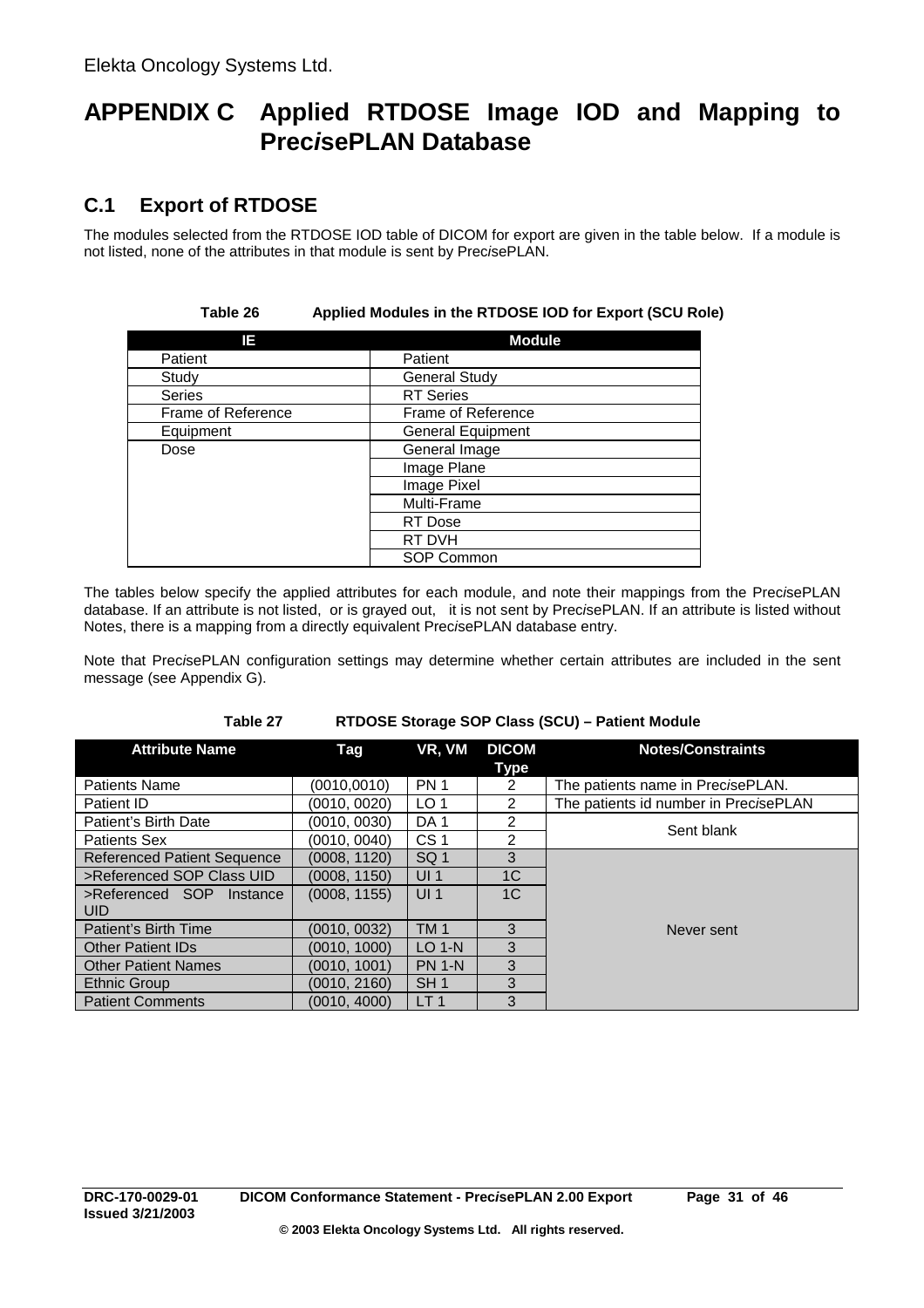## **Table 28 RTDOSE Storage SOP Class (SCU) – General Study Module**

| <b>Attribute Name</b>            | Tag          | VR, VM          | <b>DICOM</b>   | <b>Notes/Constraints</b>  |
|----------------------------------|--------------|-----------------|----------------|---------------------------|
|                                  |              |                 | Type           |                           |
| Study Instance UID               | (0020, 000D) | UI <sub>1</sub> |                |                           |
| <b>Study Date</b>                | (0008, 0020) | DA <sub>1</sub> | $\overline{2}$ | Date plan was last saved. |
| <b>Study Time</b>                | (0008, 0030) | TM <sub>1</sub> | $\mathcal{P}$  | Time plan was last saved. |
| <b>Referring Physicians Name</b> | (0008, 0090) | <b>PN 1</b>     | $\mathcal{P}$  | Sent blank.               |
| Study ID                         | (0020.0010)  | SH <sub>1</sub> | $\overline{2}$ |                           |
| <b>Accession Number</b>          | (0008, 0050) | SH <sub>1</sub> | $\overline{2}$ | Sent blank.               |
| <b>Study Description</b>         | (0008, 1030) | LO <sub>1</sub> | 3              |                           |
| Physician(s) of Record           | (0008, 1048) | <b>PN 1-N</b>   | 3              |                           |
| Name of Physician(s) Reading     | (0008, 1060) | <b>PN 1-N</b>   | 3              |                           |
| Study                            |              |                 |                | Never sent                |
| <b>Referenced Study Sequence</b> | (0008, 1110) | SQ <sub>1</sub> | 3              |                           |
| >Referenced SOP Class UID        | (0008, 1150) | UI <sub>1</sub> | 1 <sup>C</sup> |                           |
| >Referenced SOP<br>Instance      | (0008, 1155) | UI <sub>1</sub> | 1 <sup>C</sup> |                           |
| <b>UID</b>                       |              |                 |                |                           |

## **Table 29 RTDOSE Storage SOP Class (SCU) – RT Series Module**

| <b>Attribute Name</b>             | Tag          | VR, VM          | <b>DICOM</b>   | <b>Notes/Constraints</b> |
|-----------------------------------|--------------|-----------------|----------------|--------------------------|
|                                   |              |                 | Type           |                          |
| Modality                          | (0008, 0060) | CS <sub>1</sub> |                | "RTDOSE"                 |
| Series Instance UID               | (0020, 000E) | UI <sub>1</sub> |                |                          |
| Series Number                     | (0020, 0011) | IS <sub>1</sub> | 2              |                          |
| <b>Protocol Name</b>              | (0018, 1030) | LO <sub>1</sub> | 3              | Never sent               |
| Series Description                | (0008, 103E) | LO <sub>1</sub> | 3              | Plan description         |
| <b>Patient Position</b>           | (0018, 5100) | LO <sub>1</sub> | 2C             |                          |
| <b>Referenced Study Component</b> | (0008, 1111) | SQ <sub>1</sub> | 3              |                          |
| Sequence                          |              |                 |                | Never sent               |
| >Referenced SOP Class UID         | (0008, 1150) | UI <sub>1</sub> | 1 <sup>C</sup> |                          |
| >Referenced SOP Instance          | (0008, 1155) | UI <sub>1</sub> | 1 <sup>C</sup> |                          |
| <b>UID</b>                        |              |                 |                |                          |

## **Table 30 RTDOSE Storage SOP Class (SCU) – Frame of Reference Module**

| <b>Attribute Name</b>        | Tag             | VR. VM | <b>DICOM</b><br>Type | Notes/Constraints |
|------------------------------|-----------------|--------|----------------------|-------------------|
| Frame of Reference UID       | (0020. 0052)    | ' ال   |                      |                   |
| Position Reference Indicator | 1040)<br>(0020. |        |                      | Sent blank        |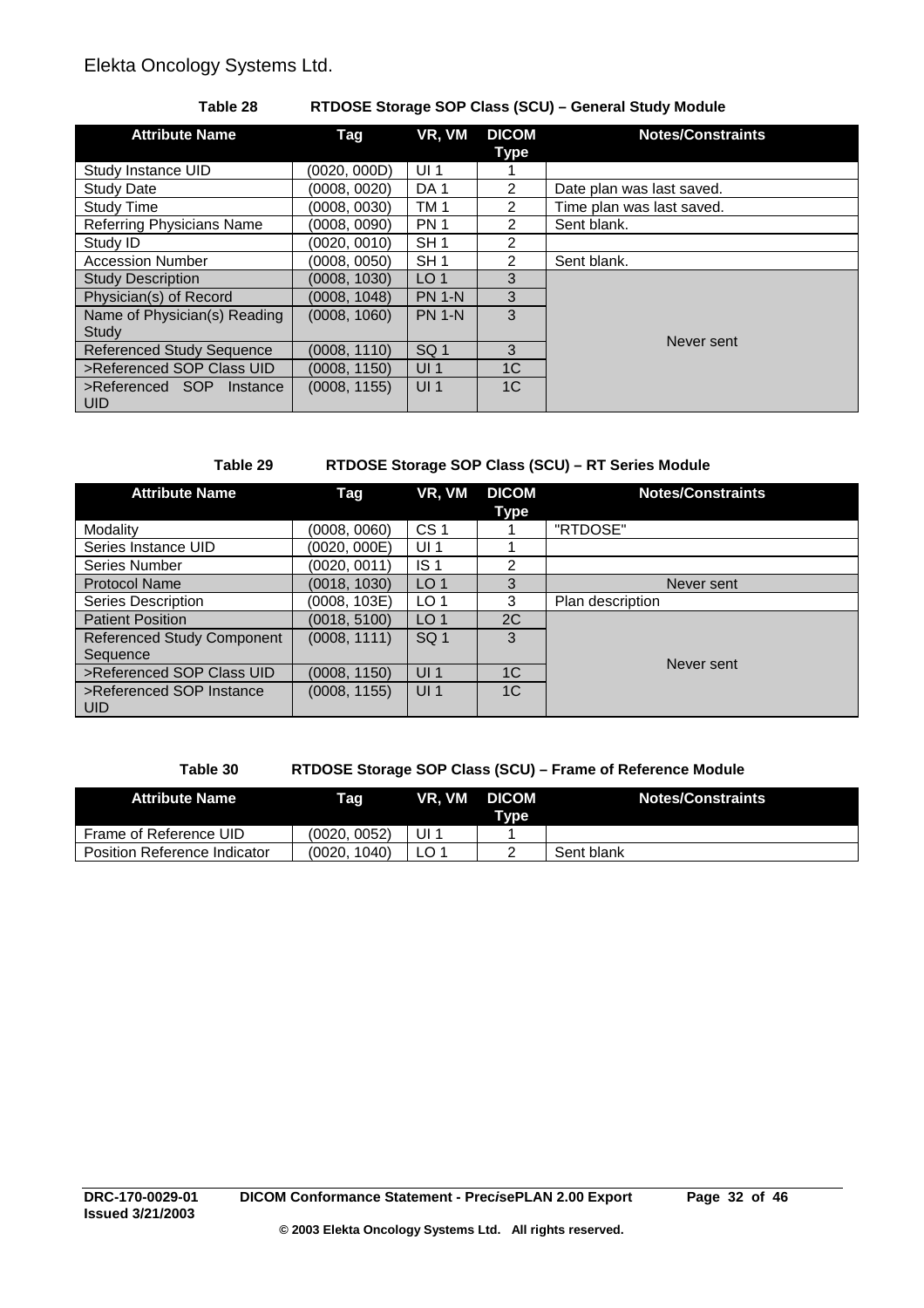## **Table 31 RTDOSE Storage SOP Class (SCU) – General Equipment Module**

| <b>Attribute Name</b>                | Tag          | VR, VM          | <b>DICOM</b><br>Type | <b>Notes/Constraints</b>                 |
|--------------------------------------|--------------|-----------------|----------------------|------------------------------------------|
| Manufacturer                         | (0008, 0070) | LO <sub>1</sub> | 2                    | Always "Elekta"                          |
| <b>Institution Name</b>              | (0008, 0080) | LO <sub>1</sub> | 3                    | Never sent                               |
| <b>Institution Address</b>           | (0008, 0081) | ST <sub>1</sub> | 3                    |                                          |
| <b>Station Name</b>                  | (0008.1010)  | SH <sub>1</sub> | 3                    | The PrecisePLAN hostname.                |
| <b>Institutional Department Name</b> | (0008, 1040) | LO <sub>1</sub> | 3                    | Never sent                               |
| Manufacturer's Model Name            | (0008, 1090) | LO <sub>1</sub> | 3                    | The host product name is sent: either    |
|                                      |              |                 |                      | "PrecisePLAN", "Render-Plan 3-D" or      |
|                                      |              |                 |                      | "FiducialPLAN"                           |
| Device Serial Number                 | (0018, 1000) | LO <sub>1</sub> | 3                    | CPU number of host SGI                   |
| Software Version                     | (0018, 1020) | $LO 1-N$        | 3                    | Build identification of DicomRT software |
| <b>Spatial Resolution</b>            | (0018, 1050) | DS <sub>1</sub> | 3                    |                                          |
| Date of Last Calibration             | (0018, 1200) | <b>DA 1-N</b>   | 3                    | Never sent                               |
| Time of Last Calibration             | (0018, 1201) | <b>TM 1-N</b>   | 3                    |                                          |
| <b>Pixel Padding Value</b>           | (0028, 0120) | US <sub>1</sub> | 3                    |                                          |

## **Table 32 RTDOSE Storage SOP Class (SCU) – General Image Module**

| <b>Attribute Name</b>      | Tag          | VR, VM          | <b>DICOM</b> | <b>Notes</b>           |
|----------------------------|--------------|-----------------|--------------|------------------------|
|                            |              |                 | <b>Type</b>  |                        |
| Image Number               | (0020, 0013) | IS <sub>1</sub> | 2            | Sent blank             |
| <b>Patient Orientation</b> | (0020, 0020) | CS <sub>2</sub> | 2C           |                        |
| Image Date                 | (0008, 0023) | DA <sub>1</sub> | 2C           | Image acquisition date |
| Image Time                 | (0008, 0033) | TM 1            | 2C           | Image acquisition time |
| Image Type                 | (0008, 0008) | $CS1-n$         | 3            | DERIVED\SECONDARY      |
| <b>Acquisition Date</b>    | (0008, 0022) | DA <sub>1</sub> | 3            | Image acquisition date |
| <b>Acquisition Time</b>    | (0008, 0032) | TM 1            | 3            | Image acquisition time |
| Images in Acquisition      | (0020, 1002) | IS <sub>1</sub> | 3            |                        |
| Image Comments             | (0020, 4000) | LT <sub>1</sub> | 3            |                        |

## **Table 33 RTDOSE Storage SOP Class (SCU) – Image Plane Module**

| <b>Attribute Name</b>     | Taq          |                 | VR, VM DICOM | <b>Notes</b> |
|---------------------------|--------------|-----------------|--------------|--------------|
|                           |              |                 | Type         |              |
| Pixel Spacing             | (0028, 0030) | DS 2            |              |              |
| Image Orientation Patient | (0020, 0037) | DS 6            |              |              |
| Image Position Patient    | (0020, 0032) | DS 3            |              |              |
| <b>Slice Thickness</b>    | (0018, 0050) | DS <sub>1</sub> |              | Sent blank   |
| Slice Location            | (0020, 1041) | DS <sub>1</sub> |              | Never sent   |

## **Table 34 RTDOSE Storage SOP Class (SCU) –Image Pixel Module**

| <b>Attribute Name</b>             | Tag          | VR, VM          | <b>DICOM</b><br>Type | <b>Notes</b> |
|-----------------------------------|--------------|-----------------|----------------------|--------------|
| Rows                              | (0028, 0010) | <b>US1</b>      |                      |              |
| Columns                           | (0028, 0011) | <b>US1</b>      |                      |              |
| Pixel Data                        | (7FE0, 0010) | <b>OW</b>       |                      |              |
| <b>Planar Configuration</b>       | (0028, 0006) | US <sub>1</sub> | 1C                   |              |
| <b>Pixel Aspect Ratio</b>         | (0028, 0034) | IS <sub>2</sub> | 1C                   | Never sent   |
| <b>Smallest Image Pixel Value</b> | (0028, 0106) | US <sub>1</sub> | $\Omega$             |              |
| Largest Image Pixel Value         | (0028, 0107) | <b>US1</b>      | 3                    |              |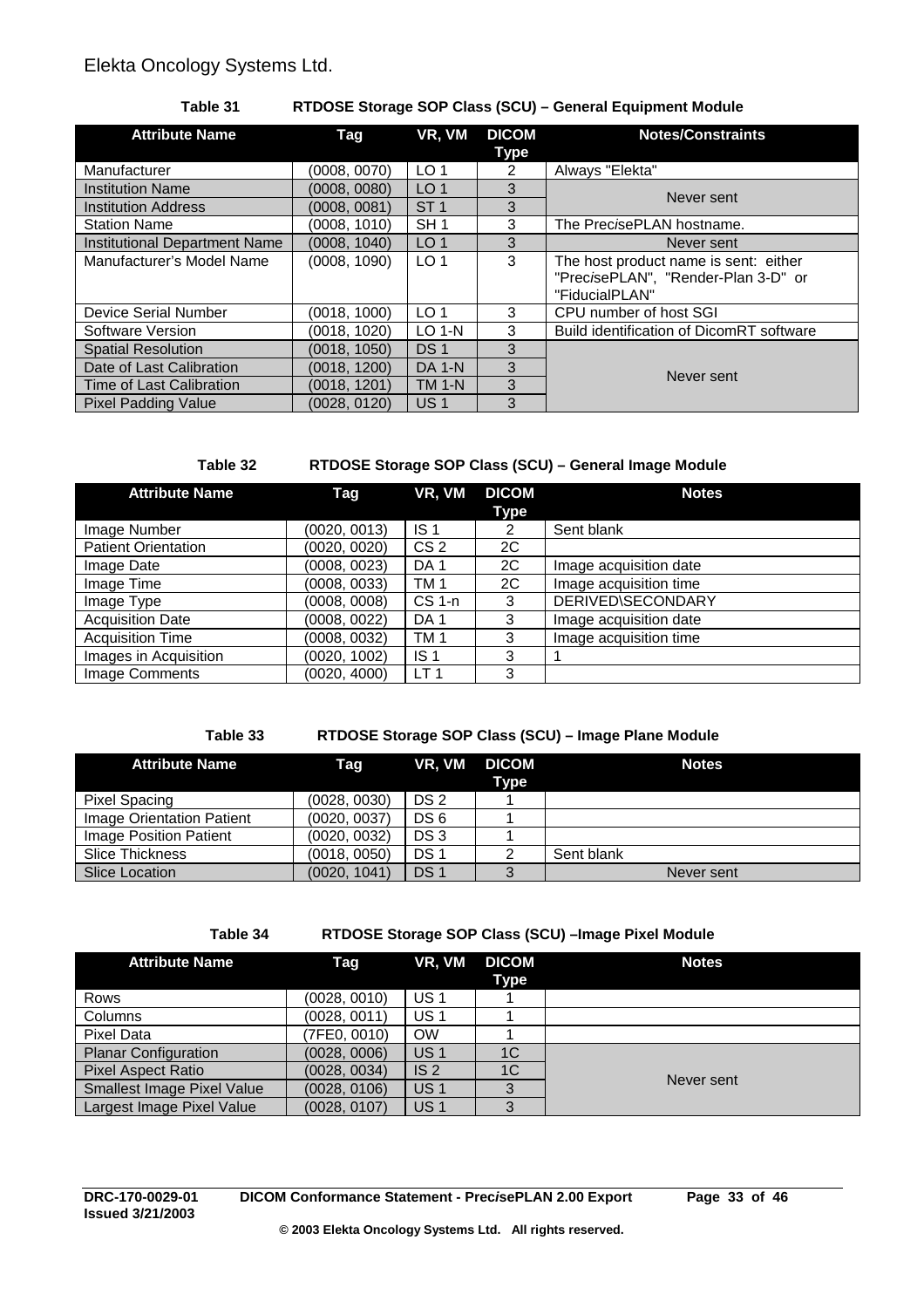**Table 35 RTDOSE Storage SOP Class (SCU) – Multi-frame Module**

| <b>Attribute Name</b>          | Tag          | VR. VM   | <b>DICOM</b><br>Tvpe | <b>Notes</b>                             |
|--------------------------------|--------------|----------|----------------------|------------------------------------------|
| Number of Frames               | (0028, 0008) | ∃S :     |                      |                                          |
| <b>Frame Increment Pointer</b> | (0028, 0009) | $AT 1-n$ |                      | Sent for 3-D volume dose as (3004, 000C) |

**Table 36 RTDOSE Storage SOP Class (SCU) – RT Dose Module**

| Samples per Pixel<br>Photometric Interpretation<br><b>Bits Allocated</b> | (0028, 0002)<br>(0028, 0004)<br>(0028, 0100)<br>(0028, 0101)<br>(0028, 0102)<br>(0028, 0103) | $\overline{US}$ 1<br>CS <sub>1</sub><br><b>US1</b><br>US <sub>1</sub> | <b>Type</b><br>1<br>$\overline{1}$<br>1 | Always 1<br>Always "MONOCHROME2"<br>Always 16                 |
|--------------------------------------------------------------------------|----------------------------------------------------------------------------------------------|-----------------------------------------------------------------------|-----------------------------------------|---------------------------------------------------------------|
|                                                                          |                                                                                              |                                                                       |                                         |                                                               |
|                                                                          |                                                                                              |                                                                       |                                         |                                                               |
|                                                                          |                                                                                              |                                                                       |                                         |                                                               |
| <b>Bits Stored</b>                                                       |                                                                                              |                                                                       | 1                                       | Always 16                                                     |
| High Bit                                                                 |                                                                                              | US <sub>1</sub>                                                       | 1                                       | Always 15                                                     |
| <b>Pixel Representation</b>                                              |                                                                                              | <b>US1</b>                                                            | 1                                       | Always 0                                                      |
| Dose Units                                                               | (3004, 0002)                                                                                 | CS <sub>1</sub>                                                       | 1                                       | Always "GY"                                                   |
| Dose Type                                                                | (3004, 0004)                                                                                 | CS <sub>1</sub>                                                       | 1                                       | Always "PHYSICAL"                                             |
| Dose Comment                                                             | (3004, 0006)                                                                                 | LO <sub>1</sub>                                                       | 3                                       | Describes the type of dose data: "Plan Dose                   |
|                                                                          |                                                                                              |                                                                       |                                         | Volume", "Beam Dose Volume" or "Beam                          |
|                                                                          |                                                                                              |                                                                       |                                         | Dose Plane at Depth xxmm."                                    |
| <b>Normalization Point</b>                                               | (3004, 0008)                                                                                 | DS <sub>3</sub>                                                       | 3                                       | Never sent                                                    |
| Dose Summation Type                                                      | (3004, 000A)                                                                                 | CS <sub>1</sub>                                                       | 1                                       | "BEAM" or "PLAN"                                              |
| Referenced RT Plan<br>Sequence                                           | (300C, 0002)                                                                                 | SQ <sub>1</sub>                                                       | 1 <sup>C</sup>                          |                                                               |
| >Referenced SOP Class UID                                                | (0008, 1150)                                                                                 | $\overline{UI1}$                                                      | 1 <sup>C</sup>                          |                                                               |
| >Referenced SOP Instance                                                 | (0008, 1155)                                                                                 | $\overline{UI1}$                                                      | 1 <sup>C</sup>                          |                                                               |
| <b>UID</b>                                                               |                                                                                              |                                                                       |                                         |                                                               |
| >Referenced Fraction Group                                               | (300C, 0020)                                                                                 | SG <sub>1</sub>                                                       | 1C                                      |                                                               |
| Sequence                                                                 |                                                                                              |                                                                       |                                         |                                                               |
| >>Referenced Fraction<br><b>Group Number</b>                             | (300C, 0022)                                                                                 | IS <sub>1</sub>                                                       | 1C                                      |                                                               |
| >>Referenced Beam                                                        | (300C, 0004)                                                                                 | SQ <sub>1</sub>                                                       | 1 <sup>C</sup>                          | Sent if Dose Summation Type is "BEAM"                         |
| Sequence                                                                 |                                                                                              |                                                                       |                                         |                                                               |
| >>>Referenced Beam<br><b>Number</b>                                      | (300C, 0006)                                                                                 | <b>IS</b>                                                             | 1 <sup>C</sup>                          |                                                               |
| >>Referenced Brachy                                                      | (300C, 000A)                                                                                 | SQ                                                                    | 1 <sup>C</sup>                          |                                                               |
| <b>Application Setup Sequence</b>                                        |                                                                                              |                                                                       |                                         | Never sent                                                    |
| >>Referenced Brachy                                                      | (300C, 000C)                                                                                 | IS <sub>1</sub>                                                       | 1C                                      |                                                               |
| <b>Application Setup Number</b>                                          |                                                                                              |                                                                       |                                         |                                                               |
| <b>Grid Frame Offset Vector</b>                                          | (3004, 000C)                                                                                 | $DS2-n$                                                               | 1C                                      | List of 'z' coordinates if dose data is 3-D<br>volume.        |
| Dose Grid Scaling                                                        | (3004, 000E)                                                                                 | DS <sub>1</sub>                                                       | 1                                       | Conversion factor to convert each dose data<br>value to Grays |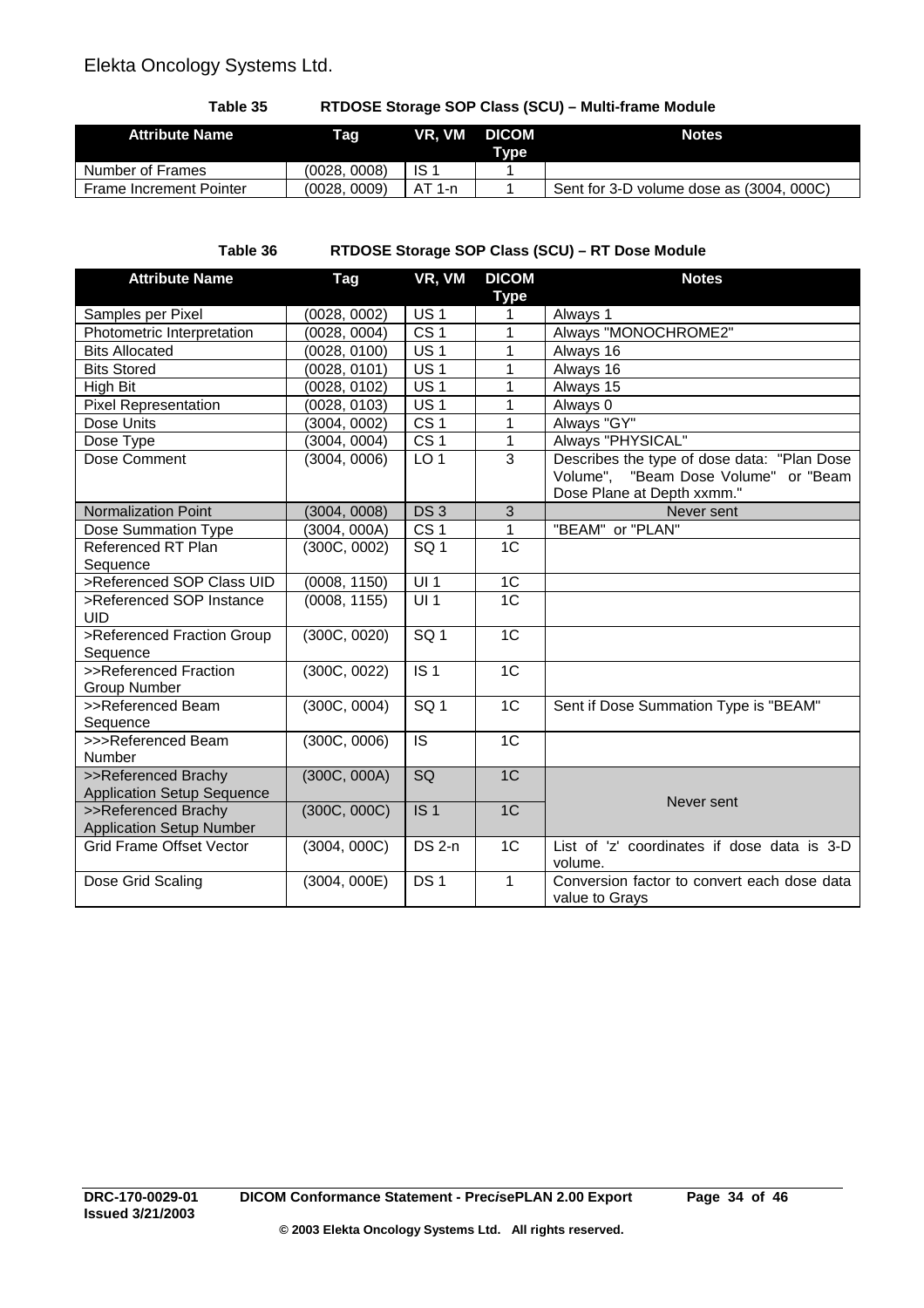## **Table 37 RTDOSE Storage SOP Class (SCU) – RT DVH Module**

| <b>Attribute Name</b>                       | Tag          | VR, VM          | <b>DICOM</b><br>Type | <b>Notes</b>                                                                                                                                           |
|---------------------------------------------|--------------|-----------------|----------------------|--------------------------------------------------------------------------------------------------------------------------------------------------------|
| <b>Referenced Structure Set</b><br>Sequence | (300C, 0002) | SQ <sub>1</sub> |                      |                                                                                                                                                        |
| >Referenced SOP Class UID                   | (0008, 1150) | UI1             | 1                    |                                                                                                                                                        |
| >Referenced SOP Instance<br><b>UID</b>      | (0008, 1155) | UI <sub>1</sub> | 1                    |                                                                                                                                                        |
| <b>DVH Normalization Point</b>              | (3004, 0040) |                 | 3                    |                                                                                                                                                        |
| <b>DVH Normalization Dose</b><br>Value      | (3004, 0042) |                 | $\overline{3}$       | Never sent                                                                                                                                             |
| <b>DVH Sequence</b>                         | (3004, 0050) |                 | 1                    |                                                                                                                                                        |
| >DVH Referenced ROI<br>Sequence             | (3004,0060)  |                 | 1                    |                                                                                                                                                        |
| >>Referenced ROI Number                     | (3006, 0084) |                 | 1                    |                                                                                                                                                        |
| >>DVH ROI Contribution<br><b>Type</b>       | (3004, 0062) |                 | 1                    |                                                                                                                                                        |
| >DVH Type                                   | (3004,0001)  |                 | 1                    | Always "DIFFERENTIAL"                                                                                                                                  |
| >Dose Units                                 | (3004, 0002) |                 | 1                    | Always "GY"                                                                                                                                            |
| >Dose Type                                  | (3004.0004)  |                 | 1                    | Always "PHYSICAL", except for RTOG<br>where sent as "PHYSICAL_HETRO" or<br>"PHYSICAL_HOMO" according to where<br>heterogeneity correction was applied. |
| >DVH Dose Scaling                           | (3004, 0052) |                 | 1                    |                                                                                                                                                        |
| >DVH Volume Units                           | (3004,0054)  |                 | 1                    | Always "CM3"                                                                                                                                           |
| >DVH Number of Bins                         | (3004, 0056) |                 | 1                    |                                                                                                                                                        |
| >DVH Data                                   | (3004,0058)  |                 | 1                    |                                                                                                                                                        |
| >DVH Minimum Dose                           | (3004,0070)  |                 | 3                    |                                                                                                                                                        |
| >DVH Maximum Dose                           | (3004,0072)  |                 | 3                    | Never sent                                                                                                                                             |
| >DVH Mean Dose                              | (3004, 0074) |                 | 3                    |                                                                                                                                                        |

## **Table 38 RTDOSE Storage SOP Class (SCU) – SOP Common Module**

| <b>Attribute Name</b>  | Taq          |                 | VR. VM DICOM<br>Type | <b>Notes/Constraints</b>               |
|------------------------|--------------|-----------------|----------------------|----------------------------------------|
| SOP Class UID          | (0008, 0016) | UI <sub>1</sub> |                      | 1.2.840.10008.5.1.4.1.1.7              |
| SOP Instance UID       | (0008, 0018) | UI <sub>1</sub> |                      | UID generated by PrecisePLAN           |
| Instance Creation Date | (0008, 0012) | DA <sub>1</sub> |                      | Last date plan was saved               |
| Instance Creation Time | (0008, 0013) | TM <sub>1</sub> | 3                    | Last time plan was saved               |
| Instance Creator UID   | (0008, 0014) | UI <sub>1</sub> | 3                    | The UID stem defining the workstation. |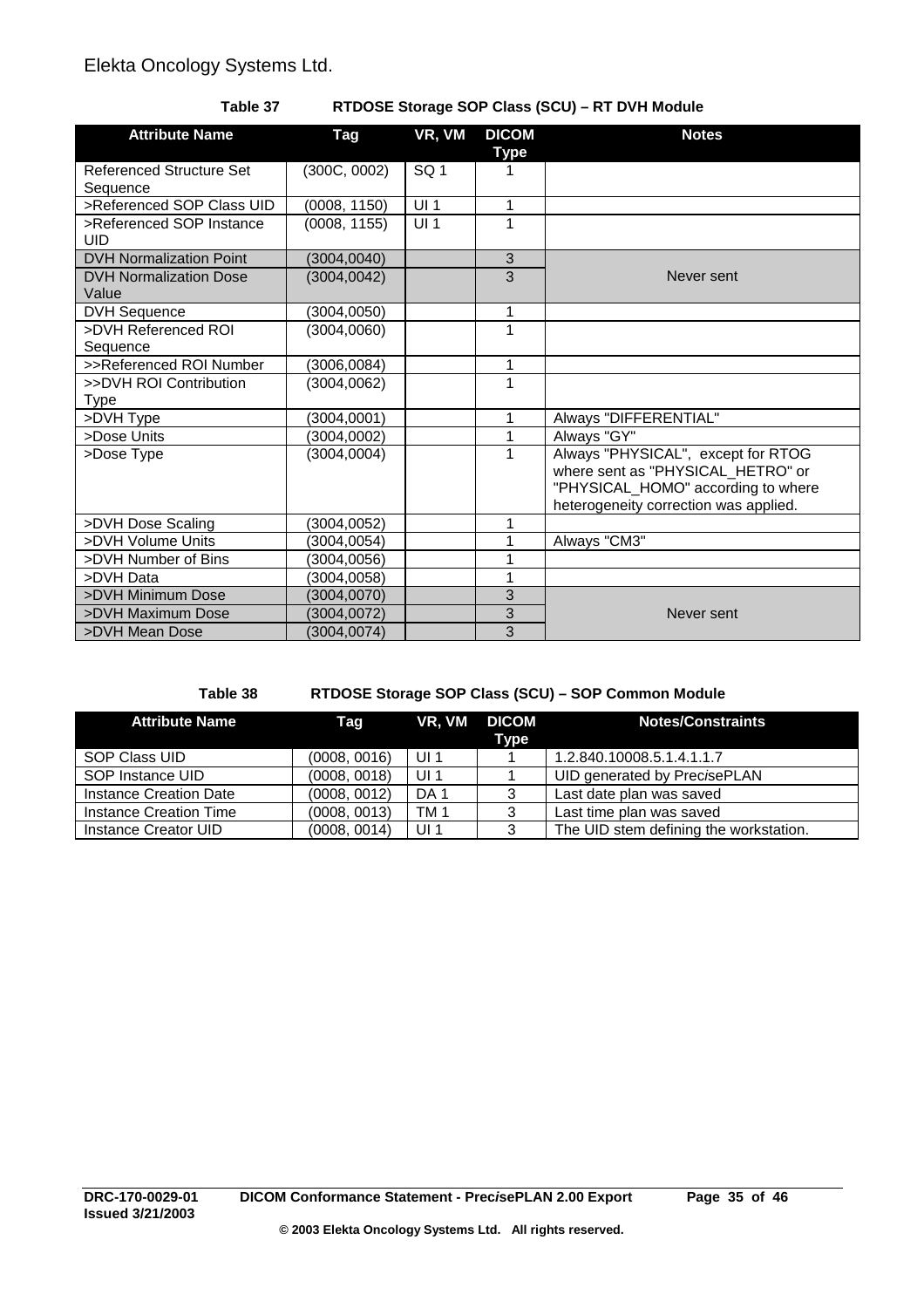# **APPENDIX D Applied RTSTRUCT IOD and Mapping to Prec***i***sePLAN Database**

# **D.1 Export of RTSTRUCT**

The modules selected from the RT Structure Set IOD table of DICOM for export are given in the table below. If a module is not listed, none of the attributes in that module is sent by Prec*i*sePLAN.

| Table 39             | Applied Modules in the RTSTRUCT IOD for Export (SCU Role) |  |
|----------------------|-----------------------------------------------------------|--|
| ΙE                   | <b>Module</b>                                             |  |
| Patient              | Patient                                                   |  |
| Study                | <b>General Study</b>                                      |  |
| <b>Series</b>        | <b>RT</b> Series                                          |  |
| Equipment            | <b>General Equipment</b>                                  |  |
| <b>Structure Set</b> | <b>Structure Set</b>                                      |  |
|                      | <b>ROI Contour</b>                                        |  |
|                      | <b>RT ROI Observations</b>                                |  |
|                      | SOP Common                                                |  |

The tables below specify the applied attributes for each module, and note their mappings from the Prec*i*sePLAN database. If an attribute is not listed, or is grayed out, it is not sent by Prec*i*sePLAN. If an attribute is listed without Notes, there is a mapping from a directly equivalent Prec*i*sePLAN database entry.

| <b>Attribute Name</b>              | Tag          | VR, VM          | <b>DICOM</b><br>Type | <b>Notes/Constraints</b>              |  |
|------------------------------------|--------------|-----------------|----------------------|---------------------------------------|--|
| <b>Patients Name</b>               | (0010,0010)  | <b>PN 1</b>     | $\overline{2}$       | The patients name in PrecisePLAN.     |  |
| Patient ID                         | (0010, 0020) | LO <sub>1</sub> | $\mathcal{P}$        | The patients id number in PrecisePLAN |  |
| Patient's Birth Date               | (0010, 0030) | DA <sub>1</sub> | $\mathcal{P}$        | Sent blank                            |  |
| Patients Sex                       | (0010, 0040) | CS <sub>1</sub> | 2                    |                                       |  |
| <b>Referenced Patient Sequence</b> | (0008, 1120) | SQ <sub>1</sub> | 3                    |                                       |  |
| >Referenced SOP Class UID          | (0008, 1150) | UI <sub>1</sub> | 1 <sup>C</sup>       |                                       |  |
| >Referenced SOP Instance<br>UID.   | (0008, 1155) | UI <sub>1</sub> | 1C                   |                                       |  |
| Patient's Birth Time               | (0010, 0032) | <b>TM1</b>      | 3                    | Never sent                            |  |
| <b>Other Patient IDs</b>           | (0010, 1000) | $LO$ 1-N        | 3                    |                                       |  |
| <b>Other Patient Names</b>         | (0010, 1001) | <b>PN 1-N</b>   | 3                    |                                       |  |
| Ethnic Group                       | (0010, 2160) | SH <sub>1</sub> | 3                    |                                       |  |
| <b>Patient Comments</b>            | (0010, 4000) | LT <sub>1</sub> | 3                    |                                       |  |

#### **Table 40 RTSTRUCT Storage SOP Class (SCU) – Patient Module**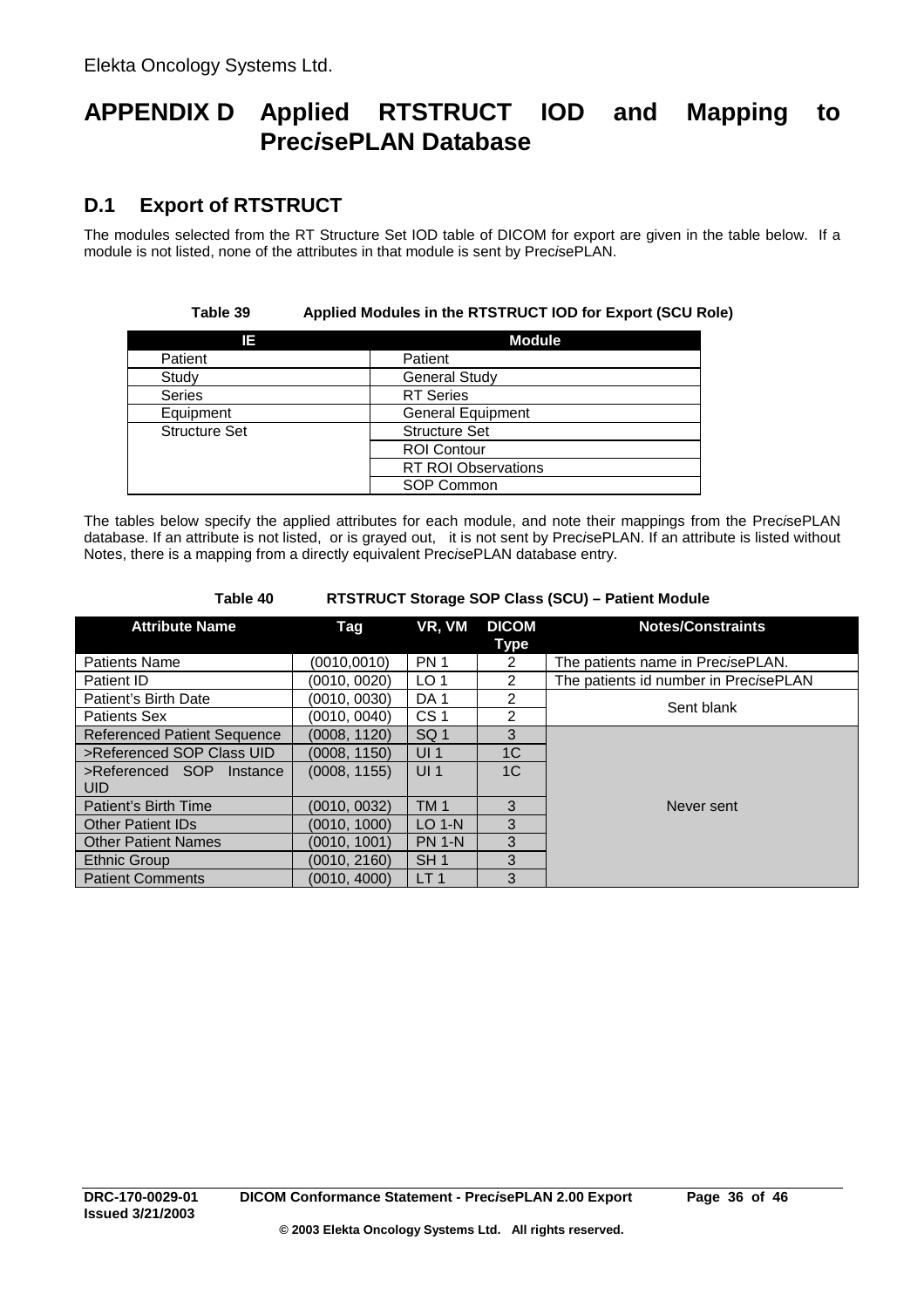## **Table 41 RTSTRUCT Storage SOP Class (SCU) – General Study Module**

| <b>Attribute Name</b>                     | Tag          | VR, VM          | <b>DICOM</b><br>Type | <b>Notes/Constraints</b>  |
|-------------------------------------------|--------------|-----------------|----------------------|---------------------------|
| Study Instance UID                        | (0020, 000D) | UI <sub>1</sub> |                      |                           |
| <b>Study Date</b>                         | (0008, 0020) | DA <sub>1</sub> | $\overline{2}$       | Date plan was last saved. |
| <b>Study Time</b>                         | (0008, 0030) | TM <sub>1</sub> | 2                    | Time plan was last saved. |
| Referring Physicians Name                 | (0008, 0090) | PN <sub>1</sub> | 2                    | Sent blank.               |
| Study ID                                  | (0020, 0010) | SH <sub>1</sub> | $\overline{2}$       | Always "1"                |
| <b>Accession Number</b>                   | (0008, 0050) | SH <sub>1</sub> | 2                    | Sent blank.               |
| <b>Study Description</b>                  | (0008, 1030) | LO <sub>1</sub> | 3                    |                           |
| Physician(s) of Record                    | (0008, 1048) | <b>PN 1-N</b>   | 3                    |                           |
| Name of Physician(s) Reading              | (0008, 1060) | <b>PN 1-N</b>   | 3                    |                           |
| Study                                     |              |                 |                      | Never sent                |
| <b>Referenced Study Sequence</b>          | (0008, 1110) | SQ <sub>1</sub> | 3                    |                           |
| >Referenced SOP Class UID                 | (0008, 1150) | UI <sub>1</sub> | 1 <sup>C</sup>       |                           |
| >Referenced SOP<br>Instance<br><b>UID</b> | (0008, 1155) | UI <sub>1</sub> | 1 <sup>C</sup>       |                           |

**Table 42 RTSTRUCT Storage SOP Class (SCU) – RT Series Module**

| <b>Attribute Name</b>             | Tag          | VR, VM          | <b>DICOM</b>   | <b>Notes/Constraints</b> |
|-----------------------------------|--------------|-----------------|----------------|--------------------------|
|                                   |              |                 | Type           |                          |
| Modality                          | (0008, 0060) | CS <sub>1</sub> |                | "RTSTRUCT"               |
| Series Instance UID               | (0020, 000E) | UI <sub>1</sub> |                |                          |
| Series Number                     | (0020, 0011) | IS <sub>1</sub> | 2              | Always "1"               |
| <b>Protocol Name</b>              | (0018, 1030) | LO <sub>1</sub> | 3              | Never sent               |
| <b>Series Description</b>         | (0008, 103E) | LO <sub>1</sub> | 3              | Sent blank.              |
| <b>Patient Position</b>           | (0018, 5100) | LO <sub>1</sub> | 2C             |                          |
| <b>Referenced Study Component</b> | (0008, 1111) | SQ <sub>1</sub> | 3              |                          |
| Sequence                          |              |                 |                |                          |
| >Referenced SOP Class UID         | (0008, 1150) | UI <sub>1</sub> | 1 <sup>C</sup> | Never sent               |
| >Referenced SOP Instance          | (0008, 1155) | UI <sub>1</sub> | 1 <sup>C</sup> |                          |
| <b>UID</b>                        |              |                 |                |                          |

## **Table 43 RTSTRUCT Storage SOP Class (SCU) – General Equipment Module**

| <b>Attribute Name</b>                | Tag          | VR, VM          | <b>DICOM</b><br>Type | <b>Notes/Constraints</b>                    |
|--------------------------------------|--------------|-----------------|----------------------|---------------------------------------------|
| Manufacturer                         | (0008, 0070) | LO <sub>1</sub> | 2                    | Always "Elekta"                             |
| <b>Institution Name</b>              | (0008, 0080) | LO <sub>1</sub> | 3                    | Never sent                                  |
| <b>Institution Address</b>           | (0008, 0081) | ST <sub>1</sub> | 3                    |                                             |
| <b>Station Name</b>                  | (0008, 1010) | SH <sub>1</sub> | 3                    | The Prec <i>i</i> sePLAN hostname.          |
| <b>Institutional Department Name</b> | (0008, 1040) | LO <sub>1</sub> | 3                    | Never sent                                  |
| Manufacturer's Model Name            | (0008, 1090) | LO <sub>1</sub> | 3                    | The host product name is sent: either       |
|                                      |              |                 |                      | "Prec <i>i</i> sePLAN" or "Render-Plan 3-D" |
| Device Serial Number                 | (0018, 1000) | LO <sub>1</sub> | 3                    | CPU number of host SGI                      |
| Software Version                     | (0018, 1020) | $LO$ 1- $N$     | 3                    | Build identification of DicomRT software    |
| <b>Spatial Resolution</b>            | (0018, 1050) | DS <sub>1</sub> | 3                    |                                             |
| Date of Last Calibration             | (0018, 1200) | <b>DA 1-N</b>   | 3                    | Never sent                                  |
| Time of Last Calibration             | (0018, 1201) | <b>TM 1-N</b>   | 3                    |                                             |
| <b>Pixel Padding Value</b>           | (0028, 0120) | US <sub>1</sub> | 3                    |                                             |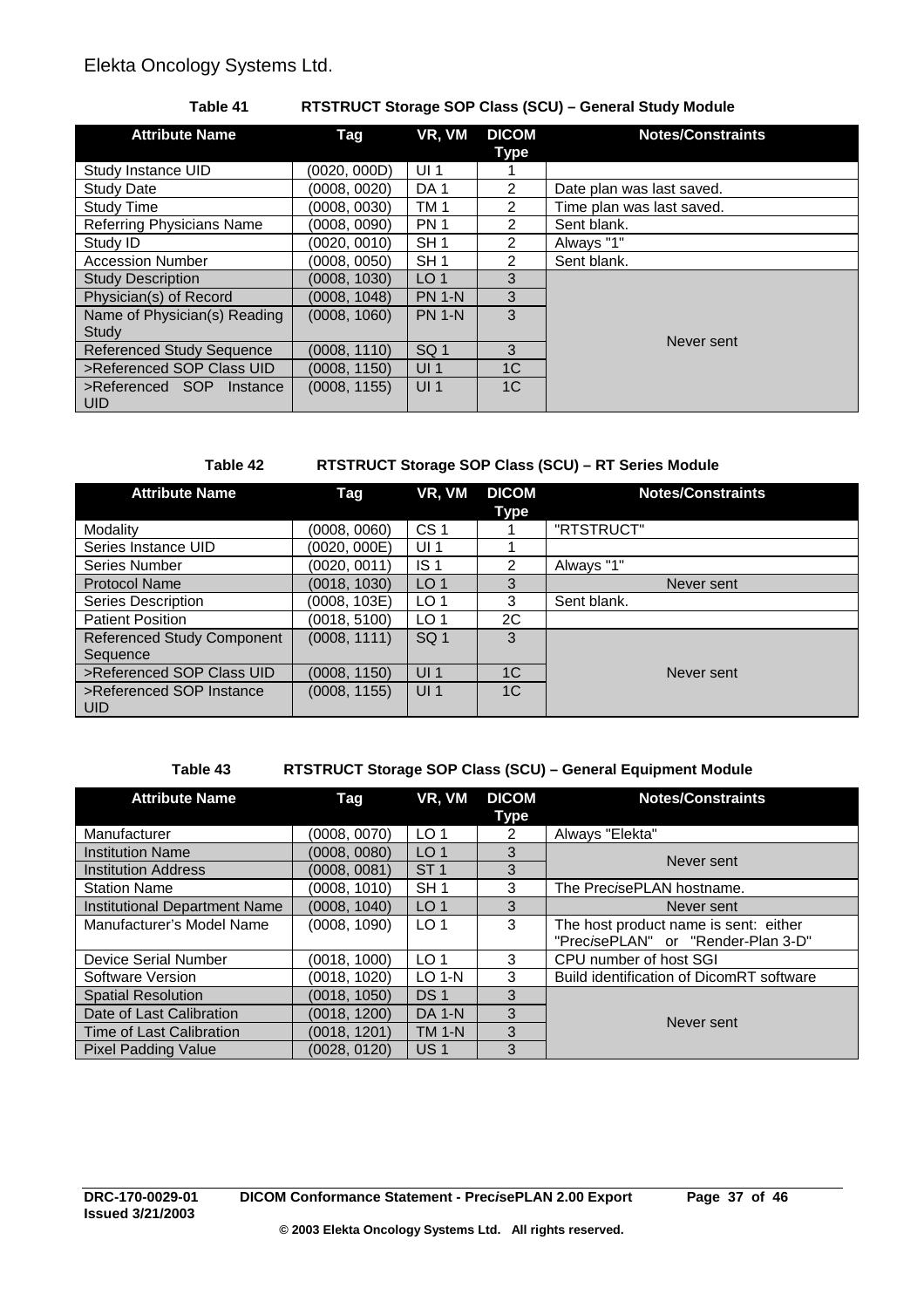## **Table 44 RTSTRUCT Storage SOP Class (SCU) – Structure Set Module**

| <b>Attribute Name</b>             | <b>Tag</b>                   | VR, VM            | <b>DICOM</b>     | <b>Notes</b>                                |
|-----------------------------------|------------------------------|-------------------|------------------|---------------------------------------------|
| <b>Structure Set Label</b>        |                              | SH1               | <b>Type</b>      | Plan number                                 |
| <b>Structure Set Name</b>         | (3006, 0002)<br>(3006, 0004) | LO <sub>1</sub>   | 1<br>3           | Plan description                            |
|                                   |                              | ST1               |                  |                                             |
| <b>Structure Set Description</b>  | (3006, 0006)                 |                   | 3                | Never sent                                  |
| <b>Structure Set Date</b>         | (3006, 0008)                 | DA <sub>1</sub>   | $\boldsymbol{2}$ | Date plan was last saved.                   |
| <b>Structure Set Time</b>         | (3006, 0009)                 | TM1               | $\overline{2}$   | Time plan was last saved.                   |
| Referenced Frame of               | (3006, 0010)                 | SQ <sub>1</sub>   | 3                |                                             |
| Reference Sequence                |                              |                   |                  |                                             |
| >Frame of Reference UID           | (0020, 0052)                 | UI1               | $\overline{1C}$  |                                             |
| >Frame of Reference               | (3006, 00C0)                 | SG <sub>1</sub>   | 3                |                                             |
| <b>Relationship Sequence</b>      |                              |                   |                  |                                             |
| >>Related Frame of                | (3006, 00C2)                 | UI1               | 1C               |                                             |
| Reference UID                     |                              |                   |                  |                                             |
| >>Frame of Reference              | (3006, 00C4)                 | CS <sub>1</sub>   | 1 <sub>C</sub>   | Never sent                                  |
| <b>Transformation Type</b>        |                              |                   |                  |                                             |
| >>Frame of Reference              | (3006, 00C6)                 | <b>DS 16</b>      | 1 <sub>C</sub>   |                                             |
| <b>Transformation Matrix</b>      |                              |                   |                  |                                             |
| >>Frame of Reference              | (3006, 00C8)                 | LO <sub>1</sub>   | 3                |                                             |
| <b>Transformation Comment</b>     |                              |                   |                  |                                             |
| >RT Referenced Study              | (3006, 0012)                 | SQ <sub>1</sub>   | 3                | Sent only if CT images are also sent in the |
| Sequence                          |                              |                   |                  | same association.                           |
| >>Referenced SOP Class UID        | (0008, 1155)                 | $\overline{UI1}$  | $\overline{1C}$  |                                             |
| >>Referenced SOP Instance         | (0008, 1160)                 | UI1               | $\overline{1C}$  |                                             |
| UID                               |                              |                   |                  |                                             |
| >>RT Referenced Series            | (3006, 0014)                 | $\overline{1S}$ 1 | 1 <sub>C</sub>   |                                             |
| Sequence                          |                              |                   |                  |                                             |
| >>>Series Instance UID            | (0020, 000E)                 | UI                | 1 <sup>C</sup>   |                                             |
| >>>Contour Image Sequence         | (3006, 0016)                 | SG <sub>1</sub>   | $\overline{1C}$  |                                             |
| >>>>Referenced SOP Class          | (0008, 1150)                 | UI1               | 1 <sub>C</sub>   |                                             |
| UID                               |                              |                   |                  |                                             |
| >>>>Referenced SOP                | (0008, 1155)                 | $\overline{UI1}$  | 1 <sub>C</sub>   |                                             |
| Instance UID                      |                              |                   |                  |                                             |
| >>>>Referenced Frame              | (0008, 1160)                 | IS <sub>1</sub>   | $\overline{3}$   | Never sent                                  |
| Number                            |                              |                   |                  |                                             |
| <b>Structure Set ROI Sequence</b> | (3006, 0020)                 | SQ <sub>1</sub>   | $\mathbf{3}$     |                                             |
| >ROI Number                       | (3006, 0022)                 | $\overline{1S}$ 1 | 1C               | Sequential structure number starting at "1" |
| >Referenced Frame of              | (3006, 0024)                 | UI1               | 1C               |                                             |
| Reference UID                     |                              |                   |                  |                                             |
| >ROI Name                         | (3006, 0026)                 | LO <sub>1</sub>   | $\overline{2C}$  | The PrecisePLAN structure name truncated    |
|                                   |                              |                   |                  | to 16 characters.                           |
| >ROI Description                  | (3006, 0028)                 | ST <sub>1</sub>   | 3                |                                             |
| >ROI Volume                       | (3006, 002C)                 | DS <sub>1</sub>   | $\overline{3}$   | Never sent                                  |
| >ROI Generation Algorithm         | (3006, 0036)                 | CS <sub>1</sub>   | 2C               | Always "MANUAL"                             |
| >ROI Generation Description       | (3006, 0038)                 | LO <sub>1</sub>   | 3                | Never sent                                  |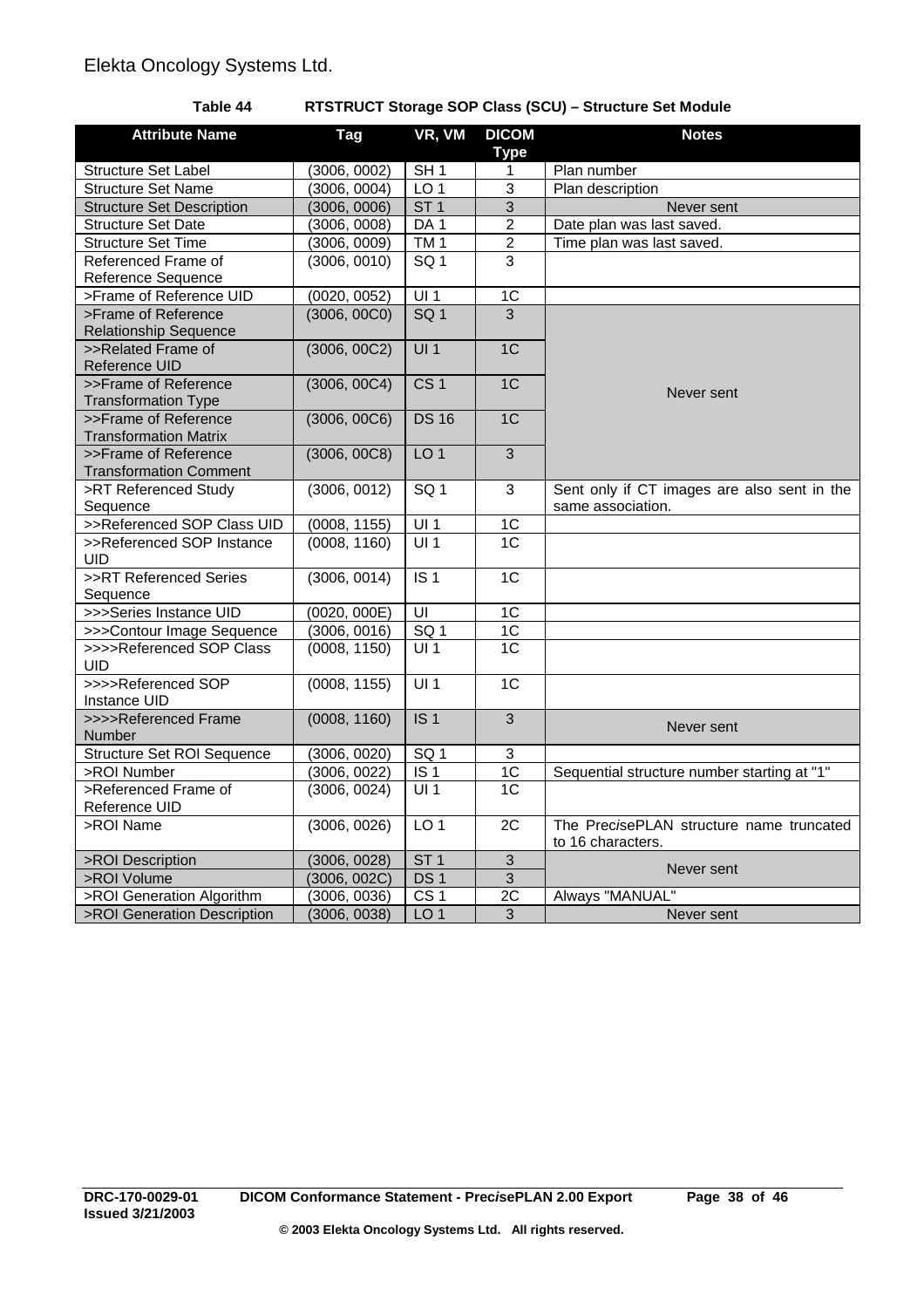## **Table 45 RTSTRUCT Storage SOP Class (SCU) – ROI Contour Module**

| <b>Attribute Name</b>             | Tag          | VR, VM          | <b>DICOM</b><br>Type | <b>Notes</b>                                        |  |
|-----------------------------------|--------------|-----------------|----------------------|-----------------------------------------------------|--|
| <b>ROI Contour Sequence</b>       | (3006, 0039) | SQ <sub>1</sub> |                      |                                                     |  |
| >Referenced ROI Number            | (3006, 0084) | IS <sub>1</sub> |                      |                                                     |  |
| >ROI Display Color                | (3006, 002A) | IS <sub>3</sub> | 3                    | RGB value of colour used by PrecisePLAN             |  |
| >Contour Sequence                 | (3006, 0040) | SQ <sub>1</sub> | 3                    |                                                     |  |
| >>Contour Image Sequence          | (3006, 0016) | SQ <sub>1</sub> | 3                    |                                                     |  |
| >>>Referenced SOP Class<br>UID.   | (0008, 1150) | UI <sub>1</sub> | 1C                   |                                                     |  |
| >>>Referenced SOP<br>Instance UID | (0008, 1155) | UI <sub>1</sub> | 1C                   |                                                     |  |
| >>>Referenced Frame<br>Number     | (0008, 1160) | IS <sub>1</sub> | 1 <sup>C</sup>       | Never sent                                          |  |
| >>Contour Geometric Type          | (3006, 0042) | CS <sub>1</sub> | 1 <sup>C</sup>       | Either "OPEN PLANAR",<br>"CLOSED_PLANAR" or "POINT" |  |
| >>Contour Slab Thickness          | (3006, 0044) | DS <sub>1</sub> | 3                    |                                                     |  |
| >>Contour Offset Vector           | (3006, 0045) | DS <sub>3</sub> | 3                    | Never sent                                          |  |
| >>Number of Contour Points        | (3006, 0046) | IS <sub>1</sub> | 1C                   |                                                     |  |
| >>Contour Data                    | (3006, 0050) | <b>DS 3-3n</b>  | 1C                   |                                                     |  |

### **Table 46 RTSTRUCT Storage SOP Class (SCU) –RT ROI Observations Module**

| <b>Attribute Name</b>        | Tag          | VR, VM          | <b>DICOM</b>   | <b>Notes</b>                          |
|------------------------------|--------------|-----------------|----------------|---------------------------------------|
|                              |              |                 | <b>Type</b>    |                                       |
| <b>RT ROI Observation</b>    | (3006, 0080) | SQ <sub>1</sub> | 1              |                                       |
| Sequence                     |              |                 |                |                                       |
| >Observation Number          | (3006, 0082) | IS <sub>1</sub> | 1              | Same as Referenced ROI Number         |
| >Referenced ROI Number       | (3006, 0084) | IS <sub>1</sub> | 1              |                                       |
| >ROI Observation Label       | (3006, 0085) | SH <sub>1</sub> | 3              | Same as Structure name                |
| >ROI Observation             | (3006, 0088) | ST <sub>1</sub> | 3              |                                       |
| Description                  |              |                 |                |                                       |
| >RT Related ROI Sequence     | (3006, 0030) | SQ <sub>1</sub> | 3              |                                       |
| >>Referenced ROI Number      | (3006, 0084) | IS <sub>1</sub> | 1 <sup>C</sup> |                                       |
| >>RT ROI Relationship        | (3006, 0033) | CS <sub>1</sub> | 3              |                                       |
| >RT ROI Identification Code  | (3006, 0086) | SQ <sub>1</sub> | 3              |                                       |
| >>Code Value                 | (0008, 0100) | SH <sub>1</sub> | 1 <sup>C</sup> |                                       |
| >>Coding Scheme              | (0008, 0102) | SH <sub>1</sub> | 1C             | Never sent                            |
| Designator                   |              |                 |                |                                       |
| >>Code Meaning               | (0008, 0104) | LO <sub>1</sub> | 3              |                                       |
| >Related RT ROI              | (3006, 00A0) | SQ <sub>1</sub> | $\overline{3}$ |                                       |
| <b>Observations Sequence</b> |              |                 |                |                                       |
| >>Observation Number         | (3006, 0082) | IS <sub>1</sub> | 1C             |                                       |
| >RT ROI Interpreted Type     | (3006, 00A4) | CS <sub>1</sub> | $\overline{2}$ | Always "ORGAN", except "EXTERNAL" for |
|                              |              |                 |                | body contour for RTOG destination.    |
| >ROI Interpreter             | (3006, 00A6) | PN <sub>1</sub> | $\overline{2}$ | Always blank                          |
| >Material ID                 | (300A, 00E1) | SH <sub>1</sub> | 3              |                                       |
| >ROI Physical Properties     | (3006, 00B0) | SQ <sub>1</sub> | 3              |                                       |
| Sequence                     |              |                 |                | Never sent                            |
| >>ROI Physical Property      | (3006, 00B2) | CS <sub>1</sub> | 1C             |                                       |
| >>ROI Physical Property      | (3006, 00B4) | DS <sub>1</sub> | 1C             |                                       |
| Value                        |              |                 |                |                                       |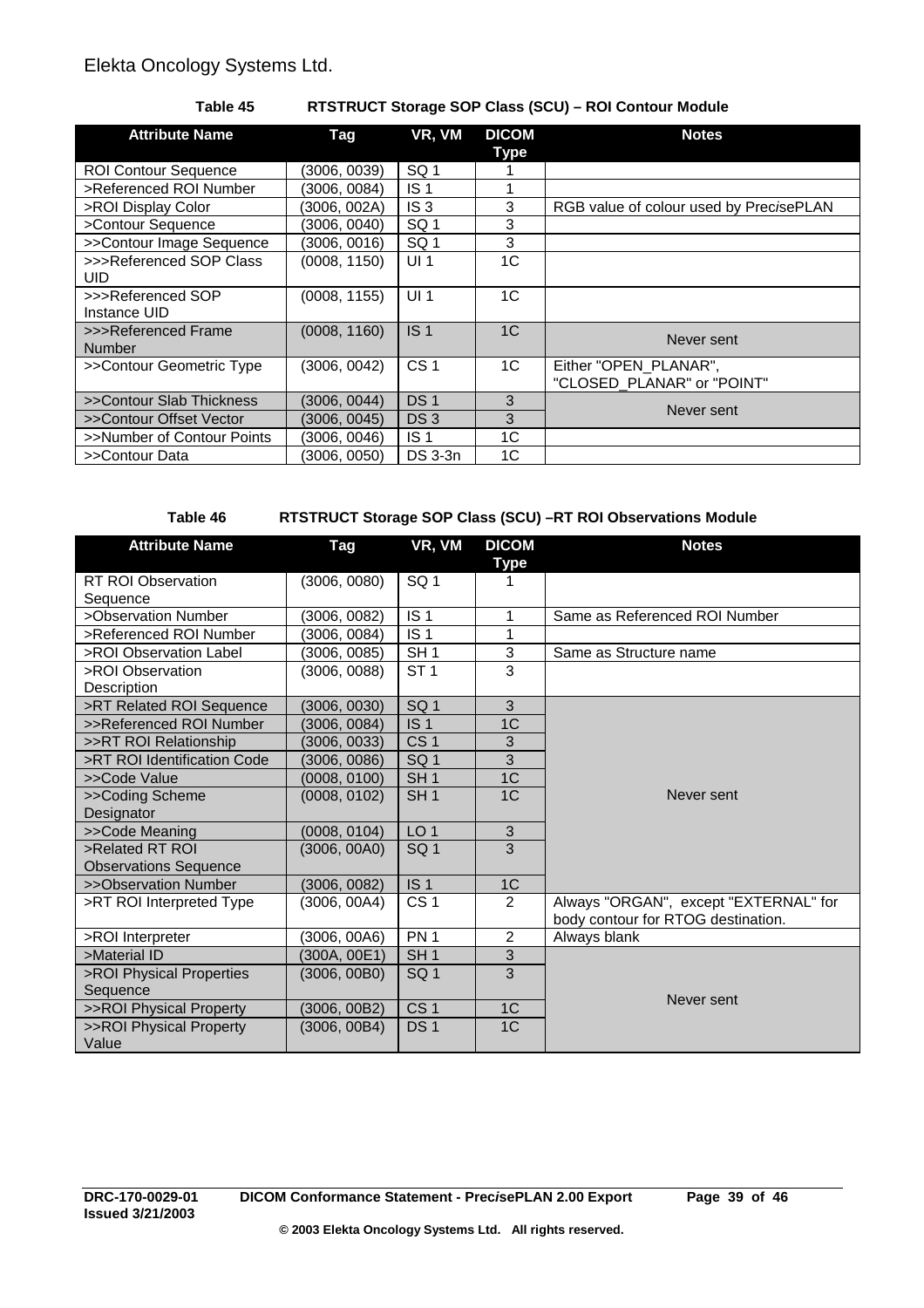| <b>Attribute Name</b>  | Taq          | VR, VM          | <b>DICOM</b><br><b>Type</b> | <b>Notes/Constraints</b>                                              |
|------------------------|--------------|-----------------|-----------------------------|-----------------------------------------------------------------------|
| SOP Class UID          | (0008, 0016) | UI <sub>1</sub> |                             | 1.2.840.10008.5.1.4.1.1.7                                             |
| SOP Instance UID       | (0008, 0018) | UI <sub>1</sub> |                             | As initially imported or if changed a UID<br>generated by PrecisePLAN |
| Instance Creation Date | (0008, 0012) | DA 1            | 3                           | Last date plan was saved                                              |
| Instance Creation Time | (0008, 0013) | TM <sub>1</sub> | 3                           | Last time plan was saved                                              |
| Instance Creator UID   | (0008, 0014) | UI <sub>1</sub> | 3                           | The UID stem for the export.                                          |

## **Table 47 RTSTRUCT Storage SOP Class (SCU) – SOP Common Module**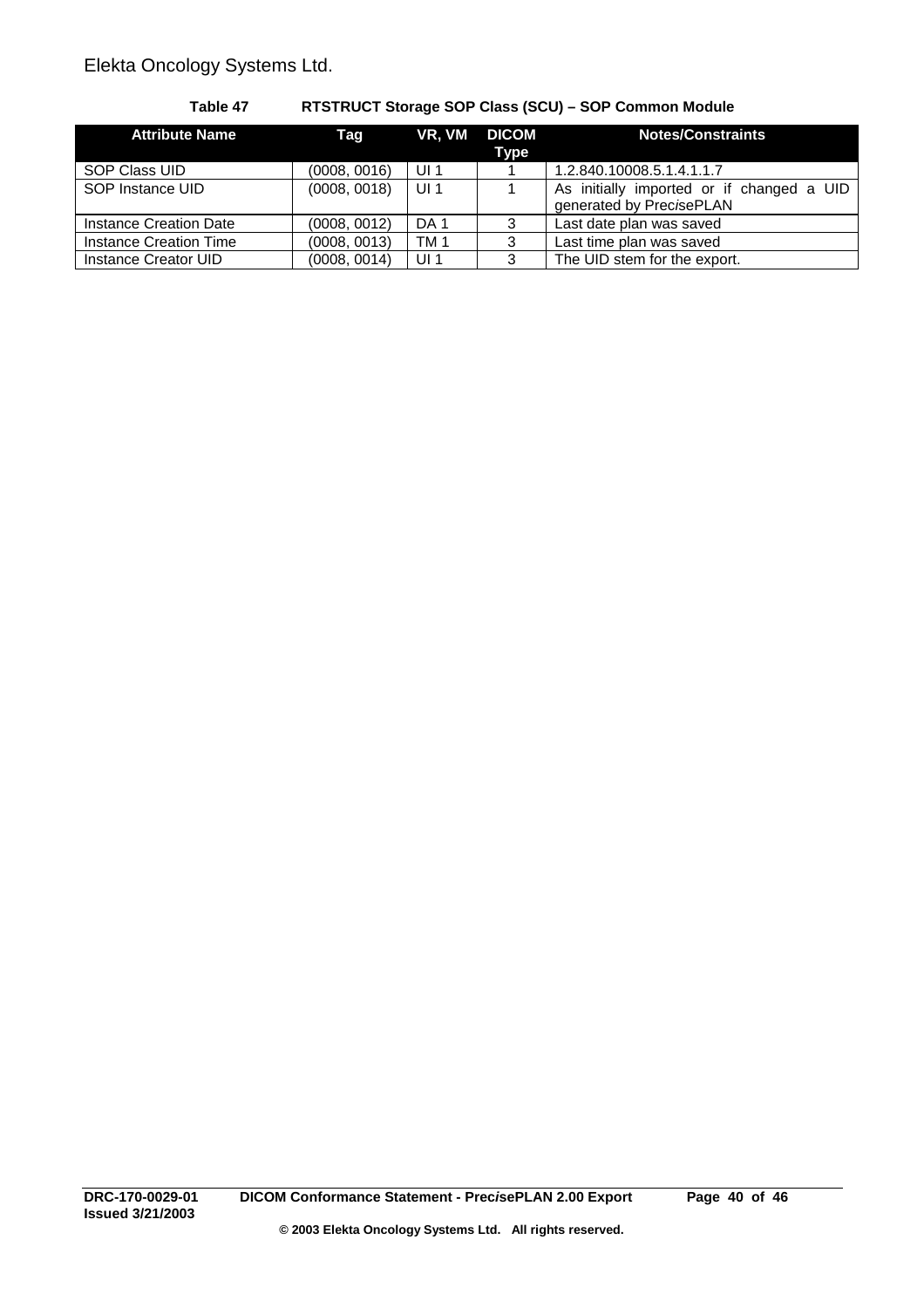# **APPENDIX E Applied CT Image IOD and Mapping to Prec***i***sePLAN Database**

# **E.1 Export of CT Image**

The modules selected from the CT Image IOD table of DICOM for export are given in **Error! Reference source not found.**47 below. If a module is not listed, none of the attributes in that module is sent by Prec*i*sePLAN.

**Table 48 Applied Modules in the CT Image IOD for Export (SCU Role)**

| IE.                | <b>Module</b>            | <b>Usage</b> |
|--------------------|--------------------------|--------------|
| Patient            | Patient                  | М            |
| Study              | <b>General Study</b>     | М            |
| <b>Series</b>      | <b>General Series</b>    | М            |
| Frame of Reference | Frame of Reference       | М            |
| Equipment          | <b>General Equipment</b> | М            |
| Image              | General Image            | М            |
|                    | Image Plane              | М            |
|                    | Image Pixel              | М            |
|                    | CT Image                 | м            |
|                    | SOP Common               | М            |

The tables below specify the applied attributes for each module, and note their mappings from the Prec*i*sePLAN database. If an attribute is not listed, or is grayed out, it is not sent by Prec*i*sePLAN. If an attribute is listed without Notes, there is a mapping from a directly equivalent Prec*i*sePLAN database entry.

| <b>Attribute Name</b>                     | Taq          | VR, VM          | <b>DICOM</b><br>Type | <b>Notes/Constraints</b>              |
|-------------------------------------------|--------------|-----------------|----------------------|---------------------------------------|
| <b>Patients Name</b>                      | (0010, 0010) | <b>PN 1</b>     | 2                    | The patients name in PrecisePLAN.     |
| Patient ID                                | (0010, 0020) | LO <sub>1</sub> | $\mathcal{P}$        | The patients id number in PrecisePLAN |
| Patient's Birth Date                      | (0010, 0030) | DA <sub>1</sub> | $\mathcal{P}$        |                                       |
| <b>Patients Sex</b>                       | (0010, 0040) | CS <sub>1</sub> | 2                    |                                       |
| <b>Referenced Patient Sequence</b>        | (0008, 1120) | SQ <sub>1</sub> | 3                    |                                       |
| >Referenced SOP Class UID                 | (0008, 1150) | UI <sub>1</sub> | 1 <sup>C</sup>       |                                       |
| >Referenced SOP<br>Instance<br><b>UID</b> | (0008, 1155) | UI <sub>1</sub> | 1 <sup>C</sup>       |                                       |
| Patient's Birth Time                      | (0010, 0032) | <b>TM1</b>      | 3                    | Never sent                            |
| <b>Other Patient IDs</b>                  | (0010, 1000) | $LO$ 1-N        | 3                    |                                       |
| <b>Other Patient Names</b>                | (0010, 1001) | <b>PN 1-N</b>   | 3                    |                                       |
| <b>Ethnic Group</b>                       | (0010, 2160) | SH <sub>1</sub> | 3                    |                                       |
| <b>Patient Comments</b>                   | (0010, 4000) | LT <sub>1</sub> | 3                    |                                       |

**Table 49 CT Image Storage SOP Class (SCU) – Patient Module**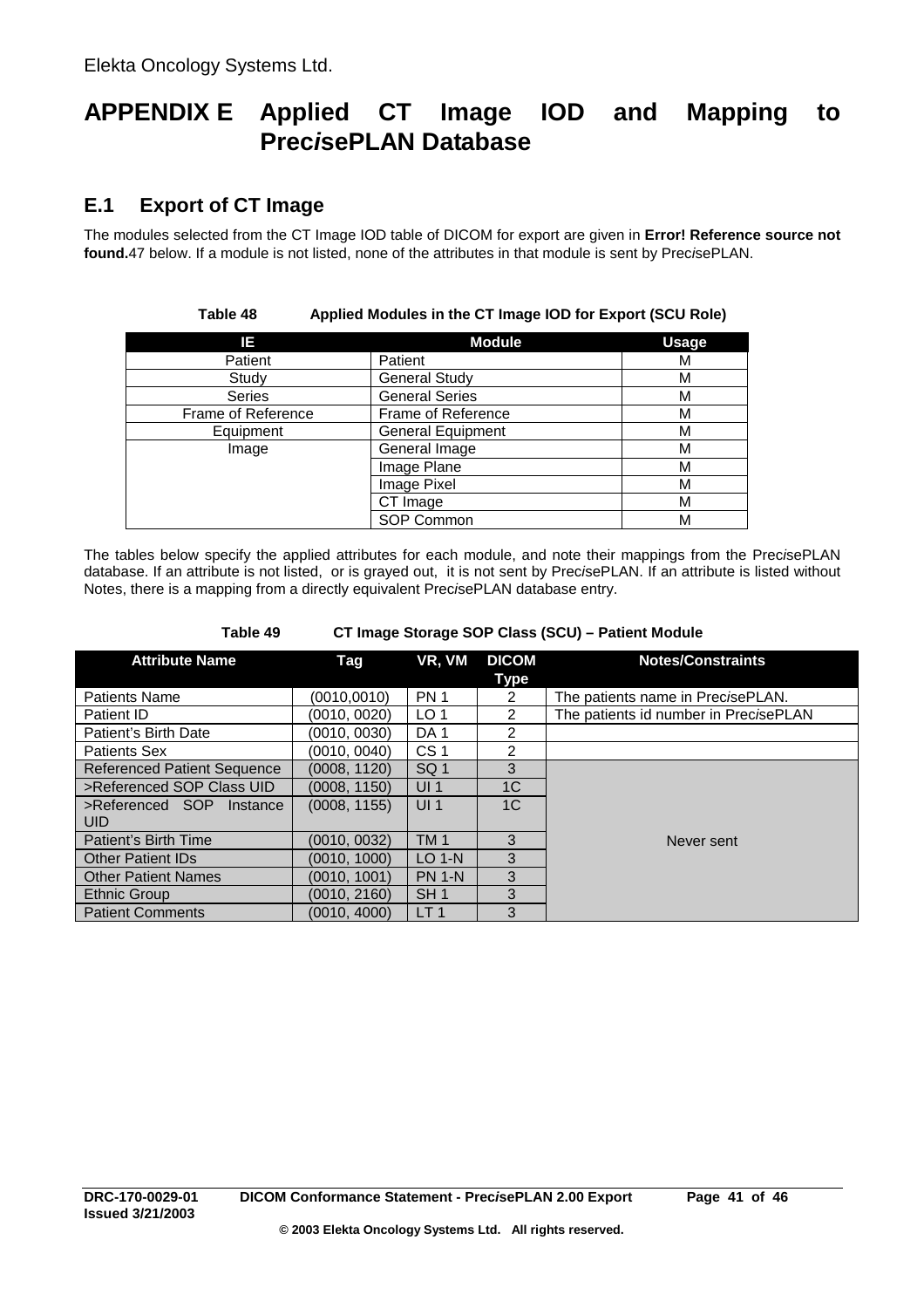## **Table 50 CT Image Storage SOP Class (SCU) – General Study Module**

| <b>Attribute Name</b>                     | Tag           | VR, VM          | <b>DICOM</b><br>Type | <b>Notes/Constraints</b>                                             |
|-------------------------------------------|---------------|-----------------|----------------------|----------------------------------------------------------------------|
| Study Instance UID                        | (0020, 000D)  | UI <sub>1</sub> |                      |                                                                      |
| <b>Study Date</b>                         | (0008, 0020)  | DA <sub>1</sub> | 2                    | Date plan was last saved.                                            |
| <b>Study Time</b>                         | (0008, 0030)  | TM <sub>1</sub> | 2                    | Time plan was last saved.                                            |
| <b>Referring Physicians Name</b>          | (0008, 0090)  | <b>PN 1</b>     | 2                    | From original imported CT slice,<br>or as<br>updated in PrecisePLAN. |
| Study ID                                  | (0020, 0010)  | SH <sub>1</sub> | 2                    |                                                                      |
| <b>Accession Number</b>                   | (0008, 0050)  | SH <sub>1</sub> | 2                    | Sent blank.                                                          |
| <b>Study Description</b>                  | (0008, 1030). | LO <sub>1</sub> | 3                    |                                                                      |
| Physician(s) of Record                    | (0008, 1048)  | <b>PN 1-N</b>   | 3                    |                                                                      |
| Name of Physician(s) Reading<br>Study     | (0008, 1060)  | <b>PN 1-N</b>   | 3                    | Never sent                                                           |
| <b>Referenced Study Sequence</b>          | (0008, 1110)  | SQ <sub>1</sub> | 3                    |                                                                      |
| >Referenced SOP Class UID                 | (0008, 1150)  | UI <sub>1</sub> | 1 <sup>C</sup>       |                                                                      |
| >Referenced SOP<br>Instance<br><b>UID</b> | (0008, 1155)  | UI <sub>1</sub> | 1 <sup>C</sup>       |                                                                      |

## **Table 51 CT Image Storage SOP Class (SCU) – General Series Module**

| <b>Attribute Name</b>                  | Tag          | VR, VM          | <b>DICOM</b>   | <b>Notes/Constraints</b> |
|----------------------------------------|--------------|-----------------|----------------|--------------------------|
|                                        |              |                 | Type           |                          |
| Modality                               | (0008, 0060) | CS <sub>1</sub> |                | "CT"                     |
| Series Instance UID                    | (0020, 000E) | UI <sub>1</sub> |                |                          |
| Series Number                          | (0020, 0011) | IS <sub>1</sub> | 2              | Always "1"               |
| <b>Protocol Name</b>                   | (0018, 1030) | LO <sub>1</sub> | 3              | Never sent               |
| <b>Series Description</b>              | (0008, 103E) | LO <sub>1</sub> | 3              |                          |
| <b>Patient Position</b>                | (0018, 5100) | LO <sub>1</sub> | 2C             | Always head first.       |
| <b>Referenced Study Component</b>      | (0008, 1111) | SQ <sub>1</sub> | 3              |                          |
| Sequence                               |              |                 |                |                          |
| >Referenced SOP Class UID              | (0008, 1150) | UI1             | 1 <sup>C</sup> | Never sent               |
| >Referenced SOP Instance<br><b>UID</b> | (0008, 1155) | UI <sub>1</sub> | 1 <sup>C</sup> |                          |

## **Table 52 CT Image Storage SOP Class (SCU) – Frame of Reference Module**

| <b>Attribute Name</b>               | Taq            | VR, VM DICOM | Tvpe | <b>Notes/Constraints</b> |
|-------------------------------------|----------------|--------------|------|--------------------------|
| Frame of Reference UID              | (0020, 0052)   | UI           |      |                          |
| <b>Position Reference Indicator</b> | 1040<br>'0020. |              |      | Sent blank               |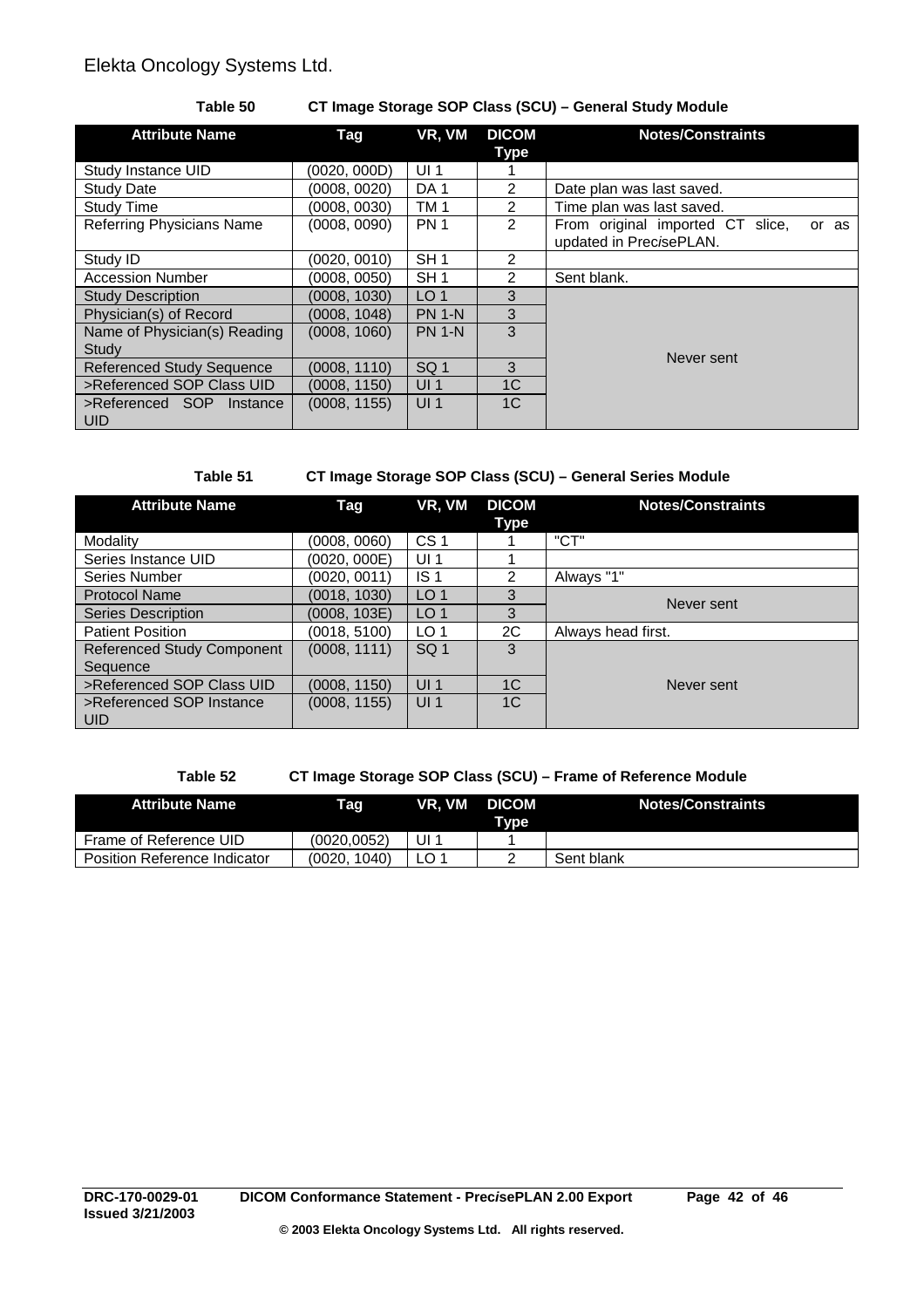### **Table 53 CT Image Storage SOP Class (SCU) – General Equipment Module**

| <b>Attribute Name</b>         | Tag          | VR, VM          | <b>DICOM</b><br>Type | <b>Notes/Constraints</b>                                           |
|-------------------------------|--------------|-----------------|----------------------|--------------------------------------------------------------------|
| Manufacturer                  | (0008, 0070) | LO <sub>1</sub> | 2                    | From original imported CT slice, or if not<br>available, 'Elekta'. |
| <b>Institution Name</b>       | (0008, 0080) | LO <sub>1</sub> | 3                    | Never sent                                                         |
| <b>Institution Address</b>    | (0008, 0081) | ST <sub>1</sub> | 3                    |                                                                    |
| <b>Station Name</b>           | (0008, 1010) | SH <sub>1</sub> | 3                    | PrecisePLAN Hostname                                               |
| Institutional Department Name | (0008, 1040) | LO <sub>1</sub> | 3                    | Never sent                                                         |
| Manufacturer's Model Name     | (0008, 1090) | LO <sub>1</sub> | 3                    | Always 'PrecisePLAN'                                               |
| Device Serial Number          | (0018, 1000) | LO <sub>1</sub> | 3                    | CPU number of PrecisePLAN host                                     |
| Software Version              | (0018, 1020) | $LO$ 1-N        | 3                    | Software revision # of DICOM software                              |
| <b>Spatial Resolution</b>     | (0018, 1050) | DS <sub>1</sub> | 3                    |                                                                    |
| Date of Last Calibration      | (0018, 1200) | <b>DA 1-N</b>   | 3                    | Never sent                                                         |
| Time of Last Calibration      | (0018, 1201) | <b>TM 1-N</b>   | 3                    |                                                                    |
| <b>Pixel Padding Value</b>    | (0028.0120)  | US <sub>1</sub> | 3                    |                                                                    |

## **Table 54 CT Image Storage SOP Class (SCU) – General Image Module**

| <b>Attribute Name</b>      | Taq          | VR, VM DICOM    | <b>Type</b> | <b>Notes</b> |
|----------------------------|--------------|-----------------|-------------|--------------|
| Image Number               | (0020,0013)  | IS <sub>1</sub> |             |              |
| <b>Patient Orientation</b> | (0020,0020)  | CS <sub>2</sub> | 2C          |              |
| Image Date                 | (0008, 0023) | DA <sub>1</sub> | 2C          | Never sent   |
| Image Time                 | (0008, 0033) | TM <sub>1</sub> | 2C          |              |

Note: Some of the General Image attributes are duplicated in the CT Image Module. They are included in that table and not included here.

#### **Table 55 CT Image Storage SOP Class (SCU) – Image Plane Module**

| <b>Attribute Name</b>       | Taq          | VR. VM          | <b>DICOM</b><br>Type | <b>Notes</b> |
|-----------------------------|--------------|-----------------|----------------------|--------------|
| Pixel Spacing               | (0028, 0030) | DS <sub>2</sub> |                      |              |
| Image Orientation (Patient) | (0020, 0037) | DS <sub>6</sub> |                      |              |
| Image Position (Patient)    | (0020, 0032) | DS <sub>3</sub> |                      |              |
| <b>Slice Thickness</b>      | (0018, 0050) | DS <sub>1</sub> |                      | Always blank |
| Slice Location              | (0020, 1041) | DS <sub>1</sub> |                      |              |

### **Table 56 CT Image Storage SOP Class (SCU) –Image Pixel Module**

| <b>Attribute Name</b>       | Taq          | VR. VM          | <b>DICOM</b><br><b>Type</b> | <b>Notes</b>                |
|-----------------------------|--------------|-----------------|-----------------------------|-----------------------------|
| Rows                        | (0028, 0010) | US <sub>1</sub> |                             |                             |
| <b>Columns</b>              | (0028, 0011) | US <sub>1</sub> |                             |                             |
| <b>Pixel Representation</b> | (0028, 0103) | US <sub>1</sub> |                             | Always 0, unsigned integer. |
| Pixel Data                  | (7FE0,0010)  | <b>OW</b>       |                             |                             |

#### **Table 57 CT Image Storage SOP Class (SCU) –CT Image Module**

| <b>Attribute Name</b>      | Tag          | VR, VM          | <b>DICOM</b><br>Type | <b>Notes</b>              |
|----------------------------|--------------|-----------------|----------------------|---------------------------|
| Image Type                 | (0008,0008)  | $CS1-n$         |                      | "DERIVED\SECONDARY\AXIAL" |
| Samples Per Pixel          | (0028, 0002) | US <sub>1</sub> |                      | Always 1                  |
| Photometric Interpretation | (0028, 0004) | CS <sub>1</sub> |                      | Always "MONOCHROME2"      |
| <b>Bits Allocated</b>      | (0028, 0100) | US <sub>1</sub> |                      | Always 16                 |
| <b>Bits Stored</b>         | (0028, 0101) | US <sub>1</sub> |                      | Always 12                 |
| High Bit                   | (0028, 0102) |                 |                      | Always 11                 |
| Rescale intercept          | (0028, 1052) |                 |                      | Always -1024              |
| Rescale slope              | (0028, 1053) |                 |                      | Always 1                  |

**Issued 3/21/2003**

**DRC-170-0029-01 DICOM Conformance Statement - Prec***i***sePLAN 2.00 Export Page 43 of 46**

**© 2003 Elekta Oncology Systems Ltd. All rights reserved.**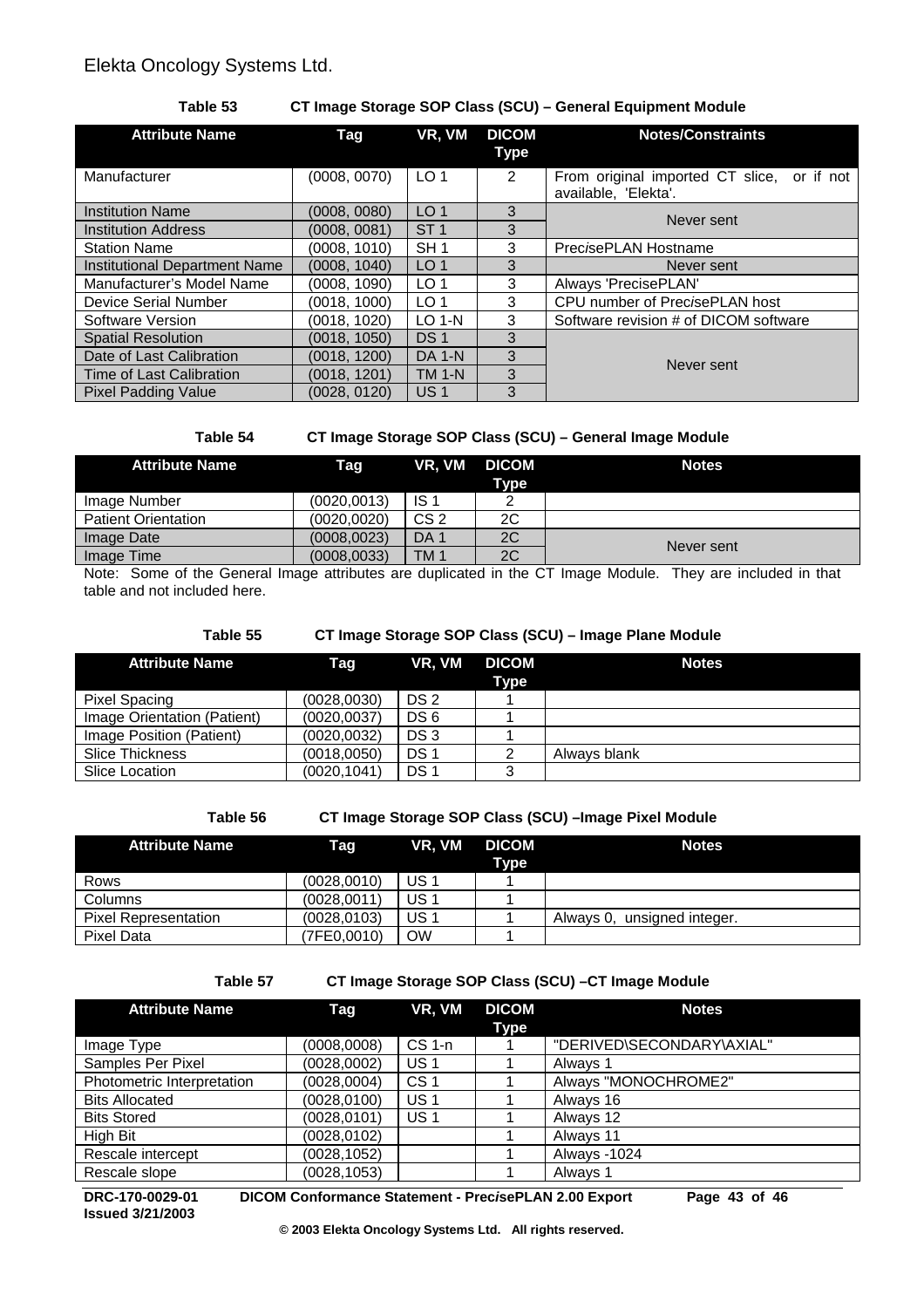| <b>KVP</b>                     | (0018.0060) | From original imported CT slice |
|--------------------------------|-------------|---------------------------------|
| <b>Acquisition Number</b>      | (0020.0012) | Alwavs 1                        |
| <b>Reconstruction Diameter</b> | (0018.1100) |                                 |
| Gantry/Detector Tilt           | (0018.1120) | From original imported CT slice |

| Table 58 | CT Image Storage SOP Class (SCU) - SOP Common Module |  |  |  |
|----------|------------------------------------------------------|--|--|--|
|          |                                                      |  |  |  |

| <b>Attribute Name</b>  | Taq          |                 | VR. VM DICOM | Notes/Constraints            |
|------------------------|--------------|-----------------|--------------|------------------------------|
|                        |              |                 | Type         |                              |
| SOP Class UID          | (0008, 0016) | UI <sub>1</sub> |              | 1.2.840.10008.5.1.4.1.1.2    |
| SOP Instance UID       | (0008, 0018) | UI 1            |              | UID generated by PrecisePLAN |
| Instance Creation Date | (0008, 0012) | DA <sub>1</sub> | 3            |                              |
| Instance Creation Time | (0008, 0013) | TM 1            | 3            |                              |
| Instance Creator UID   | (0008, 0014) | UI <sub>1</sub> | 2            | The UID stem for the export. |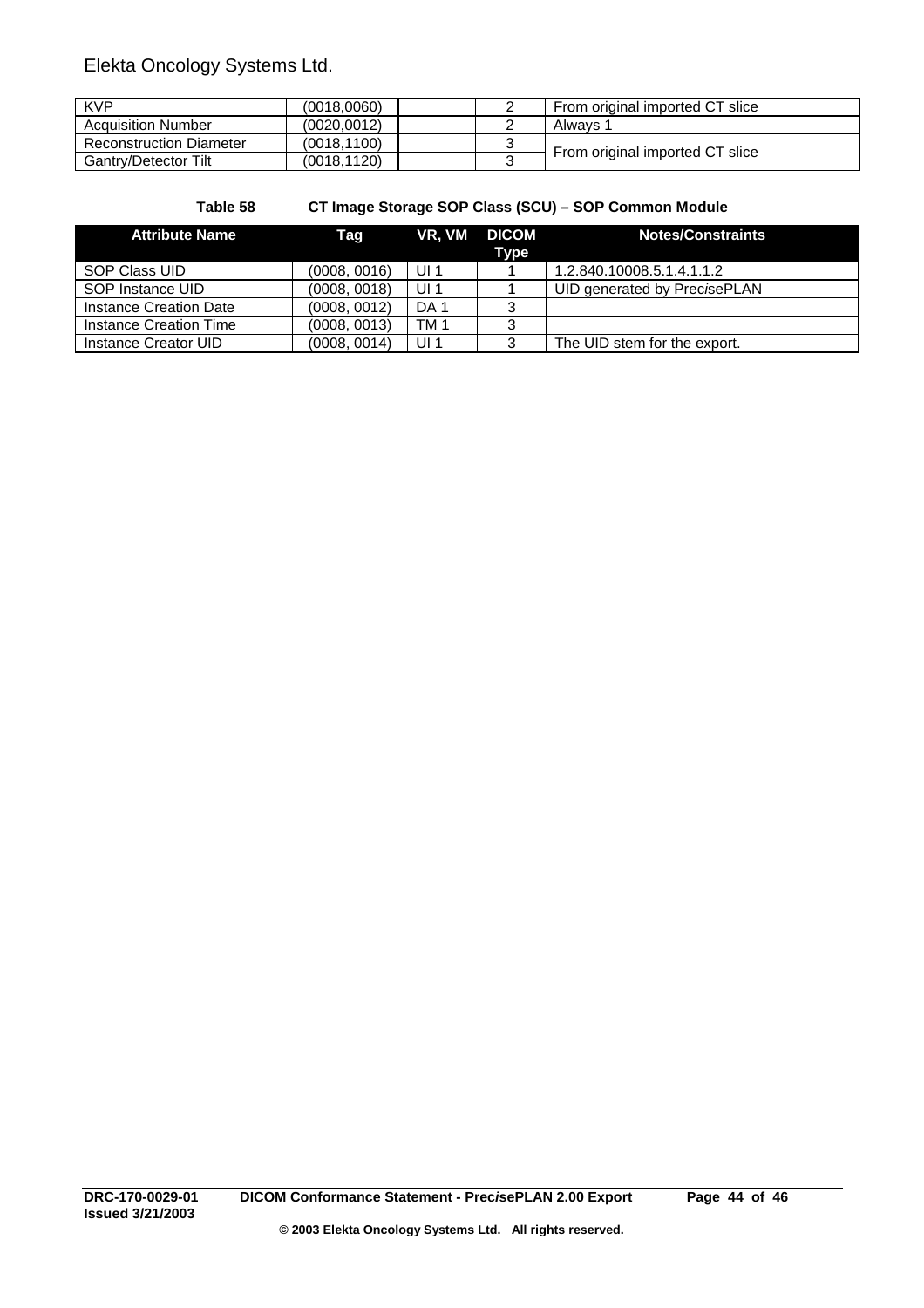# **APPENDIX F Reported Status Codes**

The possible status codes and their meanings are stored in a resource file delivered with the system.

The code and meaning text is displayed to the user whenever a warning or error occurs.

To facilitate multi-destination handling of reported status code meanings a separate resource file per destination can be defined.

The default resource file contains the Elekta Prec*i*seDesktop codes.